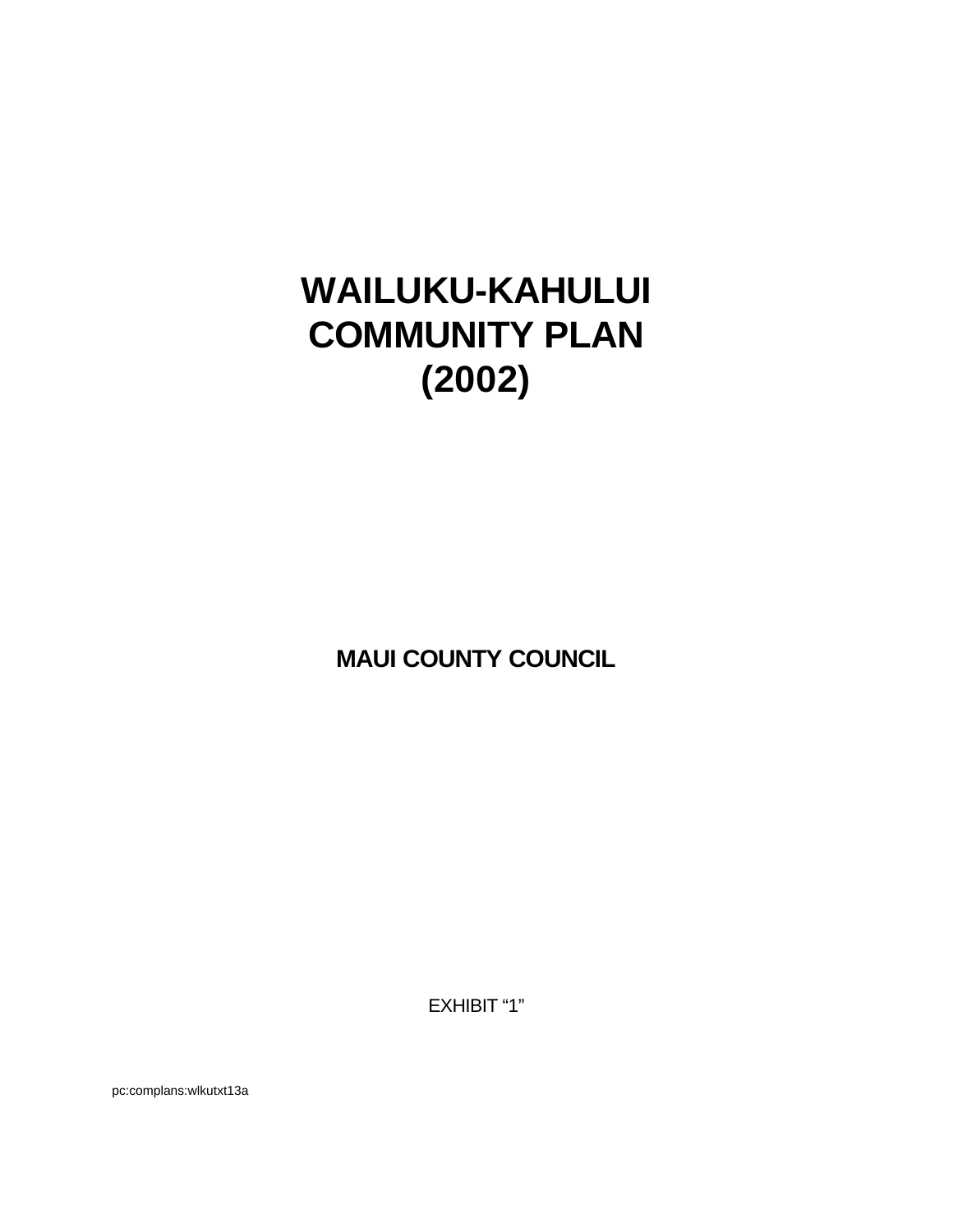# TABLE OF CONTENTS

|           | PART I INTRODUCTION TO THE WAILUKU-KAHULUI COMMUNITY PLAN  1      |
|-----------|-------------------------------------------------------------------|
| А.        |                                                                   |
| В.        | The Role of the Community Plan in the Planning Process1           |
| C.        |                                                                   |
|           | PART II DESCRIPTION OF THE REGION AND ITS PROBLEMS AND            |
|           |                                                                   |
| Α.        |                                                                   |
| <b>B.</b> | Identification of Major Problems and Opportunities of the Region5 |
| C.        |                                                                   |
|           | PART III POLICY RECOMMENDATIONS, IMPLEMENTING ACTIONS AND         |
|           |                                                                   |
| Α.        |                                                                   |
| <b>B.</b> | Intended Effects of the Wailuku-Kahului Community Plan  11        |
| C.        | Goals, Objectives, Policies and Implementing Actions 12           |
| D.        |                                                                   |
|           |                                                                   |
|           |                                                                   |
| А.        |                                                                   |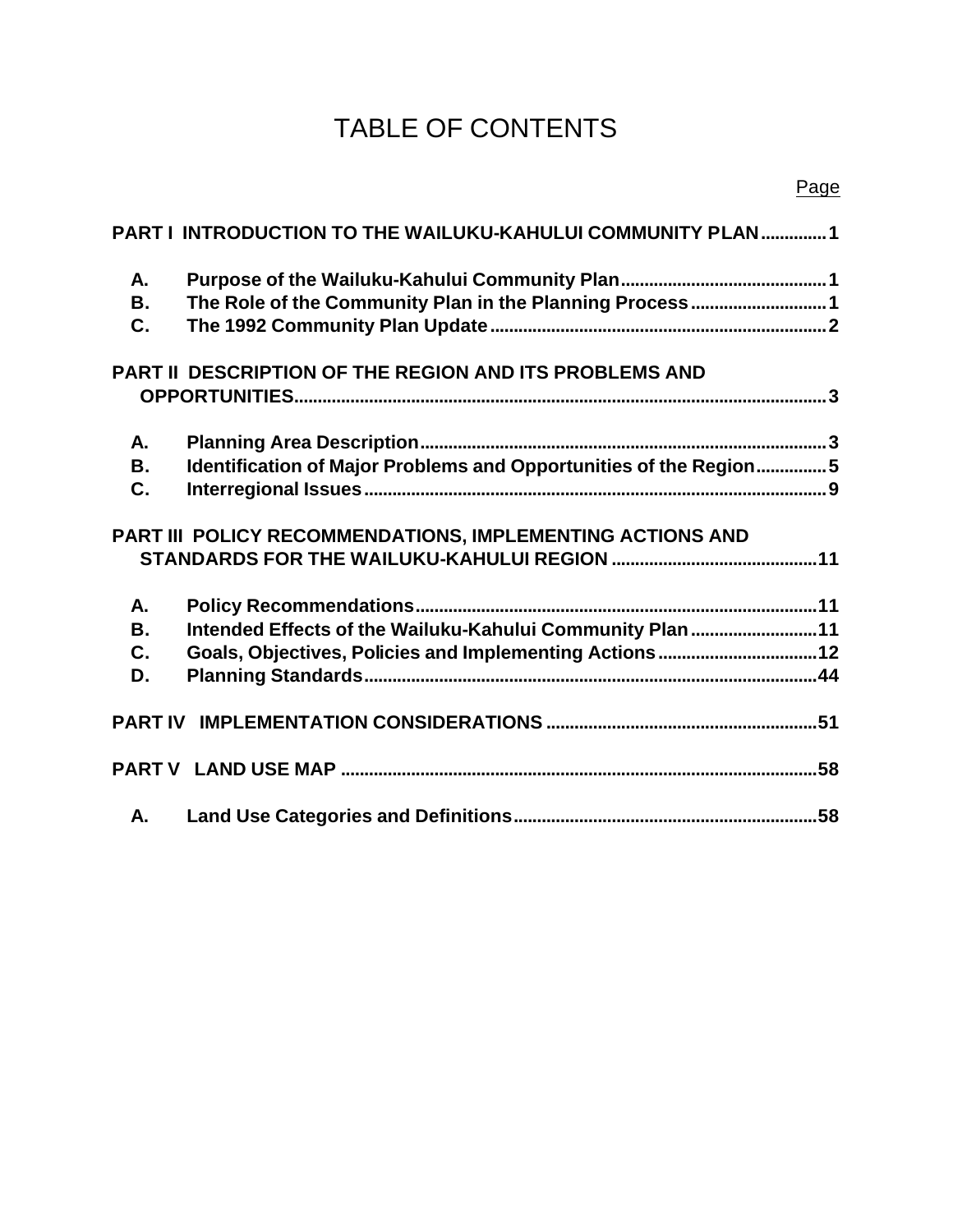# **PART I**

# **INTRODUCTION TO THE WAILUKU-KAHULUI COMMUNITY PLAN**

#### **A. Purpose of the Wailuku-Kahului Community Plan**

The Wailuku-Kahului Community Plan, one of nine (9) Community Plans for Maui County, reflects current and anticipated conditions in the Wailuku-Kahului region and advances planning goals, objectives, policies and implementation considerations to guide decision-making in the region through the year 2010. The Wailuku-Kahului Community Plan provides specific recommendations to address the goals, objectives and policies contained in the General Plan, while recognizing the historic values and unique spiritual significance of island cultures of Wailuku-Kahului, in order to enhance the region's overall living environment.

The Maui County General Plan, first adopted in 1980 and updated in 1990, sets forth goals, directions and strategies for meeting the long-term social, economic, environmental, land use and cultural needs of the County. Similarly, the Wailuku-Kahului Community Plan, was adopted by Ordinance No. 1674 in 1987.

#### **B. The Role of the Community Plan in the Planning Process**

For Maui County, the General Plan and the Community Plans are strategic planning documents which guide government action and decision-making. Both the General Plan and the Community Plans are part of a planning hierarchy which includes, as primary components, the Hawaii State Plan and State Functional Plans. (See Exhibit "A".)

Mutually supporting goals, objectives, policies and implementing actions contained in the Hawaii State Plan, State Functional Plans, Maui County General Plan and the Wailuku-Kahului Community Plan provide for optimum planning effectiveness and benefits for the residents of the Wailuku-Kahului Community Plan region.

Implementation of the goals, objectives and policies contained in the Community Plan are defined through specific implementing actions, also set forth in each Community Plan. Implementing actions as well as broader policy recommendations are effectuated through various processes, including zoning, capital improvements program, and the County budgeting process.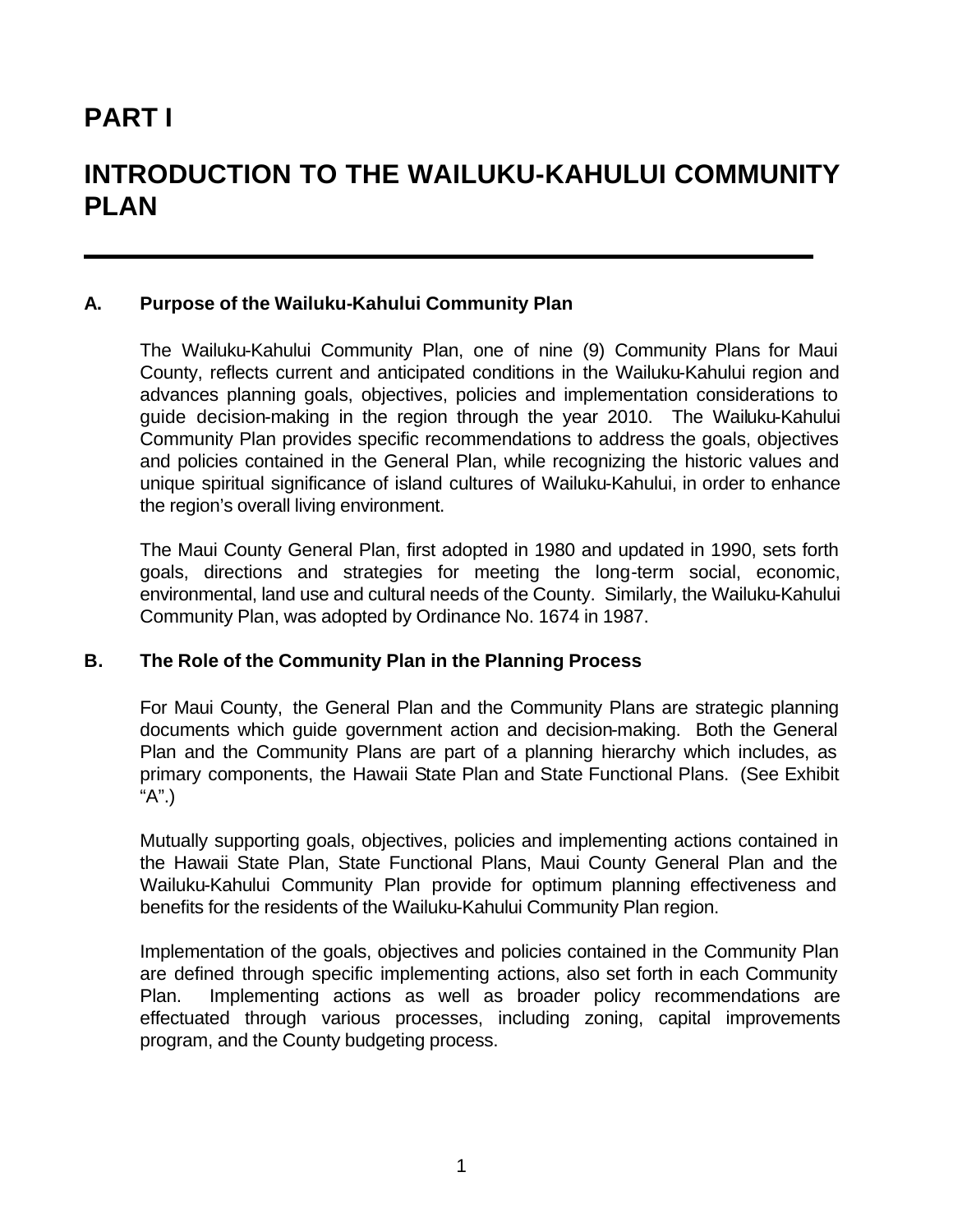# **C. The 1992 Community Plan Update**

The update process was driven by the work of the Wailuku-Kahului Citizens Advisory Committee (CAC). The committee met a total of 19 times during the 225-day deliberation process to identify, formulate and recommend appropriate revisions to the Wailuku-Kahului Community Plan. The CAC carefully reviewed the 1987 version of the Community Plan, reshaping the plan to create a viable document which will serve the Wailuku-Kahului region through the turn of the century.

The update process incorporated technical studies and assessments. The results of these four (4) studies were used by the Department of Planning and CAC to understand possible future conditions and needs. The technical studies consisted of the following:

- 1. A *Socio-Economic Forecast* which projects population, employment and housing characteristics through the year 2010 for each Community Plan region;
- 2. A *Land Use Forecast* which provides a measure of existing and future vacant and undeveloped lands (by Community Plan land use designation) for each Community Plan region;
- 3. An *Infrastructure Assessment* which identifies infrastructure (e.g., roadways, drainage, water, wastewater, telephone and electrical systems) limits and opportunities in high-growth Community Plan regions; and
- 4. A *Public Facilities and Service Assessment* which identifies public facilities and services (e.g., schools, parks, police and fire protection, hospital and solid waste disposal services) limits and opportunities in high-growth Community Plan regions.

Following the 225-day CAC process, the CAC's recommendations were submitted to the Planning Department. The Planning Department prepared the revised Community Plan, based on the work of the CAC. The revised Community Plan was forwarded to the Maui Planning Commission for public hearing and review, and then sent to the County Council for further review and adoption by ordinance. This process is summarized graphically in Exhibit "B".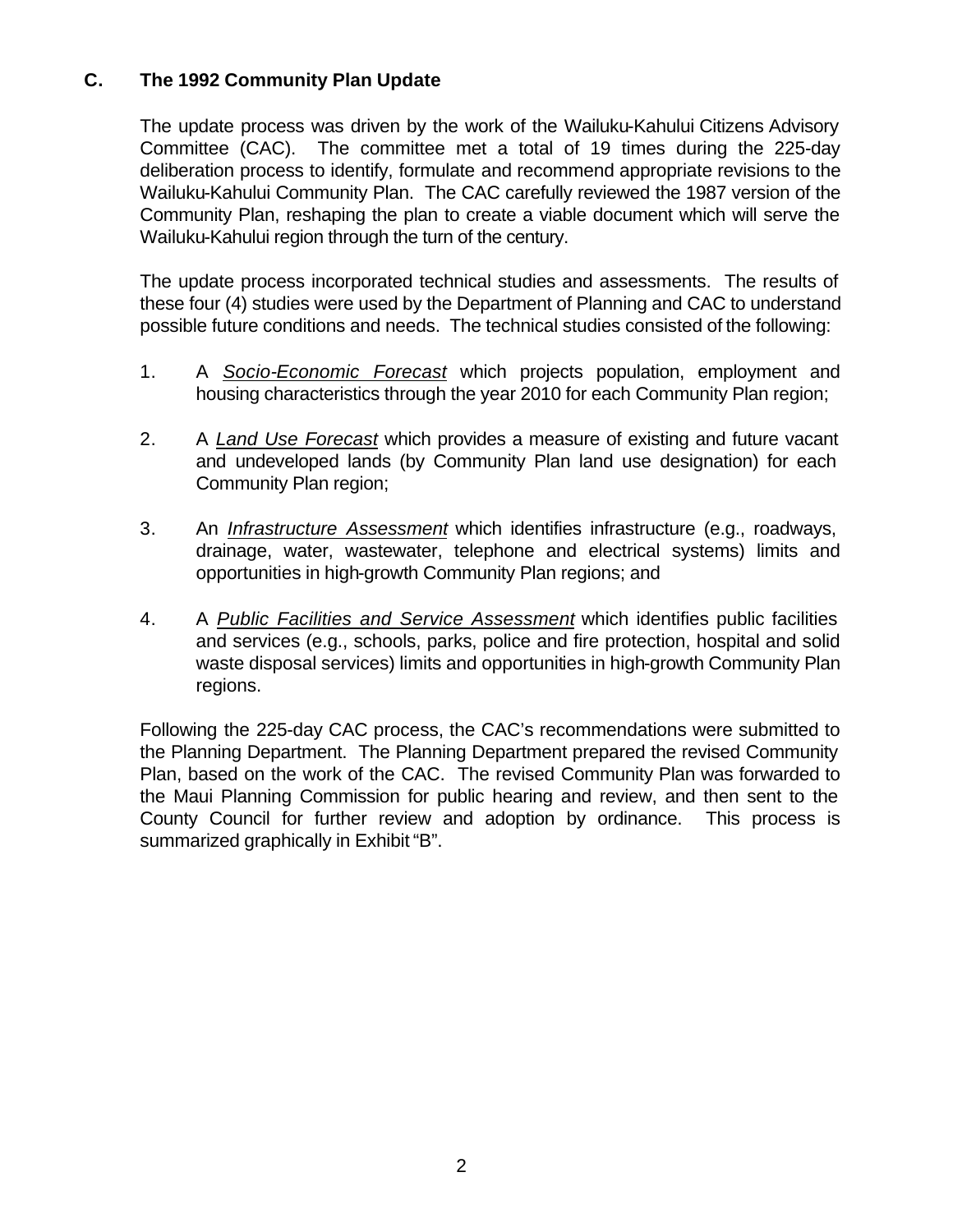# **PART II**

# **DESCRIPTION OF THE REGION AND ITS PROBLEMS AND OPPORTUNITIES**

#### **A. Planning Area Description**

This section describes the boundaries of the Wailuku-Kahului Community Plan region and describes historical and archaeological resources of significance located within the planning region.

#### **1. General Description of Region and Existing Community Plan Boundary**

The Wailuku-Kahului region is located on the north shore of Maui Island. It encompasses the civic and business centers of Wailuku and Kahului, and the major seaport and airport. The surrounding agricultural lands of Central Maui, and the eastern half of the West Maui Mountains are also within this region. The boundaries of the Wailuku-Kahului region are the northern shoreline from Poelua Bay to Baldwin Park on the north, Kailua Gulch and Lowrie Ditch on the east, Spanish Road to Waikapu to Honoapiilani Highway to Pohakea Gulch on the south, and the Wailuku Judicial District boundary on the west. (See Exhibit "C".)

Population is concentrated in the urban centers of the region. Wailuku has maintained its role as the civic-financial-cultural center while Kahului has strengthened its role in recent years as the business and industrial center. The residential districts surrounding these two (2) centers are significantly different in character. Kahului residential areas are newer, with wide curvilinear streets. Wailuku, however, is composed of older residential areas, intermixed with business uses, varying lot sizes, and street patterns representative of older subdivision practices.

In addition to the urban centers of Wailuku-Kahului, the region also includes the more rural settlements of Waihe'e to the north and Waikapu and Pu'unene to the southeast. Agricultural lands are adjacent on the lower slopes of the West Maui Mountains and in the central plain south and east of Kahului. This green border is a significant part of the settlement pattern because of its open space and economic value. Kahului Harbor and Airport are major land users along the Kahului shoreline. As major ports of entry for people and goods, they serve as an important center of jobs and economic activity.

Wailuku-Kahului is also cultural center of Maui Island. Major facilities include Maui Community College, the War Memorial Center, community theaters, major sports facilities, and the central Keopuolani Park.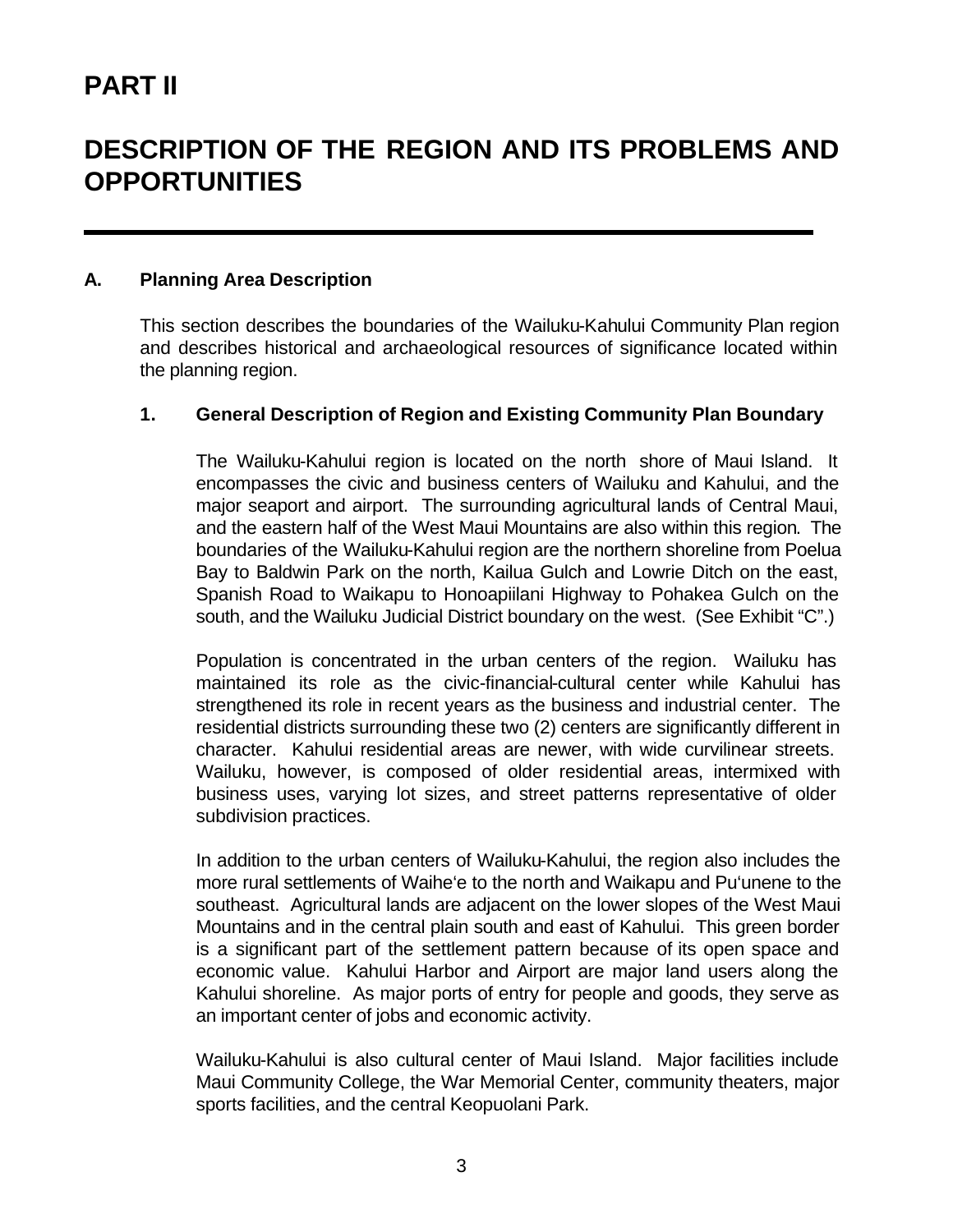### **2. Historical and Environmental Context of the Region**

The lands encompassed by the Wailuku-Kahului Community Plan have historically been a significant population center and agricultural area. The major river valleys--Waikapu, 'Iao, Waiehu, Waihe'e and Kahakuloa--and the lands along the coastline show evidence of continuous habitation for many centuries. Traditional irrigation and cultivation structures, *'auwai* and *lo'i*, still remain in use in some isolated areas. There is still evidence of *heiau* and *koa* in areas undisturbed by development and plantation agriculture. The Haleki'i and Pi'ihana heiau which overlook the lower reaches of 'Iao Stream have been significantly reconstructed.

Following Western contact, Wailuku was the site of a major battle for the unification of the Hawaiian islands. At this battle, the forces of Kamehameha were victorious over King Kahekili of Maui. The town of Wailuku takes its name from the carnage of that battle, as does the area known as Kepaniwai. Kepaniwai is now a park and cultural garden.

During the early period of the Monarchy, political power was for a time centered on the leeward side of the island as Lahaina became the capital of the Kingdom. The Wailuku-Kahului area quietly remained a population and agricultural center. With the collapse of the whaling industry and the relocation of the capital to Honolulu, an economic and political vacuum developed on the island of Maui. Into this vacuum stepped the businessmen and children of the missionary families--Baldwin, Alexander, Rice...members of the "Big Five" companies--and one outsider, Klaus Spreckels. The quintessential entrepreneur, Spreckels acquired arid lands cheaply and then engineered a ditch which transported water from the much wetter east side of the island. Spreckels Ditch, and other similar irrigation projects, brought tens of thousands of acres under cultivation and gave Maui, and particularly Central Maui, a major role in the coming plantation era. Spreckels Ditch and the community of Spreckelsville are reminders of the audacity of this nineteenth century figure.

During the latter years of the monarchy and the early years of the territory, the Wailuku-Kahului area grew into the political and financial center for the island, and later the County of Maui. The Big Five--Alexander and Baldwin, Hackfeld and Co. (which became American Factors, or Amfac, during World War I), Theo. H. Davies, C. Brewer and Co., and Castle and Cooke--and the two major estates (Campbell and Bishop) maintained the large landholdings which formed the backbone of the sugar and pineapple plantations. This was certainly the case in Central Maui with Alexander and Baldwin (or A&B) operating the Hawaiian Commercial and Sugar Company (HC&S) in Pu'unene and C. Brewer operating the Wailuku Sugar Company (now Wailuku Agribusiness). Plantation agriculture has survived for over a century, although global economic conditions have affected overall profitability. In terms of sheer economy of scale, HC&S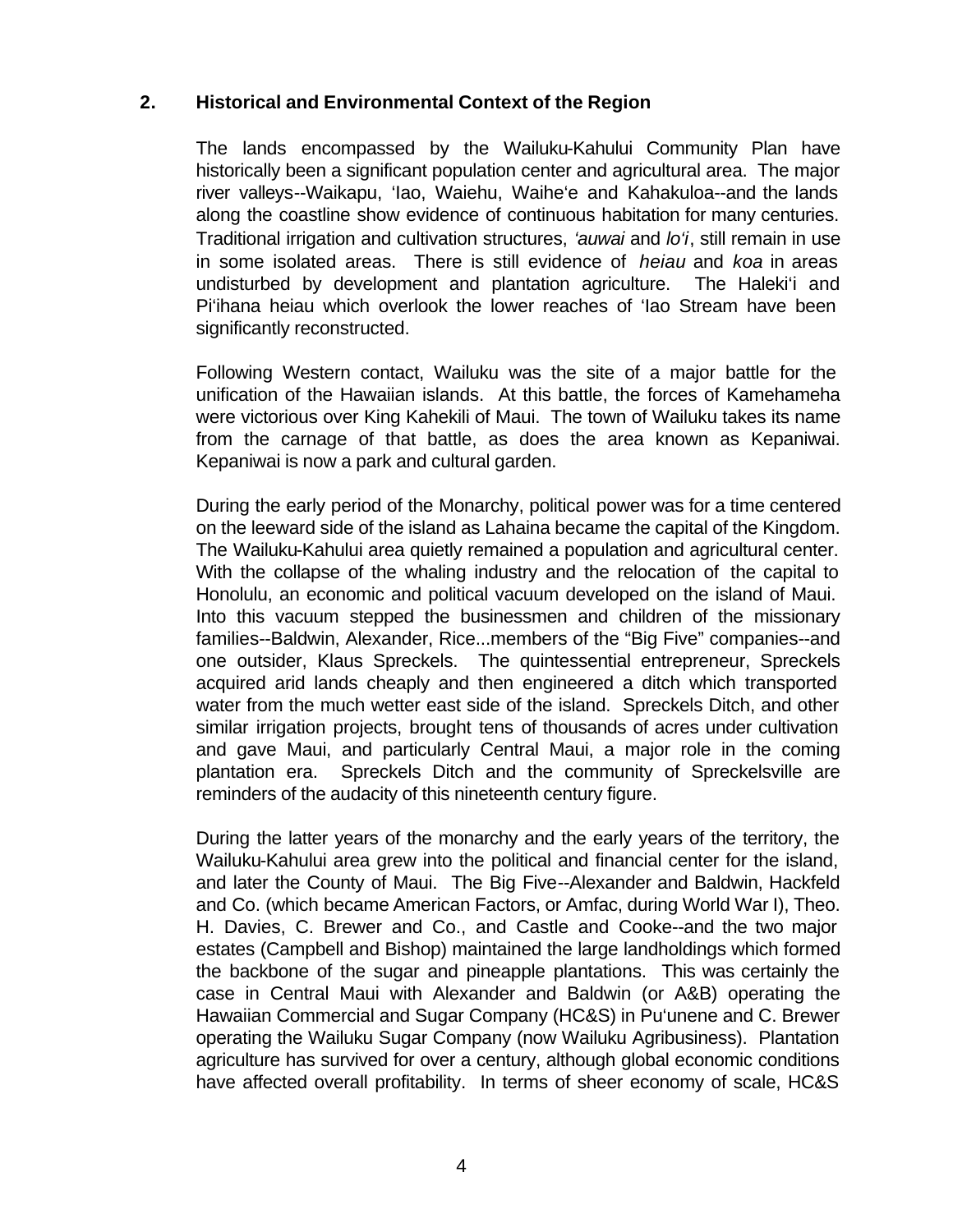remains among the most sound statewide with approximately 30,000 acres in cultivation.

The plantation era also brought with it the diversity of ethnic groups now found to be the norm within the state. Initially, these groups were brought in as contract labor and kept in segregated camps. However, as the workers stayed on and had families, they became citizens of the new territory. The plantation camps ranged from isolated villages in the fields to clusters of camps that created small towns, such as Pu'unene, that in their time rivaled Kahului or Lahaina. These camps formed the legacy of the second generation, born of the immigrants and raised in the Territory of Hawaii. Camp One...Alabama Camp...McGerrow Village...for the most part their names are just a memory or obscure references on an old map, but for the majority of the population throughout the first half of the twentieth century, life revolved around the wooden houses and dusty roads.

In the years after World War II, Kahului began to take on its current role as the primary gateway to the island of Maui. The relocation of Maui's primary public airport from Pu'unene to the Naval Air Station at Kahului (Naska), the discontinuation of outlying shipping facilities (such as Kaanapali Landing) and the improvement of the roadway system, particularly Honoapiilani Highway, served to consolidate the island's transshipment and storage facilities in Kahului. The closing of regional pineapple canneries, such as Baldwin Packers in Lahaina and Libby McNeil in east Maui, centralized the island's pineapple processing at Maui Pineapple Company's Kahului cannery. Kahului also became an area of major population growth with A&B's development of "Dream City" in Kahului and the closing of many of the plantation camps in central and east Maui.

Wailuku-Kahului remains the island's shipping and industrial center. As the residential development of Kahului has run its course, new residential development has occurred, and likely will continue to occur in the lands around Wailuku. These expansion areas include Waiehu, the Wailuku-Waikapu corridor and at Maui Lani, which is located on lands between Kahului and Kuihelani Highway.

#### **B. Identification of Major Problems and Opportunities of the Region**

This description of key problems and opportunities, formulated by the 1993 Citizen Advisory Committee, provides the underlying basis for the planning goals, objectives and policies which are described in Part III.

#### **1. Problems**

a. AIRPORT AND HARBOR FACILITIES AND OTHER PUBLIC FACILITIES. Kahului serves as the transportation center of and gateway to the Island of Maui. Kahului Airport is the island's primary airport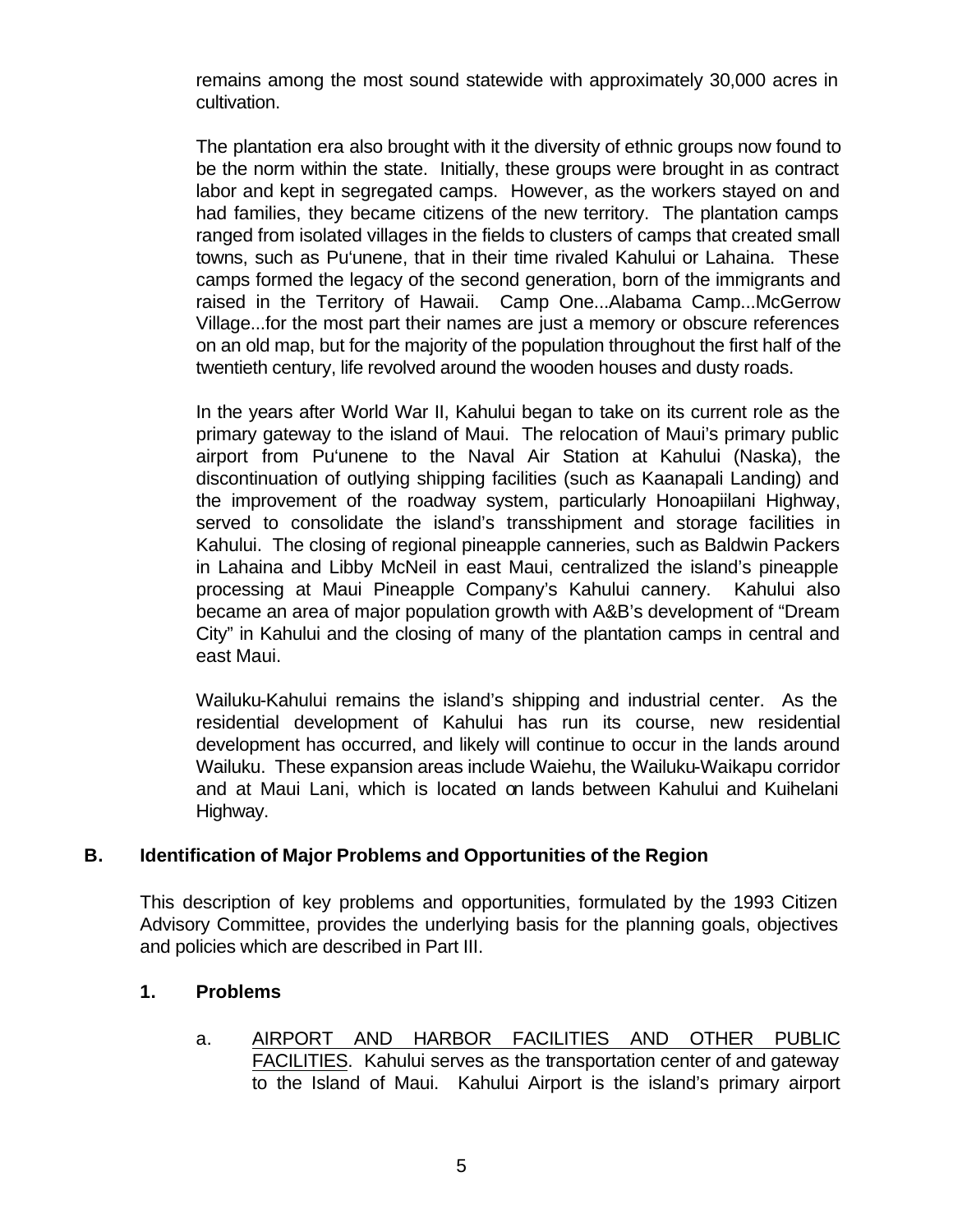facility, while Kahului Harbor serves as the island's only commercial harbor. Both of these facilities are the economic lifeline to Maui.

The area comprising Kahului Airport is underutilized and should be improved to meet the needs over the next 20 years, including but not limited to the construction of a new access road; improvement of shoreline areas for recreational uses; and expansion of facilities to accommodate air cargo and passenger services, including extension of the runway within the existing airport boundaries defined in the community plan.

Likewise, the commercial port of Kahului Harbor is viewed as inadequate and approaching capacity. In the long term, a new commercial harbor facility may be needed, given the limited area of the existing harbor.

In addition, recreational harbor needs should be investigated, in terms of additional slips or a new marina.

Finally, overcrowding in school facilities is a problem. Sites are needed for new or expanded school facilities.

- b. PUBLIC INFRASTRUCTURE. The upgrading and expansion of public infrastructure is a major issue for the region. The Kahului wastewater treatment plant is aging and reaching its limits for expansion and efficient operation. Also, the development and transmission of new sources of potable water to the region will be critical to accommodate growth over the long-term.
- c. CIRCULATION, PARKING, AND ACCESS FOR THE ELDERLY, PERSONS WITH DISABILITIES, PEDESTRIANS AND BICYCLISTS. The roadway system needs to be upgraded for current and future traffic needs. Major problems include the lack of alternate routes between Wailuku and Kahului, turning lanes, clear street signs, and traffic signals at key intersections. Also, access for the elderly and persons with disabilities needs to be addressed. Pedestrian and bicycle access improvements were also cited as deficiencies. Parking was identified as a problem in the civic center and Wailuku business area. Finally, it was noted that the region is too automobile-dependent and that alternative public mass transit needs to be considered.
- d. BEAUTIFICATION AND LITTER CONTROL. The visual appearance of the region is a major concern from the standpoint of the role of Wailuku as the civic center of the County and Kahului as the "gateway" to the island of Maui. The region also serves as a major residential community, commercial and industrial center for the island and employment base for residents, many of whom commute from outlying areas. It also supports the Maui Community College, War Memorial Sports Complex, Maui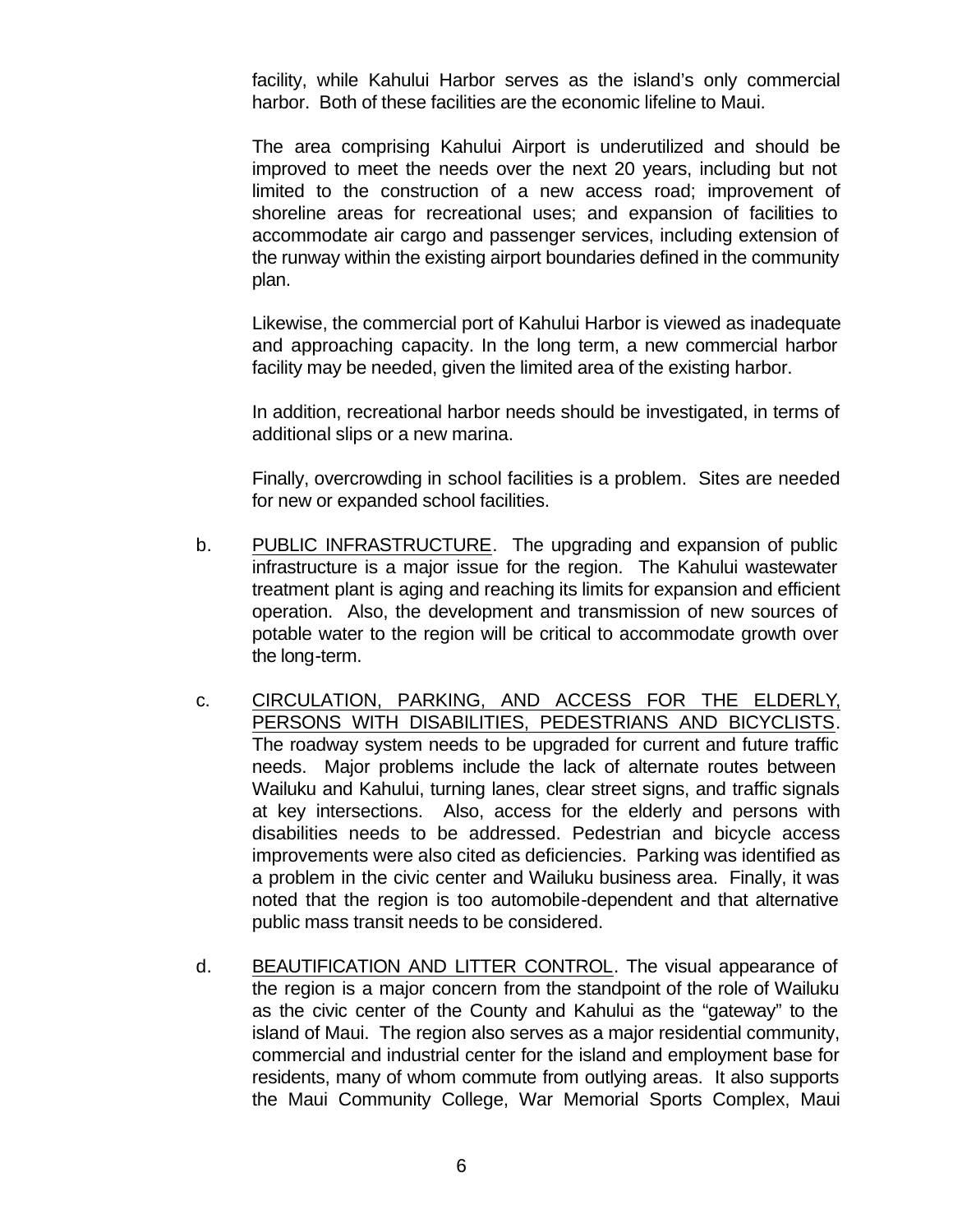Memorial Hospital and other major public facilities that service residents and visitors throughout the island.

Problems that need to be addressed include more aggressive litter control and enforcement; better maintenance of public park facilities, particularly those along the shoreline; enhancement of the streetscape along major public roads with tree planting; and in general, greater emphasis on the maintenance and upkeep of public areas. Furthermore, beautification efforts should be a community undertaking and a cooperative effort between the public and private sectors. It is a big task and cannot and should not be relegated to only government. Residents, organizations and other sectors of the community must play a major role in this effort.

- e. ELDERLY AND YOUNG PERSONS. Over the next 20 years, there will be increased demand for services and facilities to accommodate the elderly, preschool-aged children, and young persons, based on demographic trends and the population structure of the region. The elderly population in the community will increase, resulting in greater demands for services and programs and specially-designed living accommodations and other facilities. On the other end of the spectrum, more childcare and preschool facilities are needed by younger working families. In addition, more activities are needed for young persons (12- 18 year age group) to channel their idle time and energy towards constructive and positive pursuits.
- f. RECREATIONAL AND COMMUNITY FACILITIES. The growth of Maui's population over the past decade has increased demands on existing recreational and other community facilities in the region. Identified were the need for more active recreational playfields and passive parks; development of Keopuolani Park; establishment of a permanent site for the Maui County Fairgrounds; upgrading of the zoo facilities; and consideration for an aquarium.
- g. LACK OF AFFORDABLE HOUSING. Providing affordable housing opportunities for residents must be aggressively pursued. Over the past 10 to 15 years, the cost of residential housing has increased dramatically in the region and on the island, in general. With the expected increase in the number of elderly persons over the next 20 years, there is a need for more elderly rental housing complexes similar to Hale Mahaolu in Kahului, as well as specially-designed fee simple units. Also, sufficient housing units for families earning below 80 percent to 140 percent of median income needs to be constructed. In order to accomplish this, however, improvements to the public infrastructure (i.e. water, sewer and roadway systems) must be planned, designed and constructed to accommodate future growth.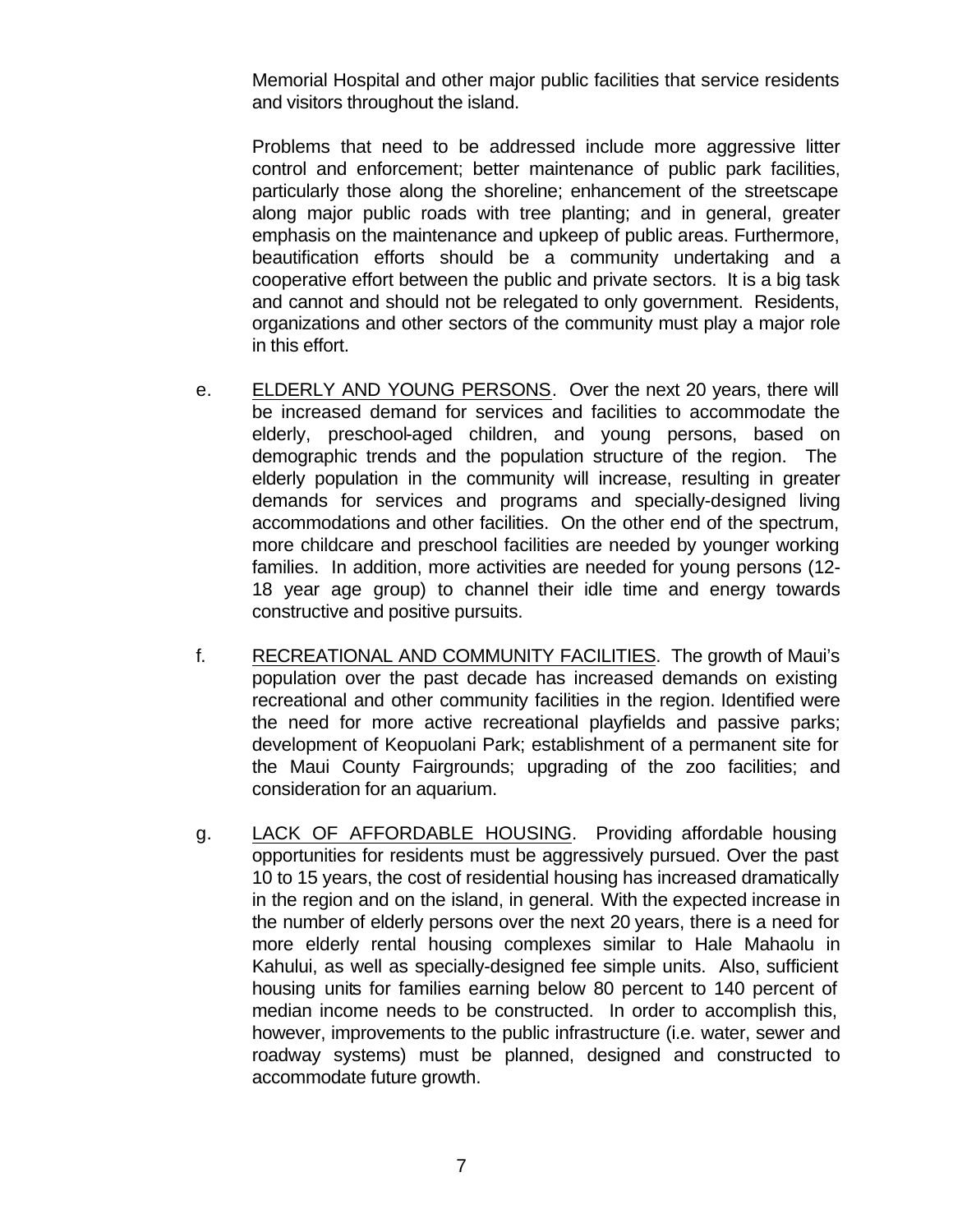h. WATER. Waters of the County are held for the benefit of its residents. Growth of Maui's population has increased demands on water in the region threatening the sustainability of the region's water. An allocation plan must be adopted to protect and preserve these resources.

### **2. Opportunities**

a. GEOGRAPHIC LOCATION AND INVENTORY OF DEVELOPED AND DEVELOPABLE LANDS. The Wailuku-Kahului planning region is often referred to as "Central Maui" that befits its geographic location and role as a primary urban center of the island. Within the region are major public facilities and services: i.e. the Maui Community College; War Memorial Sports Complex and Keopuolani Park; the Maui Arts and Cultural Center; Maui Memorial Medical Center, a primary acute care facility; major Federal, State and County governmental facilities; and the primary airport and commercial harbor facilities on the island. The region also supports the largest resident population of any other district and serves as a major employment center for the island, in terms of industry, commerce and agriculture. In contrast to other regions, it is not heavily oriented to hotel/resort development.

These attributes create opportunities for commercial and industrial development; public mass transit; residential housing; regional recreational facilities; medical facilities; agricultural diversification; and higher educational facilities. Likewise, the future growth of the region will pose challenges in terms of improving and expanding the roadway system network; locating and delivering new sources of potable water; wastewater treatment and methods of effluent disposal; and public and private partnerships for the development and financing of public infrastructure.

b. ENVIRONMENTAL. The urban core of Wailuku-Kahului is contained within an agricultural and open space landscape. Lands in the agricultural and conservation districts comprise over 90 percent of the total undeveloped lands in the region. A substantial amount of lands in the Wailuku-Kahului district are in agricultural production, notably for sugar cane, pineapple and macadamia nuts. These lands provide a buffer for urban development and enhance the visual character of the region. The balancing of urban development and agricultural/open space uses is a major challenge for long-range planning of the region.

Also, the North Shore is a major scenic and recreational asset of the region. Beginning from Keopuolani Park, there is an opportunity to provide a "greenway" that connects Kahului to Pa'ia via bikeway and pedestrian accesses.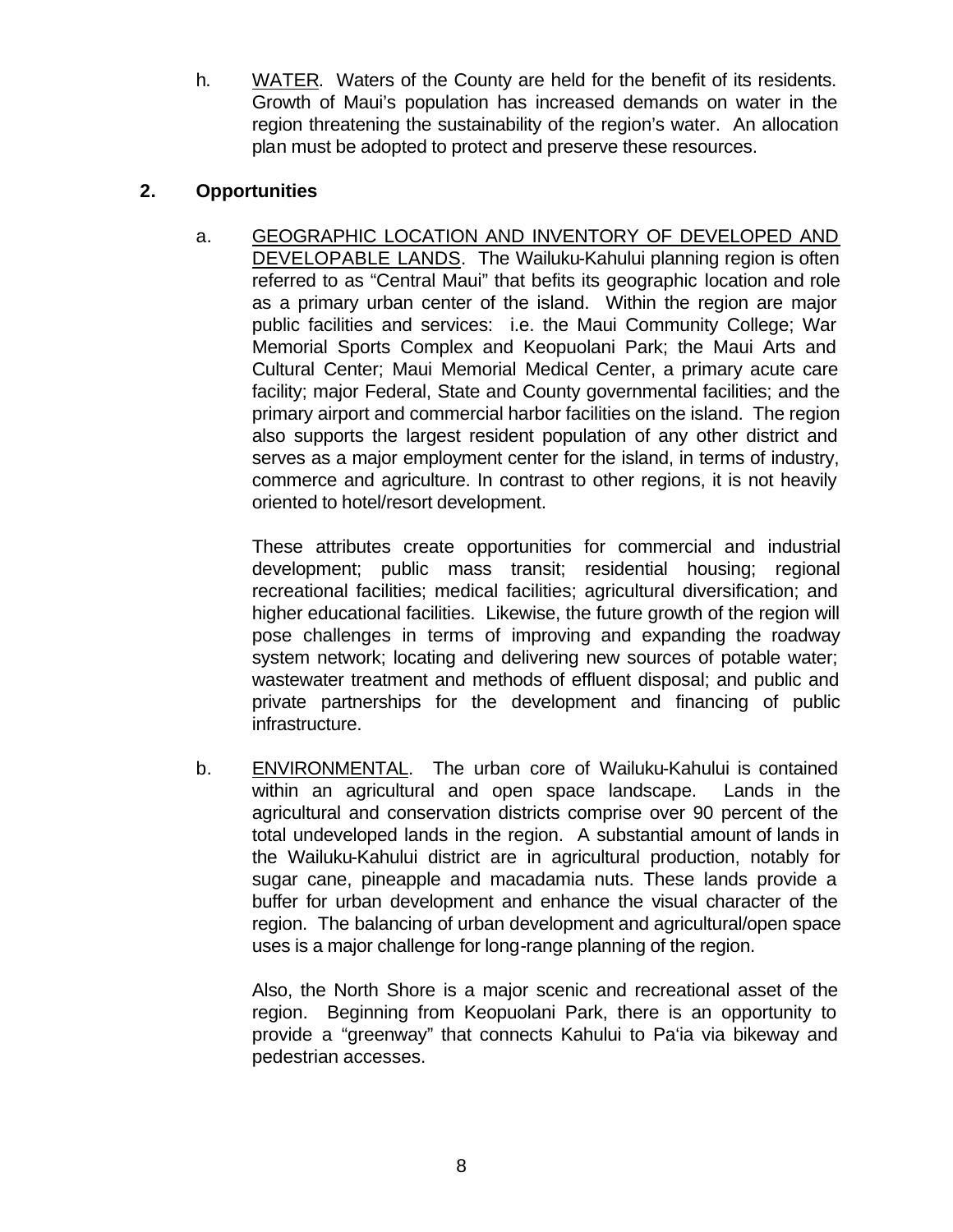- c. WAILUKU TOWN REDEVELOPMENT. The redevelopment of Wailuku Town remains a major opportunity for the region. The 'Iao Theatre, acquired by the County, serves as a link to Wailuku's past and can become a greater asset for the community. The Wailuku Municipal Parking lot, which is centrally located in the heart of the town, is another prime opportunity for redevelopment. The development of a hotel to accommodate business travelers is also viewed a potential opportunity for the town. In general, old Wailuku Town is a community asset that can also serve as one of many visitor attractions on the island.
- d. HISTORIC SITES AND TRADITIONAL TOWN CHARACTER. The region has a rich history and tradition dating back to the prehistoric, missionary and plantation eras. The prehistoric, historic and cultural sites of the region are major assets and provide opportunities for interpretation, preservation, display, and/or restoration.

In addition, the older neighborhoods, such as in Wailuku, with narrower streets and plantation style architecture have a charming character. The traditional concept of central business districts in close proximity to residential areas, similar to Wailuku Town, may also provide a model that could minimize the migration of business commercial uses into light industrial areas and promote a more pedestrian-oriented character of development.

Finally, small villages, such as Kahakuloa, Waihe'e, and Waikapu, and older established neighborhoods in Wailuku and Kahului are important aspects of the social fabric of the community that should be considered with respect to any surrounding urban expansion or intensification of land uses. Protecting the integrity and character of established neighborhoods is a major challenge in future planning for the region.

# **C. Interregional Issues**

In the consideration of possible amendments to the Wailuku-Kahului Community Plan, there are several issues which affect other regions or require a Countywide or islandwide analysis. This section discusses these issues which need interregional, islandwide or County-wide comprehensive policy analysis and formulation.

1. Economic Well-Being: The CAC recognized that maintaining a viable island economy is important for the economic and social well-being of the Wailuku-Kahului region and its residents. Many of the businesses in the region support the island's primary industries. In addition, the region's economy is also dependent on other external factors related to State, National and global economic conditions and policies. In the view of the CAC, the economic well-being of the Island of Maui and County of Maui, in general, is a critical aspect of long range planning and has major implications for the Wailuku-Kahului region.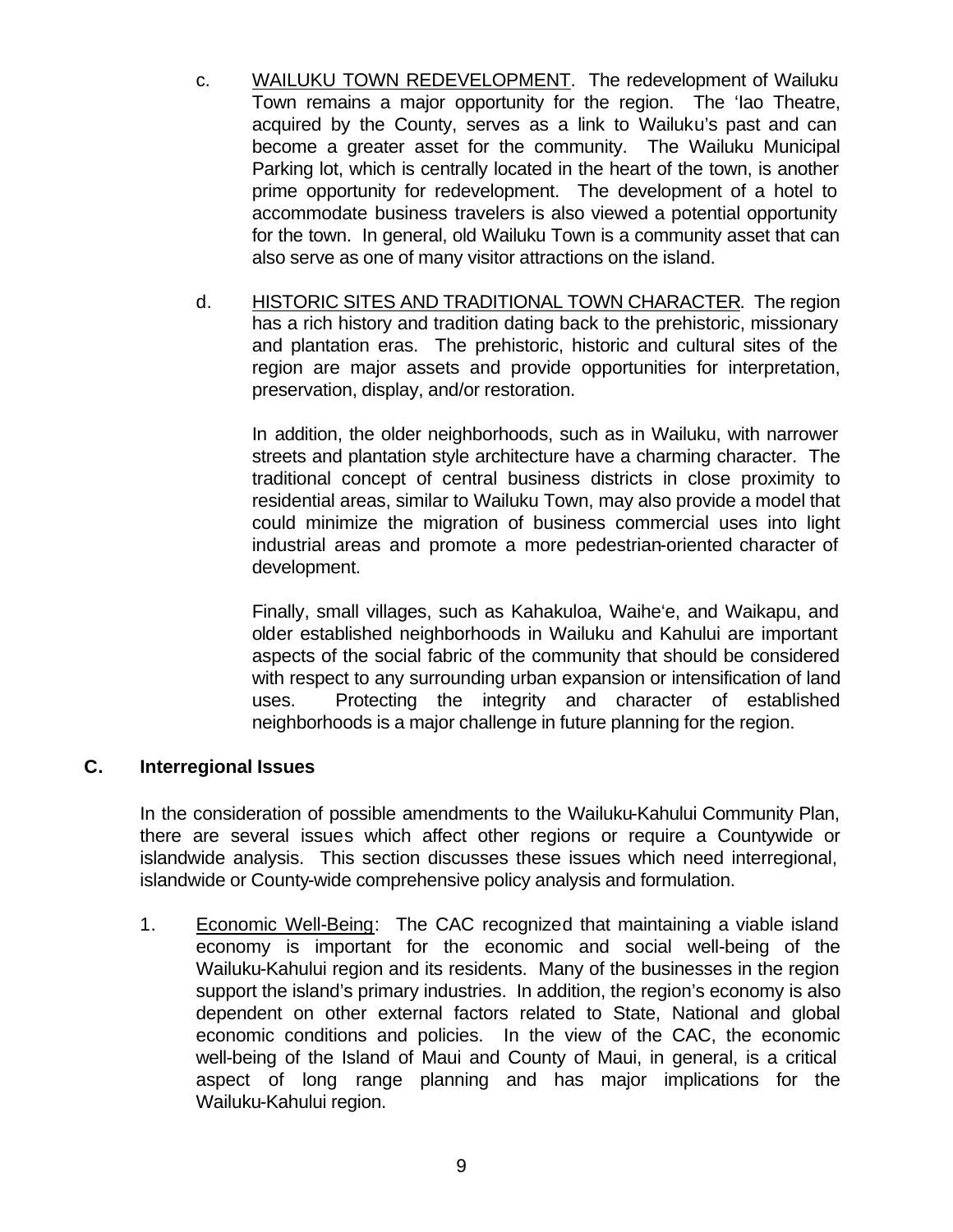- 2. Transportation: The CAC recognized the importance of the islandwide transportation system on the Wailuku-Kahului planning region. Because of the region's central location, primary commercial harbor and airport facilities, major commercial, industrial and public facilities and role as the civic and commercial/industrial hub of Maui Island, Wailuku-Kahului is a major service and employment center for outlying communities. The transportation network that links the Wailuku-Kahului region to outlying regions has major implications on commerce and the qualitative aspects of the region's urban environment.
- 3. Water: In the view of the CAC, the development and delivery of additional sources of potable water was and is a critical factor in the long-range planning and development of the region. In addition, the region provides water resources to service South Maui's urban developments. The prioritization and allocation of water resources is a major interregional issue that needs to be addressed in a comprehensive manner.
- 4. Regional Boundary: The CAC had several recommendations on the boundaries for the Wailuku-Kahului planning district. First, the CAC supported the retention of Spreckelsville in the Wailuku-Kahului region in order to ensure more integrated planning with the neighboring Kahului Airport facility. Secondly, the CAC recommended that the Wailuku-Kahului planning boundary be adjusted to take in Kuihelani Highway, up to its intersection with Honoapiilani Highway. Currently, the regional boundary in this area runs along Waiko Road.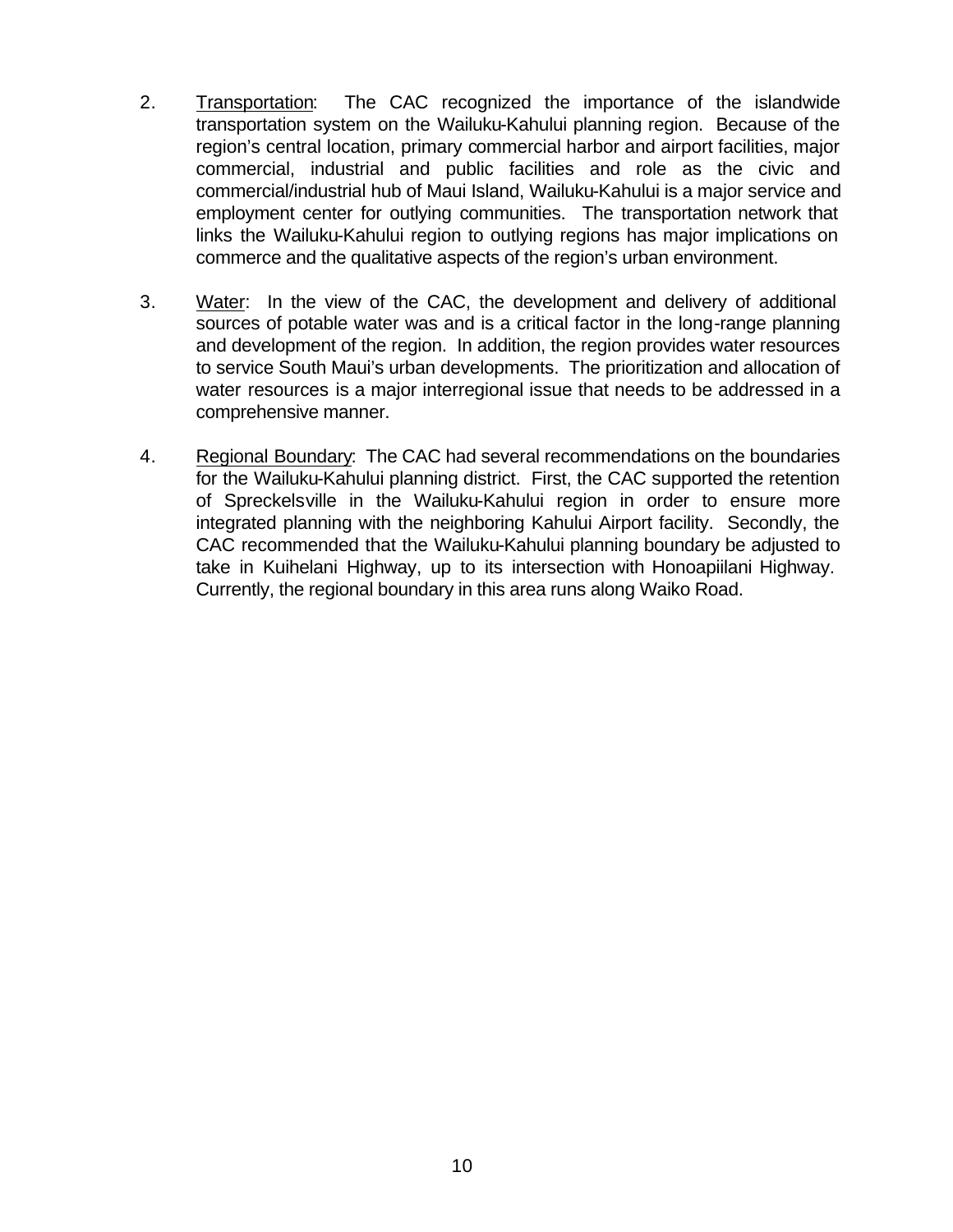# **PART III**

# **POLICY RECOMMENDATIONS, IMPLEMENTING ACTIONS AND STANDARDS FOR THE WAILUKU-KAHULUI REGION**

#### **A. Policy Recommendations**

Policy recommendations for the Wailuku-Kahului Community Plan region have been developed to guide decision-making in a number of subject areas having communitywide impact. Simply interpreted, the goals are those broad statements which identify a preferred future condition. The objectives and policies specify steps and measures to be taken to achieve the stated goal. Finally, the implementing actions identify specific programs, project requirements and activities necessary to successfully bring reality to the desired goal.

#### **B. Intended Effects of the Wailuku-Kahului Community Plan**

Policy recommendations contained herein express the long-term visions for the Wailuku-Kahului community. They will be used in formulating and prioritizing programs and strategies for each of the planning categories and, significantly, to establish a longrange land use pattern for the region.

For these reasons, the Wailuku-Kahului Community Plan will play a key role in directing economic growth and stabilization for the Wailuku-Kahului region. Accordingly, the population of Wailuku-Kahului will, to a large degree, be affected by the policy recommendations contained in the Community Plan.

Population projections, while subject to a host of variables and external factors, provide a useful benchmark for conceptualizing growth in a region and providing a measure of the effectiveness of the Community Plan and future strategies to direct and manage growth. Population forecasts prepared in 1992 by Community Resources, Inc. were utilized as planning guides. These forecasts indicate a projected population of approximately 44,876 to 48,658 residents over the next 20 years and shall guide decision-making in determining future land use and community development needs to the Year 2010. This translates into approximately 4,334 to 6,359 additional housing units.

As with population, the policy recommendations of the Community Plan are anticipated to have a direct effect on the sequence and pattern of growth in the region. The plan seeks to balance future growth and development in a manner reflective of the urban/agricultural character of the region. Future residential expansion is directed to lands adjacent to currently planned urban residential development near Wailuku, Maui Lani, and Spreckelsville. The need for affordable resident housing is underscored. The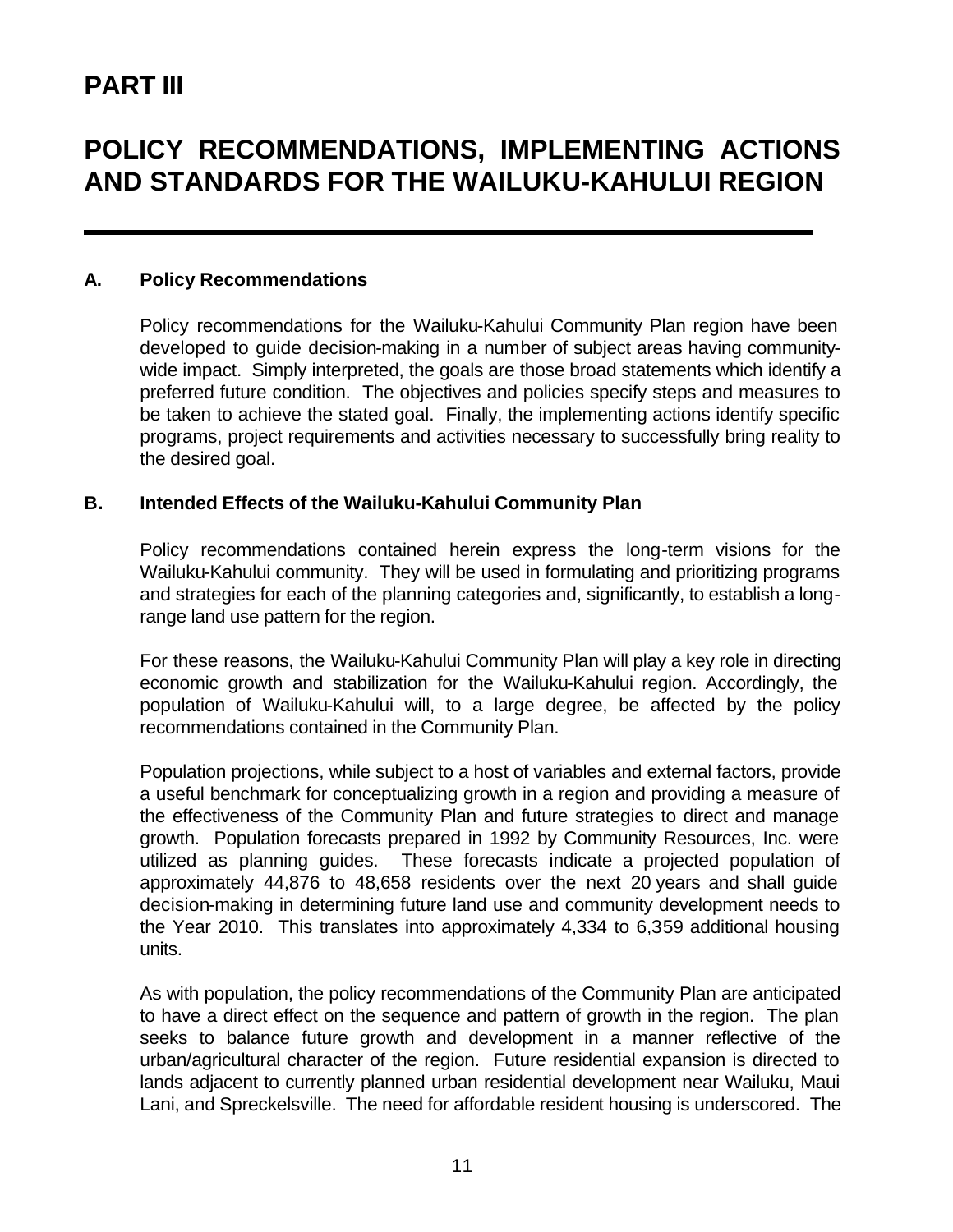preservation of scenic vistas and shoreline resources and the expansion of public recreational opportunities is also emphasized in the Wailuku-Kahului Community Plan. The protection and recognition of historic, archaeological and cultural resources in the region is another intended effect of the plan. And, the protection of agricultural lands is an inherent part of the plan.

Finally, public facility and infrastructure improvements should not lag behind development in the region. Upon adoption of this plan, it shall be required that adequate facilities and infrastructure will be concurrent with future development. The land use designations on the community plan land use map are not an assertion that infrastructure will be provided to these areas, but merely that it would be appropriate to develop these areas as designated on the maps--if the necessary infrastructure and services are available.

# **C. Goals, Objectives, Policies and Implementing Actions**

#### **ECONOMIC ACTIVITY**

#### **Goal**

A stable and viable economy that provides opportunities for growth and diversification to meet long-term community and regional needs and in a manner that promotes agricultural activity and preserves agricultural lands and open space resources.

#### **Objectives and Policies**

- 1. Support agricultural production so agriculture can continue to provide employment and contribute to the region's economic well-being.
- 2. Support the revitalization of the Wailuku commercial core and adjacent areas by expanding the range of commercial services; improving circulation and parking; enhancing and maintaining the town's existing character through the establishment of a Wailuku Town design district; redevelopment of the Wailuku Municipal Parking Lot with emphasis on additional public parking; establishing urban design guidelines; and providing opportunities for new residential uses. Improve Wailuku's image and level of service as a commercial center for the region's population. A combination of redevelopment and rehabilitation actions is necessary to meet the needs of a growing center.
- 3. Allow opportunities for hotel accommodations within the region at Kahului and Wailuku--at the existing hotel district by Kahului Harbor; near the Kahului Airport; and within the Wailuku Town core.
- 4. Provide industrial growth opportunities through the expansion of existing industrial centers associated with the airport and harbor, and in Wailuku and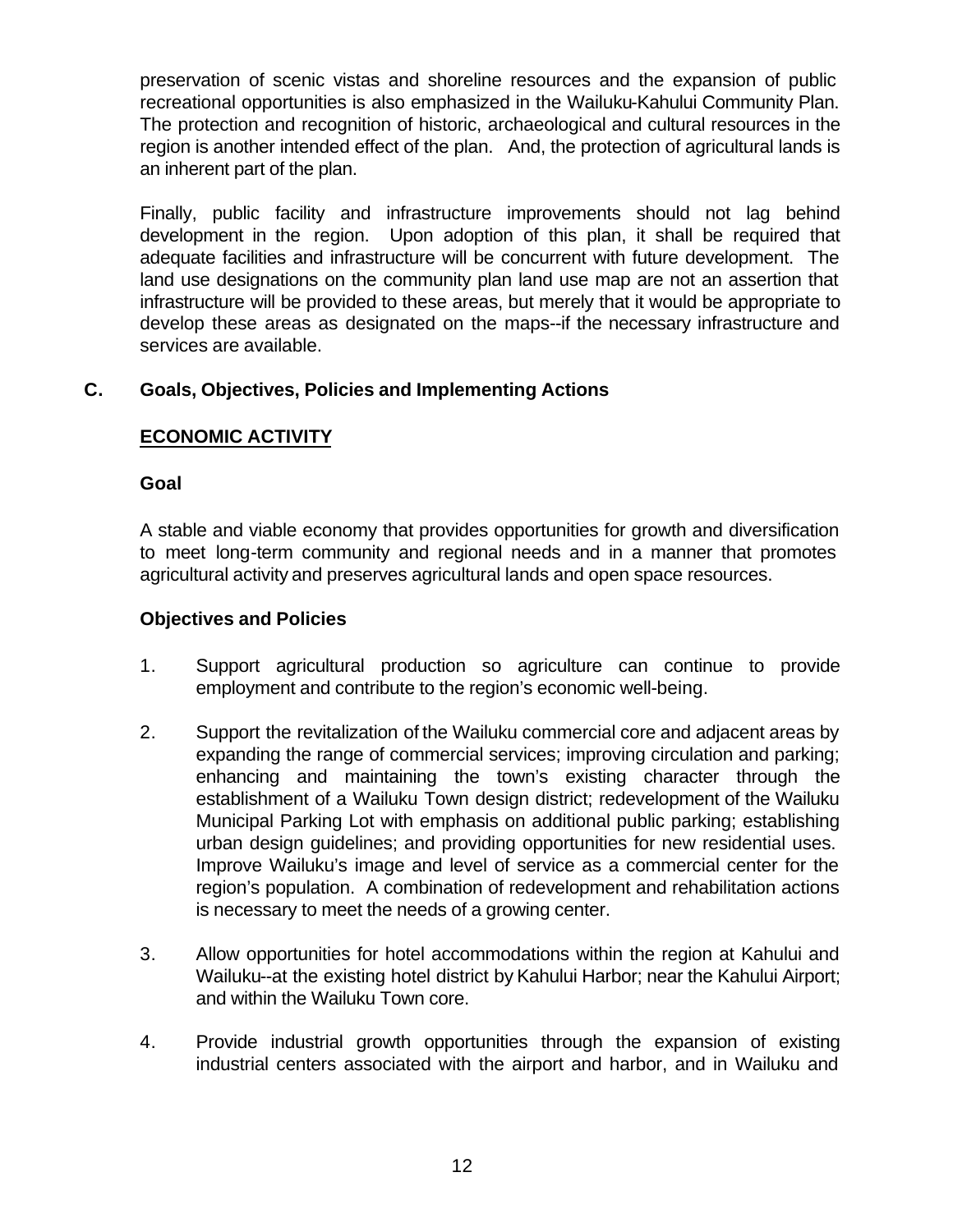Kahului. Encourage the fee simple ownership of lots provided by private developers.

- 5. Recognize the importance of small businesses to the region's economy.
- 6. Encourage the development of affordable business incubator spaces with public subsidies or incentives, as necessary, similar in concept to that of the Maui Research and Technology Park.
- 7. Provide for the establishment of centralized business districts within the region, in order to minimize the extensive migration of commercial projects into light industrial developments.
- 8. Accommodate mixed use residential/commercial development as a "transition" between residential districts and the civic center and business/commercial districts compatible with a residential scale and character and subject to a new zoning classification. Lands intended for this use shall be designated Service Business/Residential (SBR) on the Community Plan land use map.
- 9. Support the establishment of agricultural parks for truck farming, piggery operations, bee keeping and other diversified agricultural operations within larger unsubdivided agricultural parcels and in locations that are compatible with residential uses.

#### **Implementing Actions**

- 1. Place a high priority on the planning, design and construction of a multi-level parking facility at the Wailuku Municipal Parking Lot with potential opportunities for mixed use development, such as residential, commercial, park and other public uses.
- 2. Establish zoning regulations to implement a Service Business/Residential (SBR) land use designation provided for in the Community Plan policies.

#### **ENVIRONMENT**

#### **Goal**

A clean and attractive physical and natural environment in which man-made developments or alterations to the natural environment relate to sound environmental and ecological practices, and important scenic and open space resources are maintained for public use and enjoyment.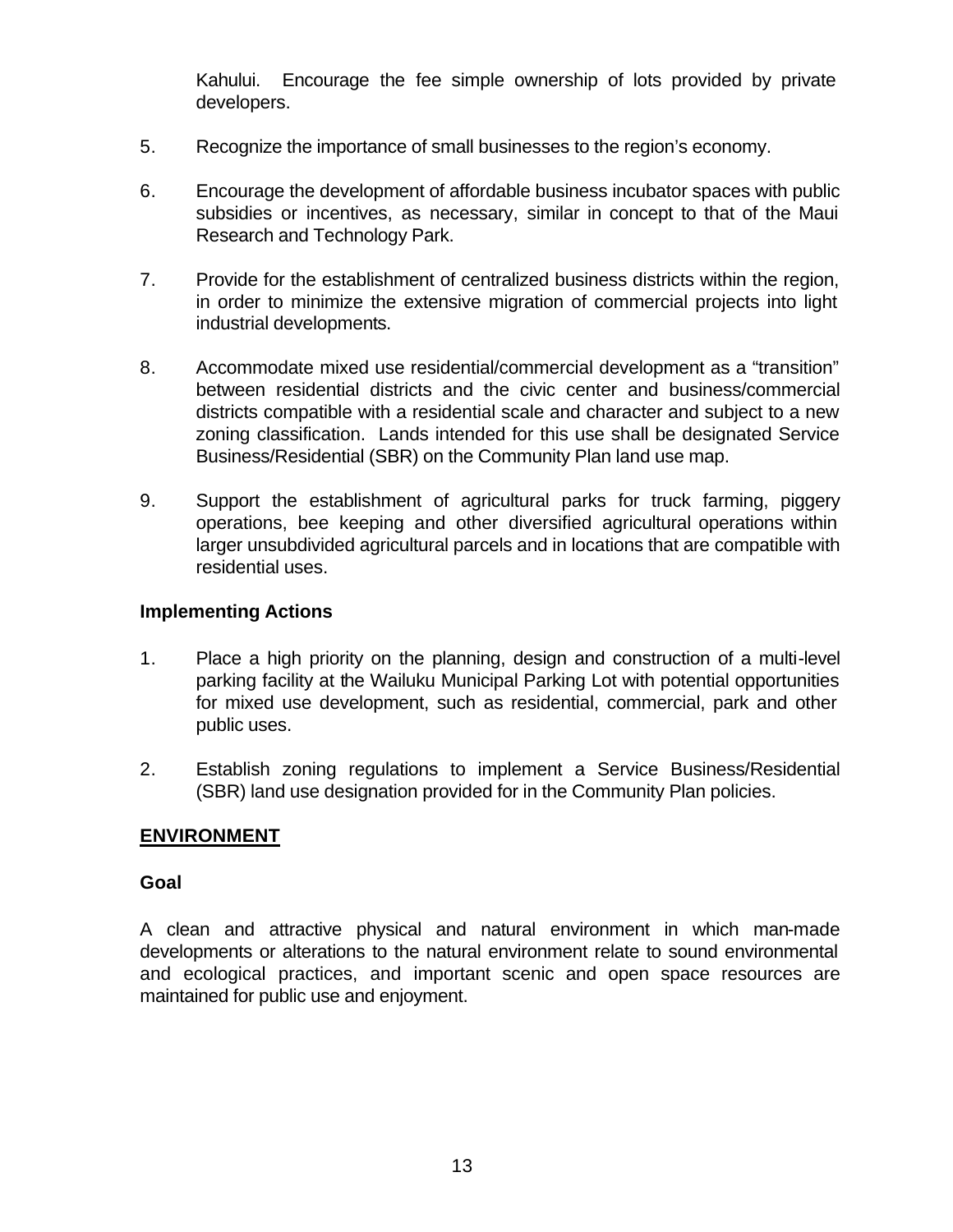#### **Objectives and Policies**

- 1. Preserve agricultural lands as a major element of the open space setting that which borders the various communities within the planning region. The close relationship between open space and developed areas is an important characteristic of community form.
- 2. Protect nearshore waters by ensuring that discharges from waste disposal meet water quality standards. Continuous monitoring of existing and future waste disposal systems is necessary to ensure their efficient operation.
- 3. Protect shoreline wetland resources and flood plain areas as valuable natural systems and open space resources. These natural systems are important for flood control, as habitat area for wildlife, and for various forms of recreation. Future development actions should emphasize flood prevention and protection of the natural landscape.
- 4. Preserve the shoreline sand dune formations throughout the planning region. These topographic features are a significant element of the natural setting and should be protected from any actions which would detract from their scenic, environmental, and cultural value.
- 5. Require that new shoreline development respect shoreline resources and maintain public access.
	- a. Existing dune formations are important elements of the natural setting and should remain intact.
	- b. Indigenous or endemic strand vegetation should remain undisturbed; new development and landscaping should treat such vegetation as given conditions.
	- c. Planning for new shoreline development, as well as redevelopment, shall consider the cyclic nature of beach processes. Setbacks shall be used to provide a sufficient buffer between the ocean and structures to allow for periodic and long-term accretion and erosion of the shoreline.

A Coastal Erosion Rate Analysis shall be developed. The planning commissions are encouraged to incorporate data from the analysis into planning decisions for shoreline areas, especially with respect to shoreline building setbacks.

In the interim period prior to the completion of the analysis, the planning commissions are further encouraged to utilize minimum setbacks for multi-family and hotel uses, and any undeveloped property, of 150 feet from any shoreline, or 25 percent of the average lot depth, whichever is greater. For other uses, including single family residences and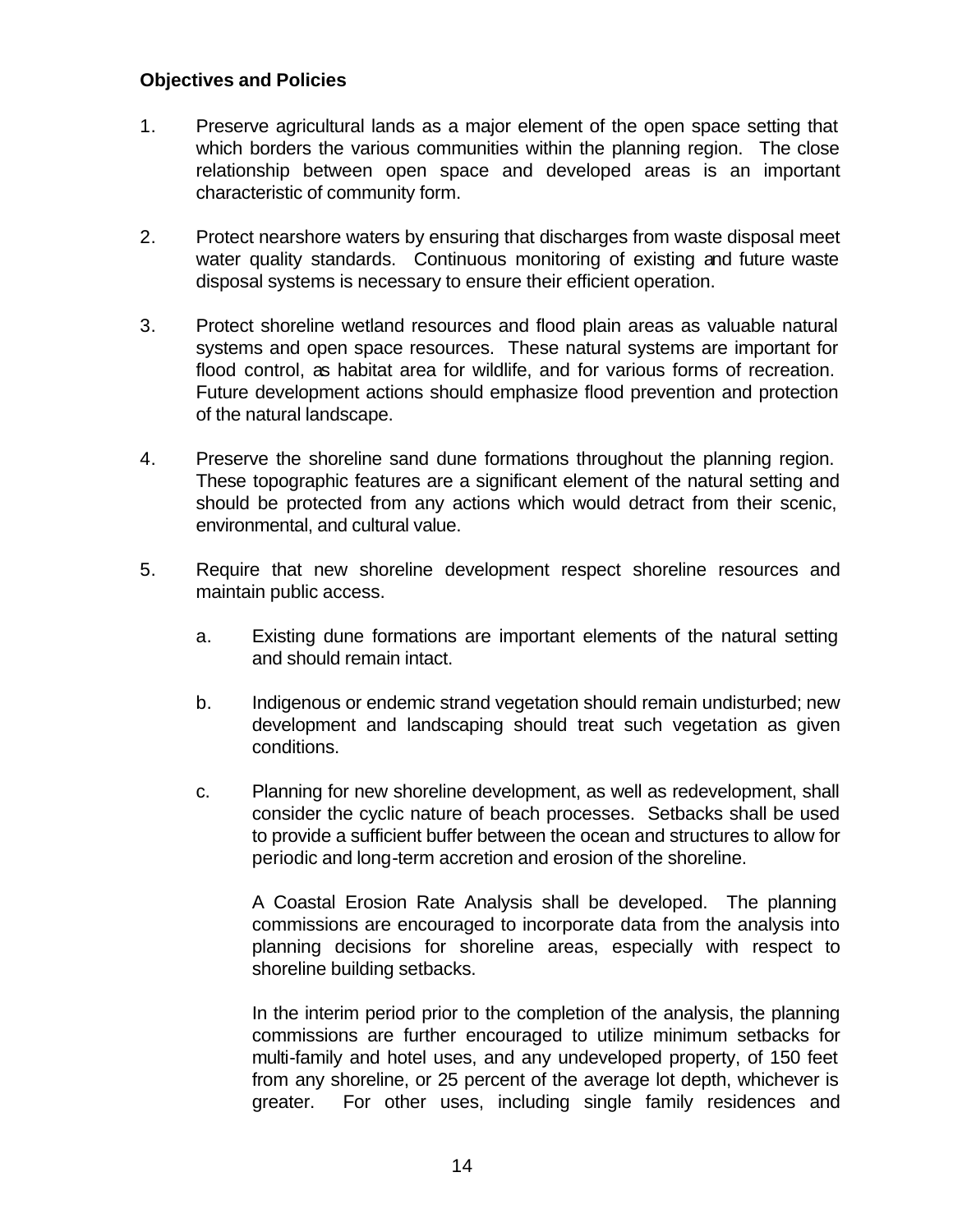subdivisions along shoreline property, the Department of Planning staff and the Land Use and Codes Division Plans Examiners are encouraged to consult existing data on shoreline trends when discussing minimum shoreline setbacks with developers. Both episodic and long-term erosion rates should be disclosed to current or prospective purchasers of property to assist with the selection of an adequate shoreline setback.

Where shoreline erosion threatens existing structures or facilities, beach replenishment shall be the preferred means of controlling erosion, as opposed to sole reliance on seawalls or other permanent shoreline hardening structures.

- 6. Encourage the use of siltation basins and other erosion control features in the design of drainage systems.
- 7. Mitigate potential hazards associated with oil storage tanks and the bulk containment of other toxic, corrosive or combustible substances.
- 8. Minimize noise, water and air pollution from industrial uses, electric power generating facilities and wastewater treatment plants.
- 9. Maintain coastal open space along the region's shoreline as a scenic amenity and public recreational area.
- 10. Monitor air quality in the planning district and enforce applicable standards with regular public reporting.
- 11. Encourage joint government action in the investigation of seaweed build-up in Kahului Harbor and other affected areas and the implementation of coordinated clean-up and other mitigative actions.
- 12. Promote recycling programs to reduce solid waste disposal in landfills, including convenient drop-off points for recycled material.
- 13. Support energy conservation measures, including the use of solar heating and photovoltaic systems, in conjunction with urban uses.
- 14. Promote the planting and maintenance of trees and other landscape planting to enhance the streetscapes and the built-environment.

#### **Implementing Actions**

- 1. Formulate and adopt a regional landscape planting master plan, including standards, for implementation in conjunction with public and private projects.
- 2. Establish and maintain a monitoring program for nearshore water quality.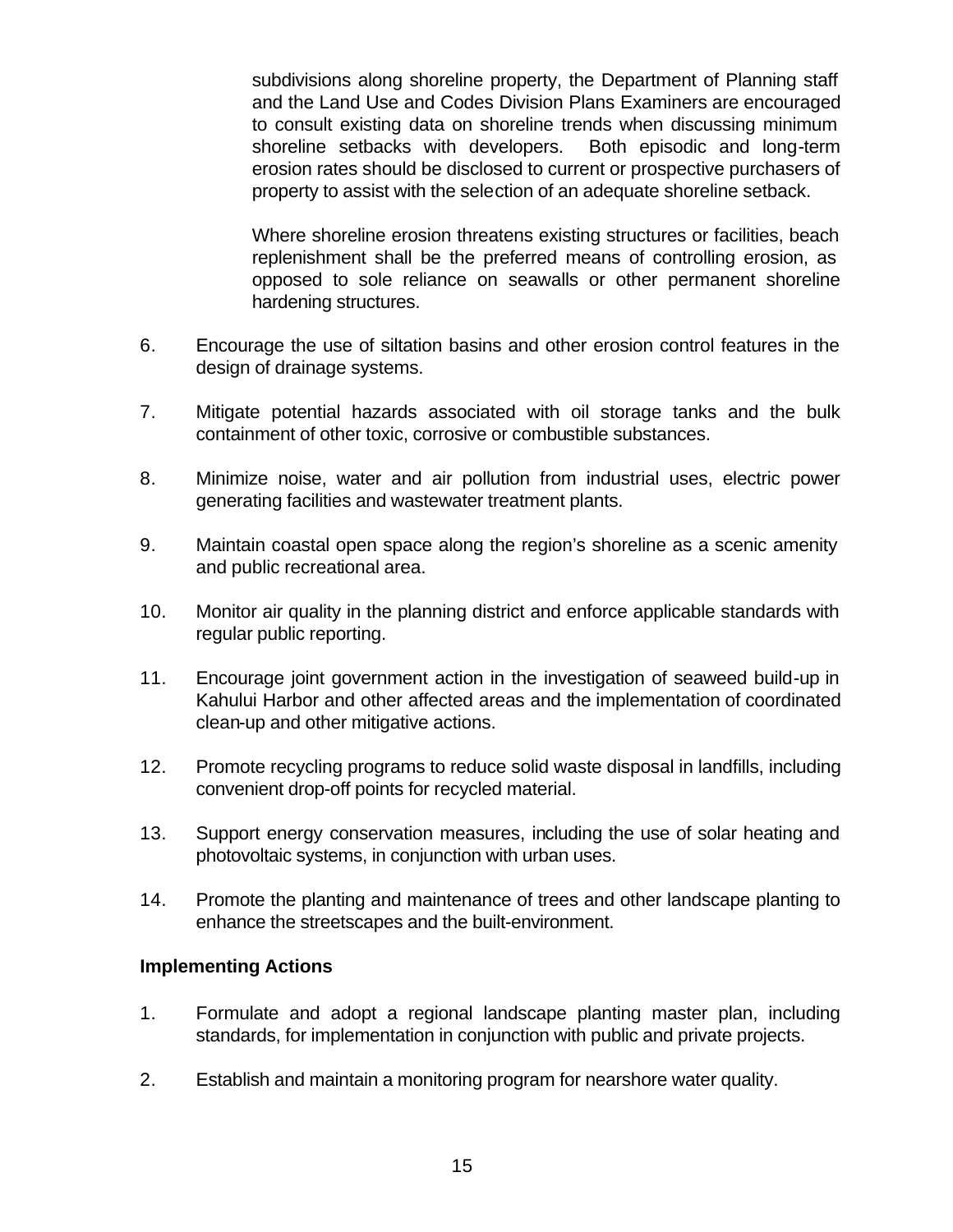- 3. Develop a master plan for a recreational coastline access.
- 4. Develop and implement a strategy for sand dune protection.
- 5. New studies should be commissioned that seek to better understand site-specific causes of coastal erosion.

# **CULTURAL RESOURCES**

### **Goal**

Identification, protection, preservation, enhancement, and where appropriate, use of cultural practices and sites, historic sites and structures, and cultural landscapes and view planes that:

- 1. Provide a sense of history and define a sense of place for the Wailuku-Kahului region; and
- 2. Preserve and protect native Hawaiian rights and practices customarily and traditionally exercised for subsistence, cultural and religious purposes in accordance with Article XII, Section 7, of the Hawaii State Constitution, and the Hawaii Supreme Court's PASH opinion, 79 HAW. 425 (1995).

#### **Objectives and Policies**

- 1. Preserve the character and integrity of historic sites in the Wailuku-Kahului region.
- 2. Recognize the importance of historically and archaeologically sensitive sites and encourage their preservation through development project review.
- 3. Protect and preserve historic, cultural and archaeological sites and resources through on-going programs to identify and register important sites, and encourage their restoration. This shall include structures and elements that are a significant and functional part of Hawaii's ethnic and cultural heritage.
- 4. Ensure that the proposed projects are compatible with neighboring historic, cultural, and archaeological sites or districts. Such projects should be reviewed by the Cultural Resources Commission, where appropriate.
- 5. Require development projects to identify all cultural resources located within the project area as part of initial project studies. Further, require that all proposed activity include recommendations to mitigate potential adverse impacts on cultural resources.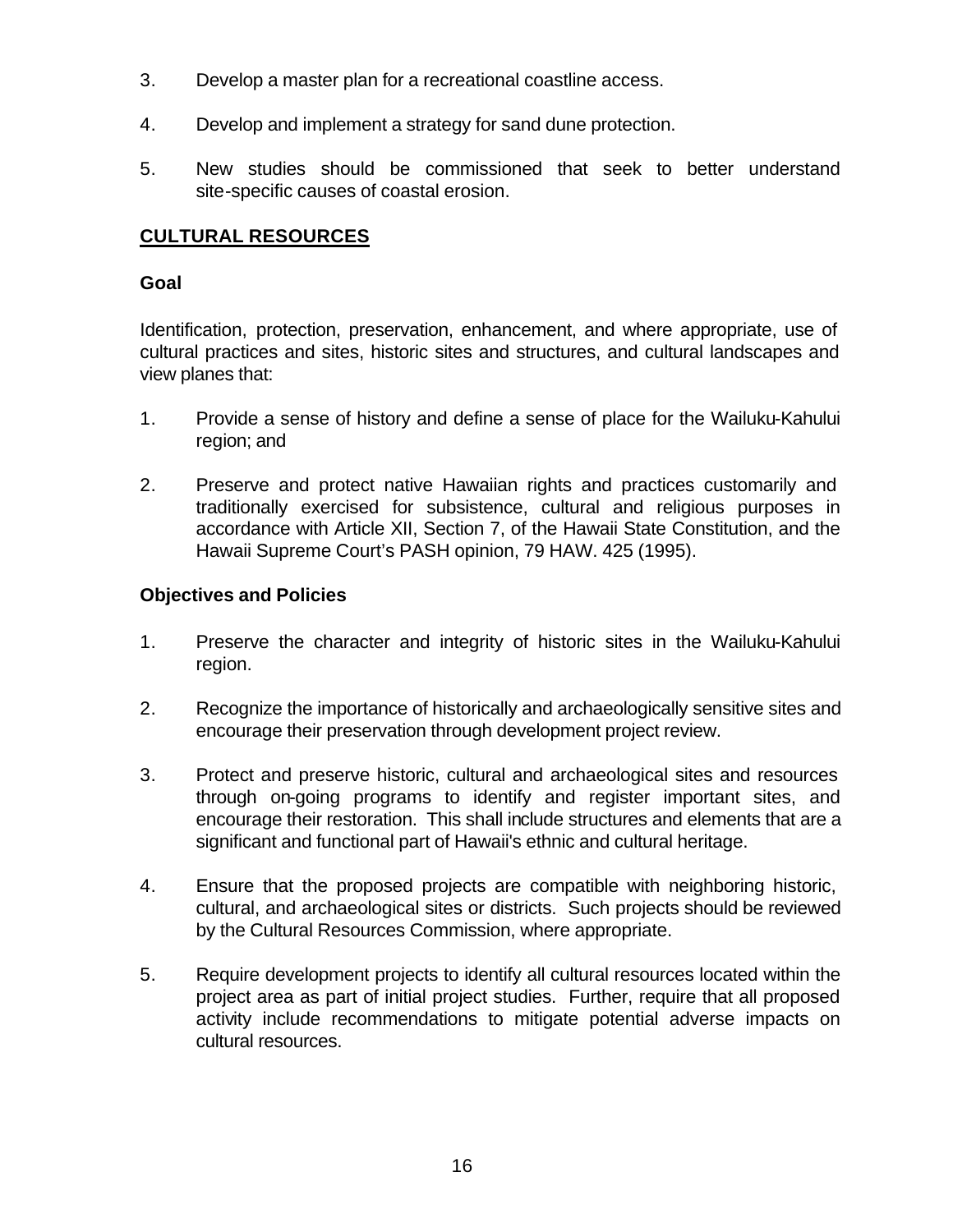- 6. Support programs for the protection and preservation of historic and archaeological resources and foster an awareness of the diversity and importance of the region's ethnic, cultural, historic, and archaeological resources.
- 7. Encourage community stewardship of historic buildings and cultural resources and educate private property owners about financial benefits of historic preservation in Maui County.
- 8. Preserve and restore historic roads, paths, and water systems as cultural resources, and support public access.
- 9. Recognize and respect family ancestral ties to certain sites including burial sites, and establish cultural and educational programs to perpetuate Hawaiian and other ethnic heritages.

#### **Implementing Actions**

- 1. The Cultural Resources Commission shall update, and the Council shall adopt, the County Cultural Resources Management Plan to further identify specific and significant cultural resources in the region and provide strategies for preservation and enhancement.
- 2. Require development projects to identify all cultural resources located within or adjacent to the project area and consult with individuals knowledgeable about such cultural resources prior to application as part of the County development review process. Further, require that all proposed activity include recommendations to mitigate potential adverse impacts on cultural resources including site avoidance, adequate buffer areas, and interpretation. Particular attention should be directed toward dune areas, known and probable precontact habitation areas, and other sites and areas listed in No. 5 below, with review by the Cultural Resources Commission, where appropriate.
- 3. Implement a historic and cultural overlay ordinance to provide protection for areas with significant archaeological, historical, and cultural resources.
- 4. Establish recognition of culturally sensitive areas such as Naniloa Bridge, Waiale Bridge, and burial and habitation sites along Lower Main Street and Kahului Beach Road.
- 5. Significant Wailuku-Kahului region sites and areas include the following:

Wahi Pana (Significant Traditional Places)

- a. Na Wai Eha (Waihe'e, Waiehu, Wailuku, Waikapu).
- b. Waihe'e Dunes Archaeological Complex.
- c. Waihe'e Church.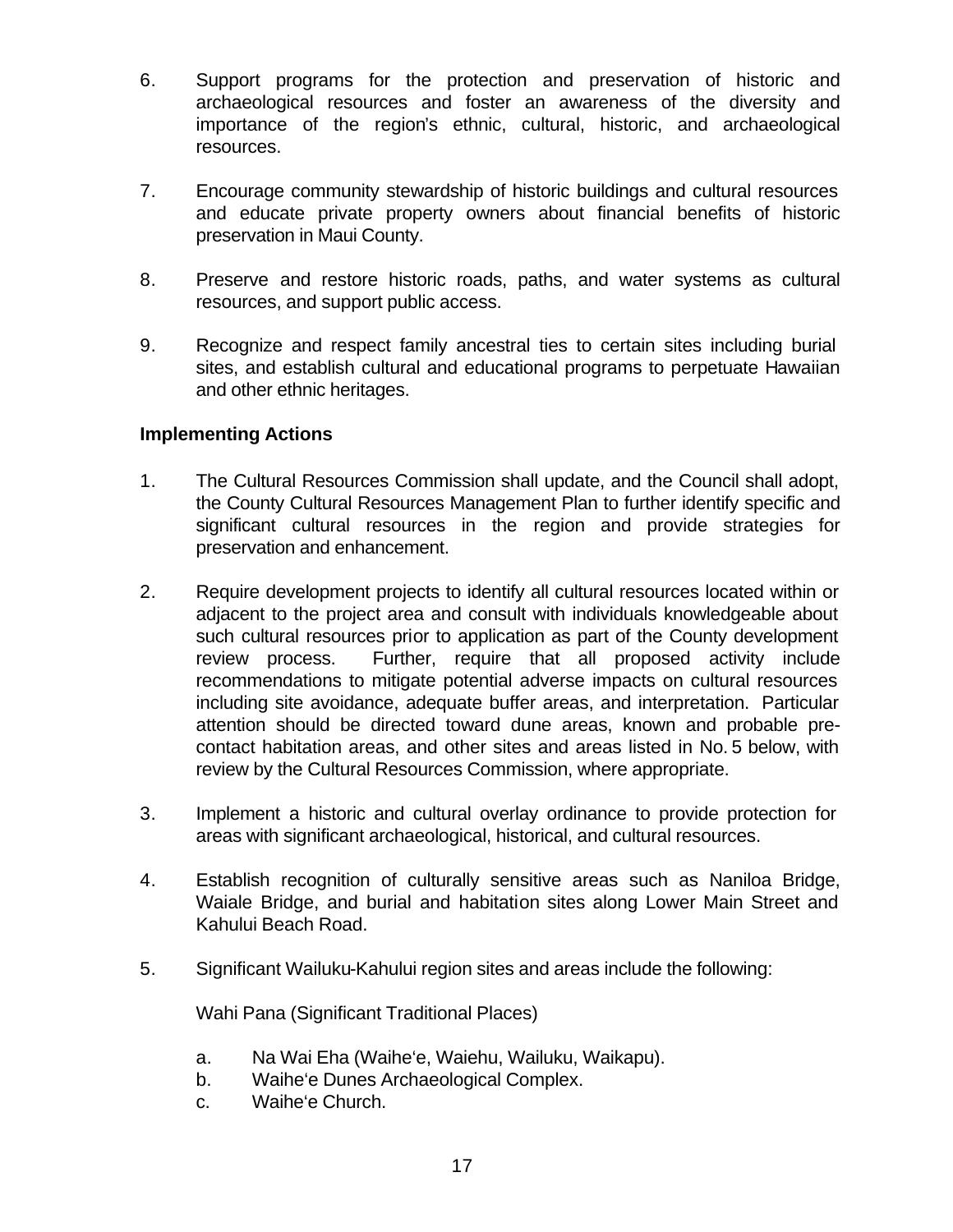- d. Waihe'e Sugar Mill site.
- e. Haleki'i-Pihanakalani heiau.
- f. Waihe'e Dune complex.
- g. Taro lo'i in 'Iao Valley.
- h. Traditional surfing sites.
- i. Kanaha Pond.
- j. Habitation and burial sites along Lower Main Street corridor.
- k. Waiale Bridge.
- l. Wailuku Civic Center Historic District.
- m. Kama Ditch, Spreckels Ditch, and Waihe'e Ditch.
- n. Ka'ahumanu Church.
- o. Hale Ho'ike'ike (Bailey House Museum).
- p. Alexander House (next to Ka'ahumanu Church).
- q. Waikapu Stone Church Site.
- r. Wailuku School.
- s. Pu'unene School.
- t. Pu'u One Sand Dune Formation from Kahului Harbor to Waikapu.
- u. Coastal sand dunes from Kahului Airport to Baldwin Park.
- v. Kahului Railroad System sites (i.e., Roundhouse, Makaweli Rock Crusher Mill Foundation, etc.).
- w. Chee Kung Tong Society Hall site.
- x. Maui Jinsha Mission.
- y. Naval Air Station Kahului Airport (NASKA).
- z. Pu'unene Mill/Village.
- aa. Kahului Railroad Building and Old Kahului Store.
- bb. Buildings designed by C. W. Dickey-Wailuku Library, the Territorial Building in Wailuku, and the Baldwin Bank (Bank of Hawaii in Kahului).
- cc. Wailuku Union Church.
- dd. Church of the Good Shepherd.
- ee. 'Iao Theatre.
- ff. Plantation Manager's Residence in Wailuku.
- gg. St. Anthony's School.
- hh. Market Street from Main Street through Happy Valley.
- ii. Vineyard Street from Market Street to end.
- jj. 'Iao Stream.

The above list is not comprehensive. It represents some of the well-known sites currently listed in the State inventory of Historic Places and on file with the State and National Registers of Historic Places. Many more sites have not yet been surveyed for historic, archaeological, and cultural significance.

The Department of Planning has (or will obtain from the State Historic Preservation Division) maps indicating the general location of these sites. Planning Department staff will obtain, maintain, and update all pertinent maps, which will be consulted prior to development proposals affecting the above-mentioned areas.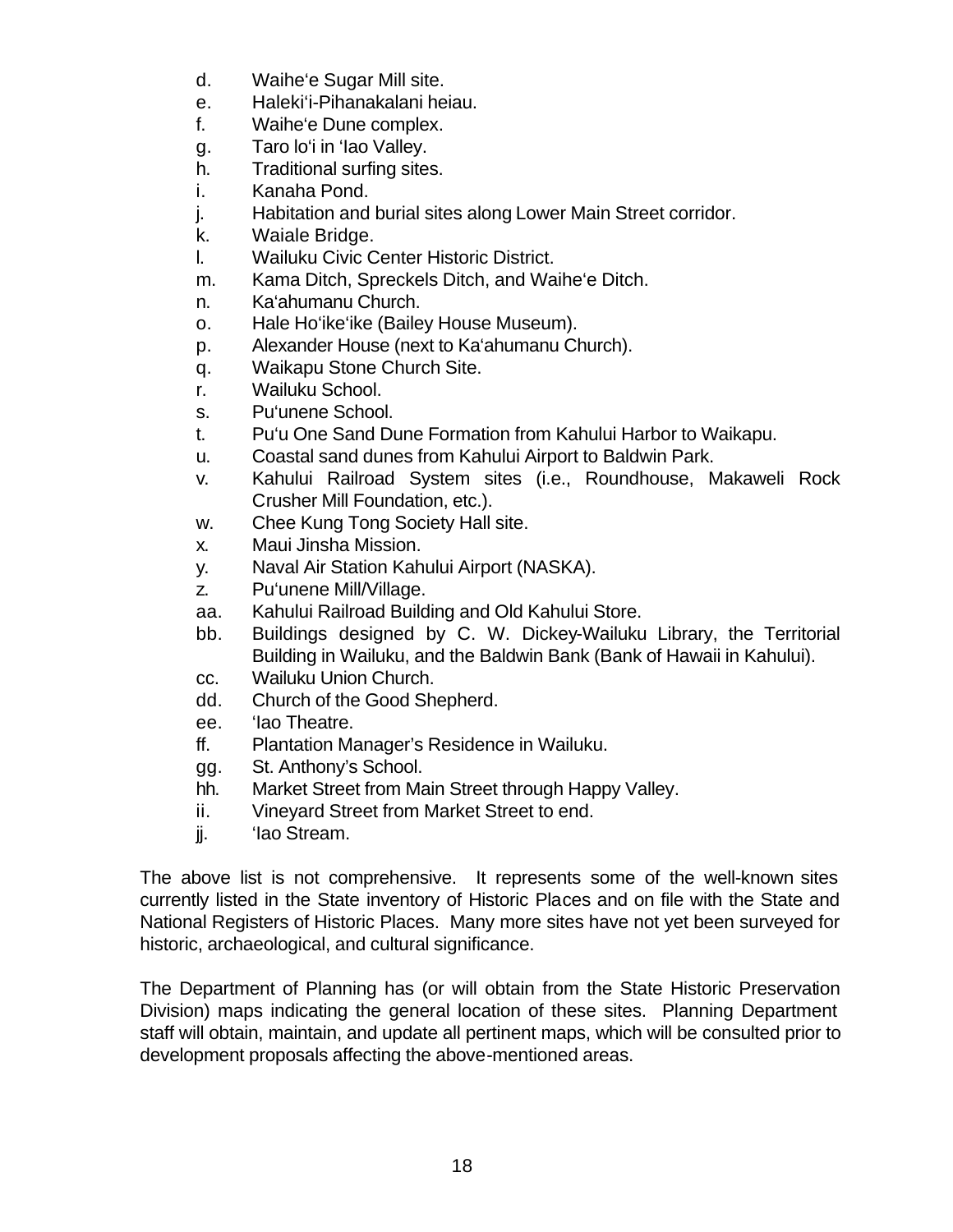# **INDIGENOUS ARCHITECTURE**

#### **Goal**

Reserve for future implementation provisions for indigenous architecture as may be adopted from time to time by the County Council and/or the County Cultural Resources Commission.

#### **Objective and Policy**

1. To legitimize and amend County Building Codes to allow indigenous architecture as viable spaces for living, work, and recreation.

#### **Implementing Actions**

- 1. Develop a County ordinance for indigenous architecture.
- 2. Adopt standards for indigenous architecture.

#### **HOUSING**

#### **Goal**

A sufficient supply and choice of attractive, sanitary and affordable housing accommodations for the broad cross section of residents, including the elderly.

#### **Objectives and Policies**

- 1. Utilize a project district planning approach for major housing expansion areas which will allow flexibility in project planning. This will provide for flexible development standards and a mix of housing types which can result in more efficient site utilization and potential reductions in housing development costs.
- 2. Provide sufficient land areas for new residential growth which relax constraints on the housing market and afford variety in type, price, and location of units. Opportunities for the provision of housing are presently constrained by a lack of expansion areas. This condition should be relieved by a choice of housing in a variety of locations, both rural and urban in character.
- 3. Seek alternative residential growth areas within the planning region, with high priority given to the Wailuku and Kahului areas. This action should recognize that crucial issues of maintaining important agricultural lands, achieving efficient patterns of growth, and providing adequate housing supply and choice of price and location must be addressed and resolved.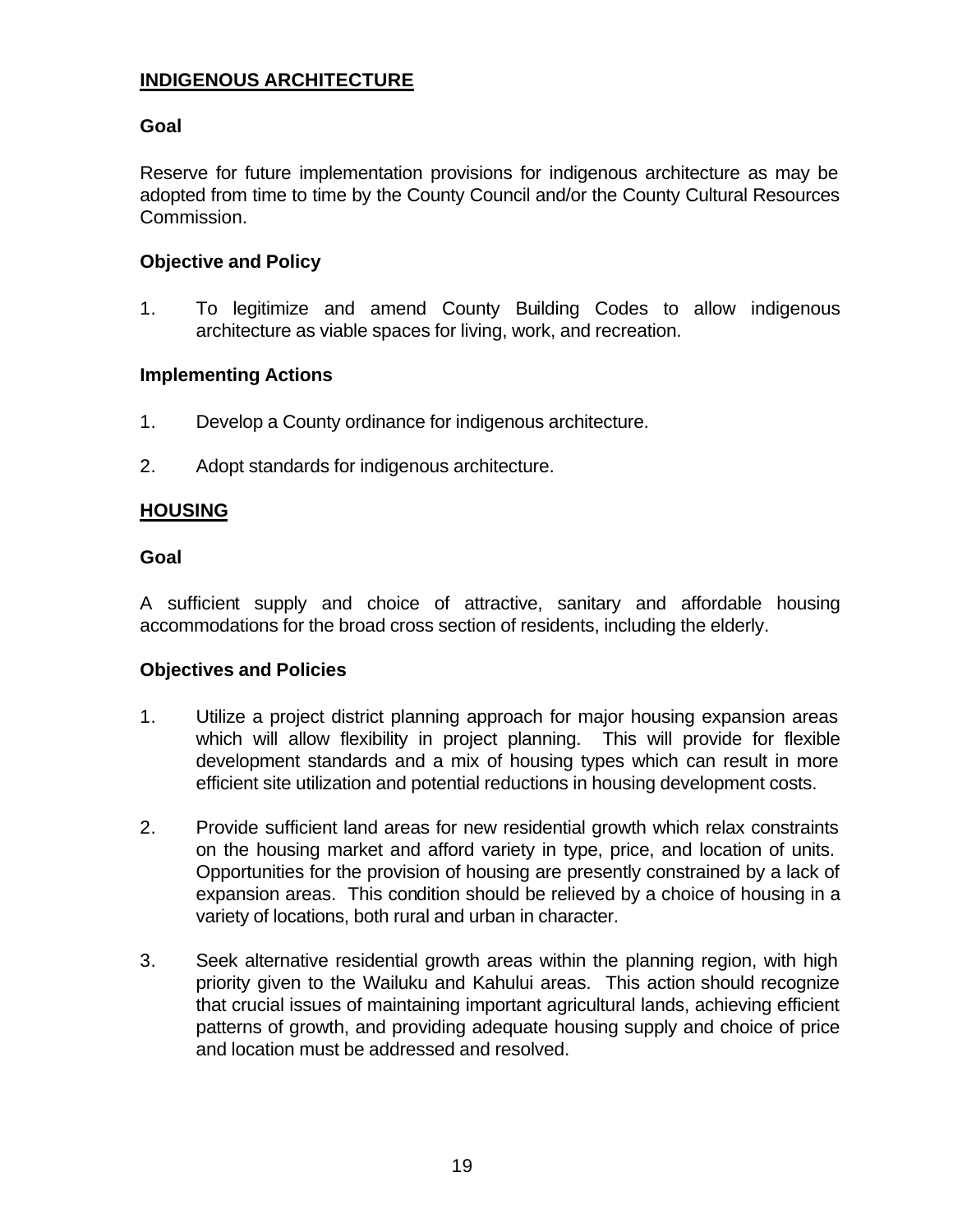- 4. Encourage the creation of elderly housing communities in various parts of the region that address the range of specialized needs for this population group.
- 5. Encourage the formulation of an elderly needs assessment study for Maui County by the State Department of Health, including recommendations for elderly housing projects, facilities and programs.
- 6. Coordinate the planning, design and construction of public infrastructure improvements with major residential projects that have an affordable housing component.
- 7. Plan, design and construct off-site public infrastructure improvements (i.e. water, roads, sewer, drainage, police and fire protection, and solid waste) in anticipation of residential, commercial and industrial developments defined in the Community Plan.
- 8. Promote efficient housing designs in order to reduce residential home energy and water consumption.

#### **Implementing Actions**

- 1. Develop a comprehensive housing strategy for low and moderate income groups involving government and private industry cooperation that provides an adequate supply of housing for the various strata of income. This approach would combine the resources of Federal, State, County, and private enterprise to improve the availability of rental and ownership housing targeted to various need groups. Anti-speculation and specification of a percentage of low and moderate income units in major projects are tools which should be considered as part of an overall housing program.
- 2. Develop procedures and regulations to streamline government review and approval for housing projects. This should result in cost reductions by expediting the time required for implementation.
- 3. Develop programs to encourage housing rehabilitation in older residential areas. This would designate target areas where low interest loans, grants and flexible code regulations not related to public health, safety and welfare would be available to homeowners.
- 4. Revise zoning, building and housing codes to allow for specialized elderly housing projects.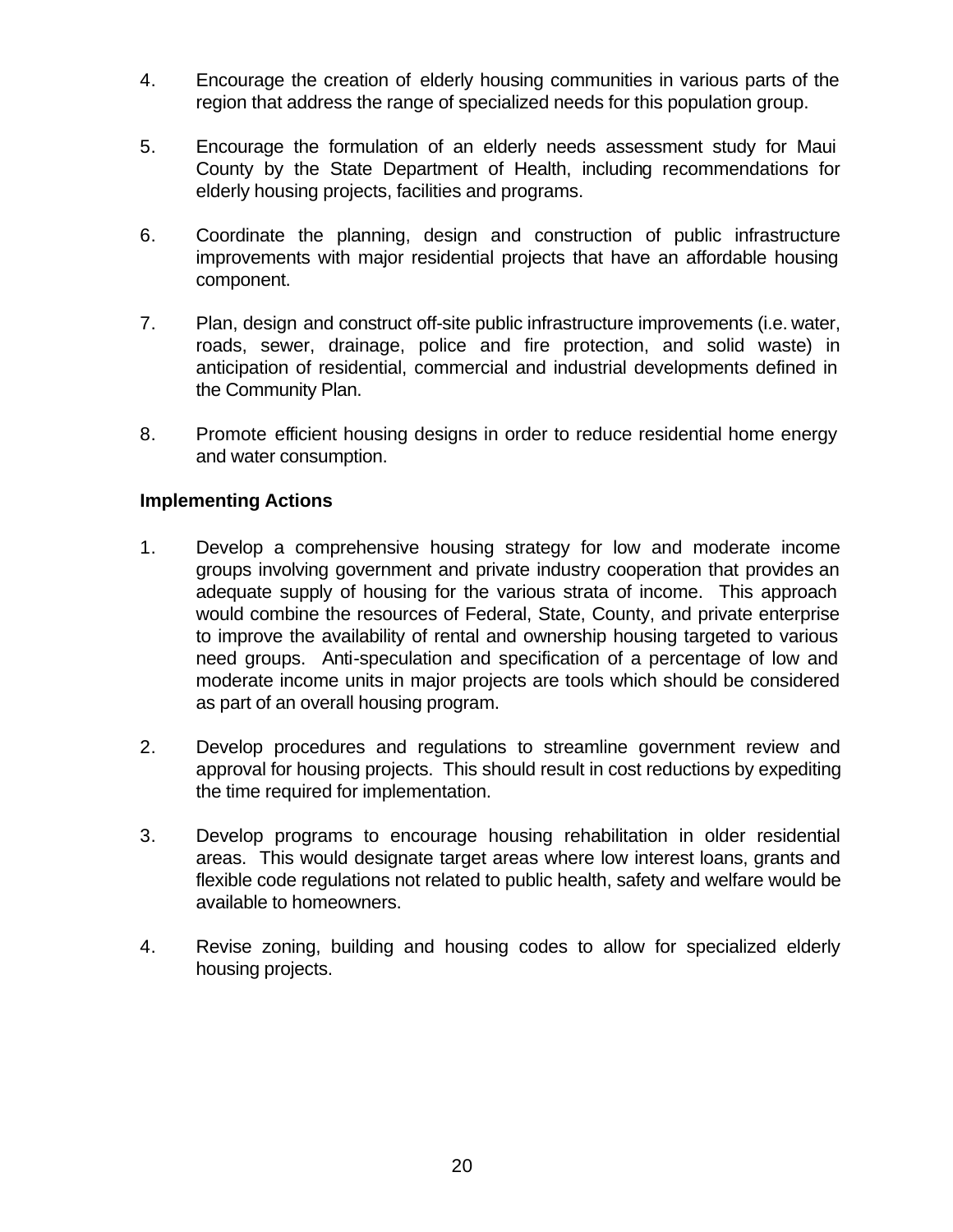# **SOCIAL INFRASTRUCTURE**

#### **Goal**

Develop and maintain an efficient and responsive system of public services which promotes a safe, healthy and enjoyable lifestyle, accommodates the needs of young, elderly, disabled and disadvantaged persons, and offers opportunities for selfimprovement and community well-being.

#### **RECREATION**

#### **Objectives and Policies**

- 1. Provide park and recreation areas as an integral part of project district specifications which will accommodate the needs of population growth.
- 2. Ensure adequate public access to shoreline recreation resources by pursuing access ways identified by the County.
- 3. Provide access for persons with disabilities at all park facilities.
- 4. Provide for a major regional multi-purpose center for the planning district to accommodate resident needs for banquet and meeting facilities with adequate parking.
- 5. Investigate the need for an additional community center facility in Kahului.
- 6. Place high priority on utilizing the 'Iao Theatre as a multi-purpose community facility and develop the adjoining property in a manner that retains the integrity of the town core.
- 7. Place high priority on implementation of Keopuolani Park, including enhancement of the Kahului Harbor shoreline.
- 8. Expand shoreline recreation opportunities by extending Kanaha Beach Park and establishing park areas along Spreckelsville, Waiehu and Waihe'e shorelines.
- 9. Enhance existing parks by improving maintenance and expanding the range of facilities provided.
- 10. Maintain lands acquired or designated for recreational purposes exclusively for those uses.
- 11. Provide for additional municipal golf courses.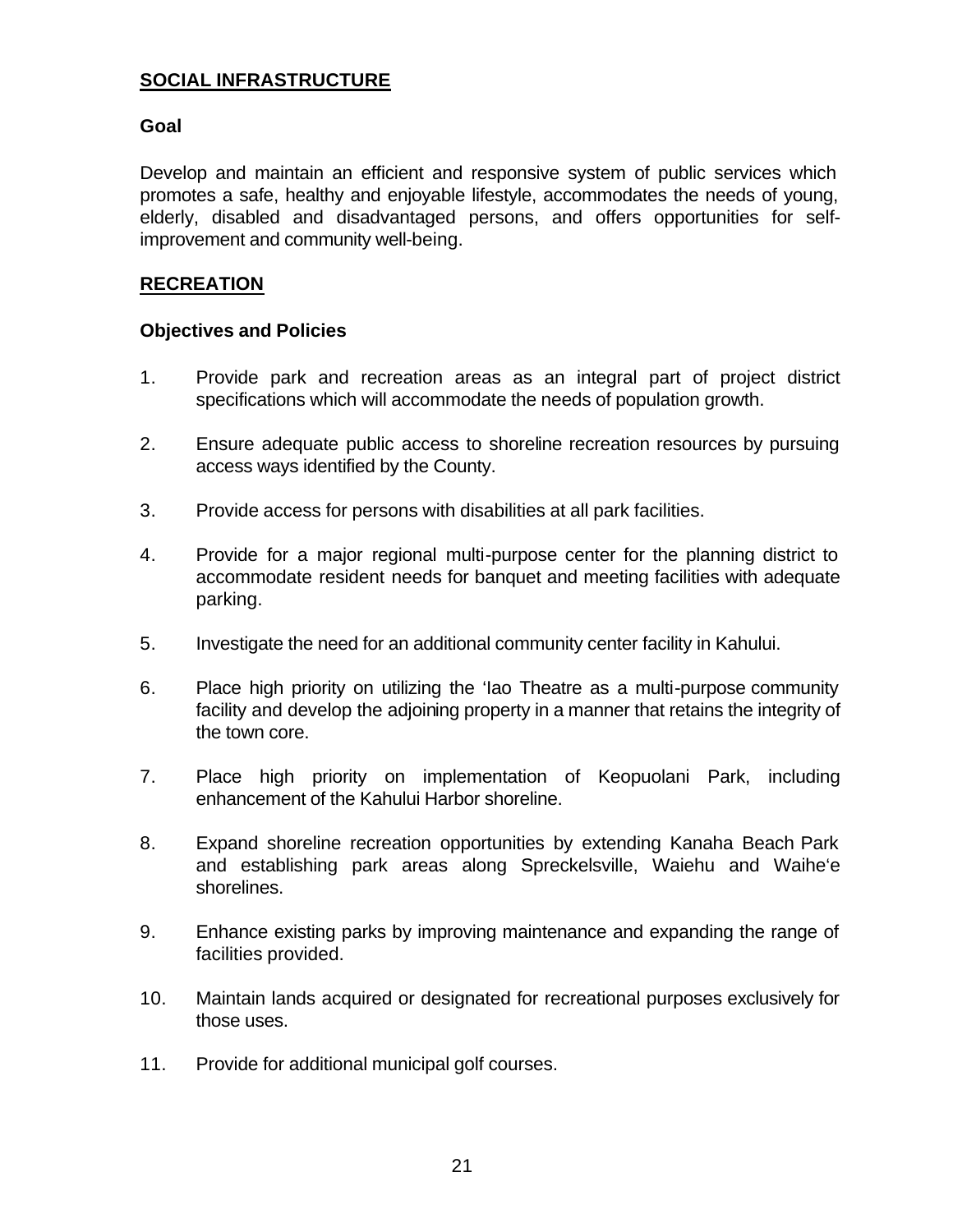- 12. Maintain existing recreational uses at the Kahului harbor for canoe club activities. When development occurs, provide alternate sites for canoe club activities at the Kahului Bay area.
- 13. Establish a linear park with bikeways and pedestrian routes along the shoreline between Waihe'e and Pa'ia.
- 14. Establish a permanent fairground site that encourages year-round use as an inter-regional community center and meeting facility.
- 15. Establish a linear park, with bicycle and pedestrian facilities where practical, from the Paukukalo oceanfront along 'Iao Stream to Kepaniwai Park.
- 16. Ensure that adequate regional/community park facilities are provided to service new residential developments.
- 17. Ensure that the development of the North Shore greenway project is done in a manner that respects the dune system and cultural sensitivity of the area. Specifically, the project should:
	- a. minimize the excavating, grading, and grubbing for the project, and instead use minimal fill (as necessary to meet engineering standards), especially in the area near Baldwin Beach Park;
	- b. provide appropriate protection to prevent unnecessary traversing of the dune system mauka-makai;
	- c. use the greenway as an opportunity to interpret the significant cultural and historic sites in the area; and
	- d. have the archaeological inventory survey and the design plans for the project reviewed by the Cultural Resources Commission prior to the issuance of the necessary development permits.

#### **Implementing Actions**

- 1. Undertake a site selection study for a permanent fairgrounds site that encourages year-round use.
- 2. Undertake a regional park master plan study to identify the needs and potential sites for expanded passive and active recreational uses in the planning region.
- 3. Prepare and implement, as soon as possible, a plan for a major regional multipurpose center to service the entire planning district. Also, investigate the need for an additional community center in Kahului and/or the upgrading and expansion of the existing Kahului Community Center.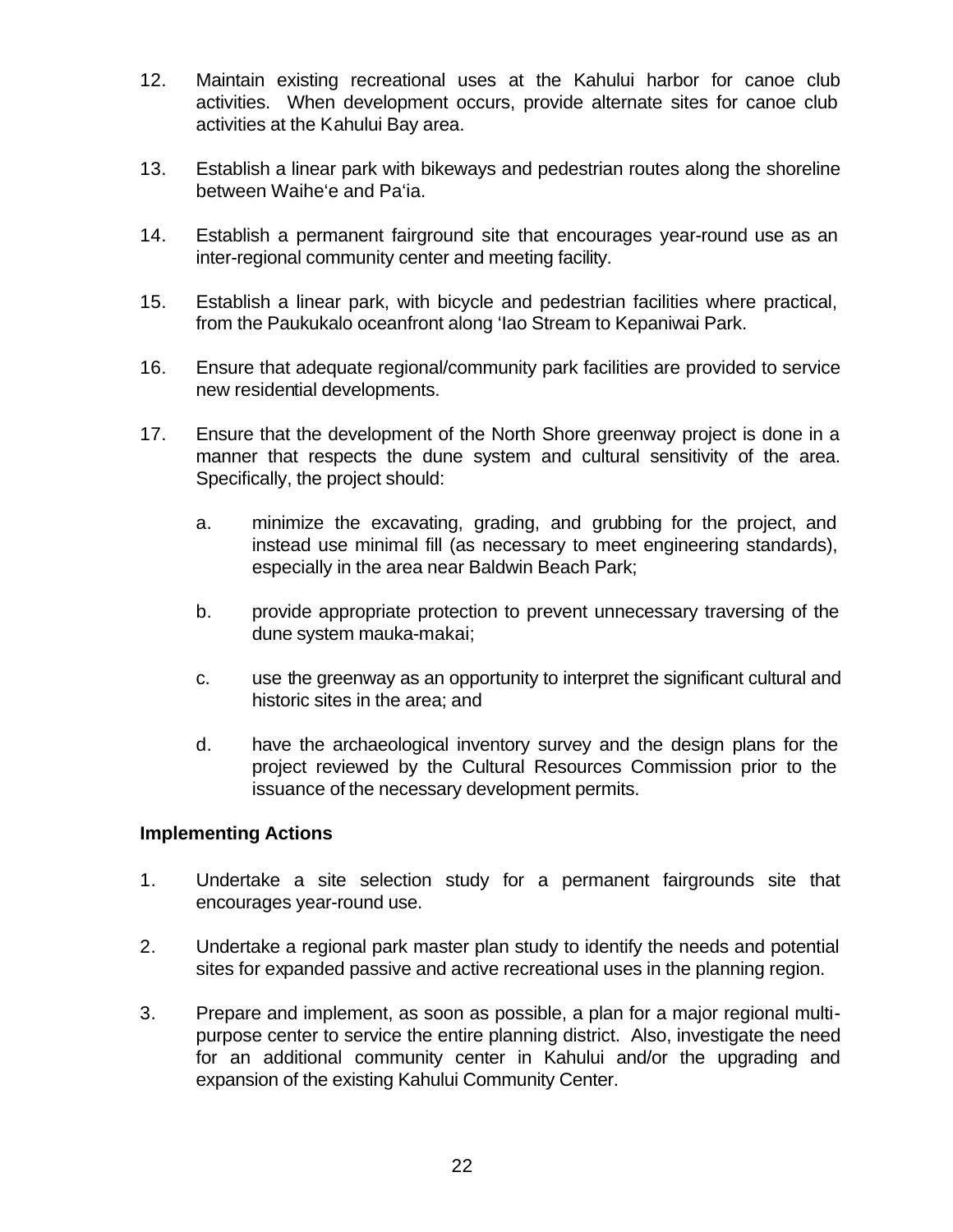4. Continue to implement the plan for Keopuolani Park.

### **SOCIAL SERVICES/HEALTH**

#### **Objectives and Policies**

- 1. Support the expansion of services and facilities at the Maui Memorial Medical Center, the major primary care facility on the island, including the construction of a multi-level parking facility and a second roadway access.
- 2. Plan for the expansion of community services facilities, such as the Cameron Center.
- 3. Expand social services for young and elderly persons.
- 4. Continue to assess the social needs in the community and facilitate a coordinated response in the delivery of social services and programs for young, elderly, disabled and disadvantaged persons.
- 5. Support the formulation of an elderly needs assessment study for Maui County by the State Department of Health and lobby for the implementation of needed programs and projects.
- 6. Coordinate the provision of long-term care facilities and programs with other providers, such as Hale Makua and Hale Mahaolu.

# **Implementing Actions**

- 1. Acquire a minimum of 10 acres of land for expansion of Maui Memorial Medical Center as soon as possible.
- 2. Provide a second roadway access to Maui Memorial Medical Center. As noted in the section on transportation, this access should precede or be concurrent with the extension of Mahalani Street.

# **PUBLIC SAFETY**

#### **Objectives and Policies**

- 1. Maintain adequate police and fire protection services in the region.
- 2. Encourage communities to establish Neighborhood Crime Watch Programs.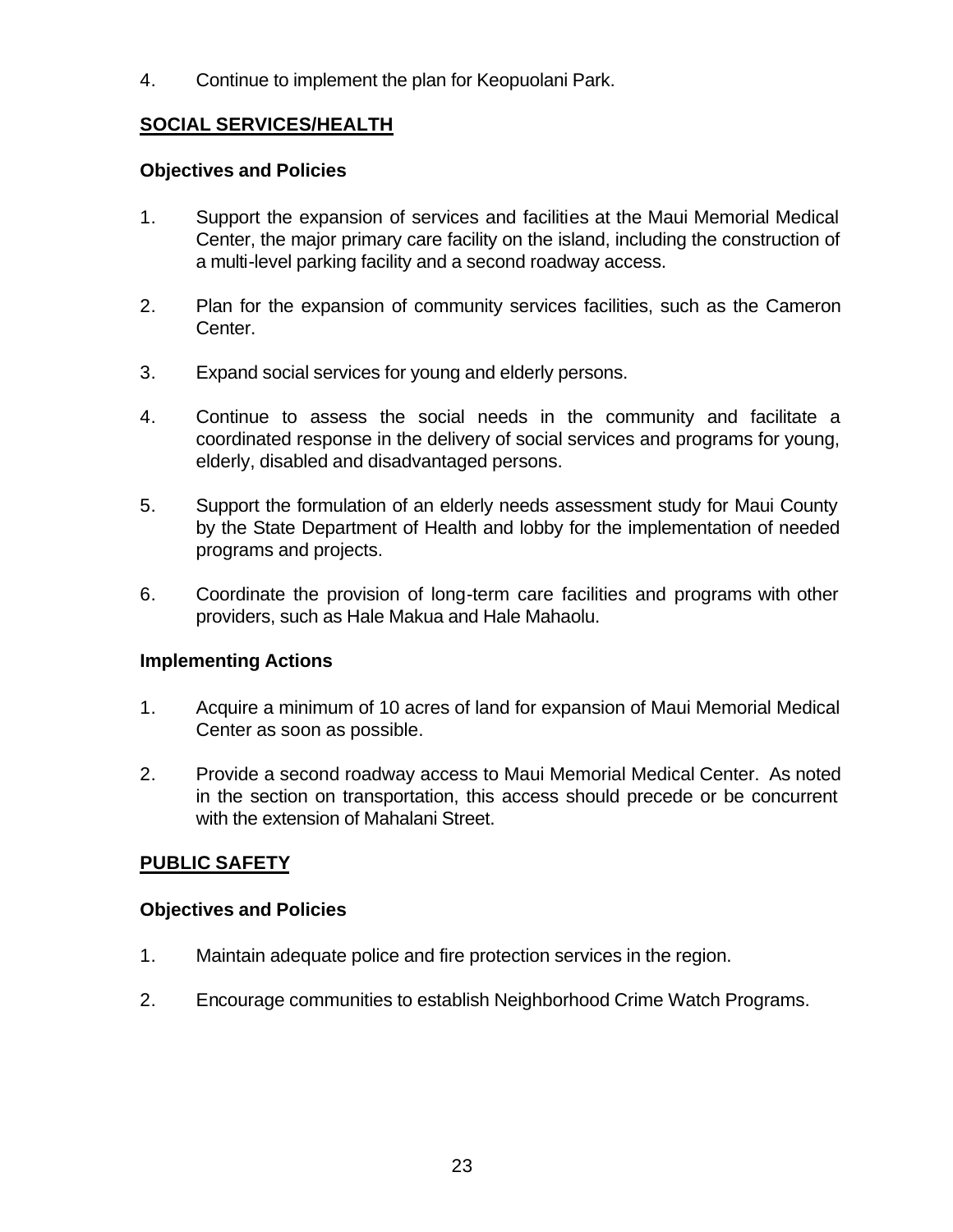#### **Implementing Actions**

1. Study the feasibility of establishing fire and police protection facilities in the proposed Project Districts within the region.

### **EDUCATION**

#### **Objectives and Policies**

- 1. Allocate sufficient land areas as part of residential project district specifications to meet future school site needs.
- 2. Encourage the Department of Education to provide recreation facilities for schools, thus expanding opportunities for public use of presently shared facilities.
- 3. Coordinate the development of school facilities with the State Department of Education in conjunction with planned residential projects.
- 4. Support the establishment of a four-year university on Maui.
- 5. Encourage apprenticeship or work study programs, in conjunction with higher educational or technical/vocational studies.
- 6. Support efforts to expand the Maui Community College facilities and incorporate desired elements of Hawaiian architectural design.
- 7. Support the improvement and maintenance of existing school facilities.
- 8. Encourage the development of child care and pre-school facilities, in conjunction with major centers of employment.

#### **Implementing Actions**

1. Where possible during the zoning process, ensure that applicants contribute to the development, funding, and/or construction of school facilities on a fair-share basis as determined by and to the satisfaction of the State Department of Education. Terms of the contribution shall be agreed upon by the applicant and the State Department of Education prior to the applicant applying for building permits.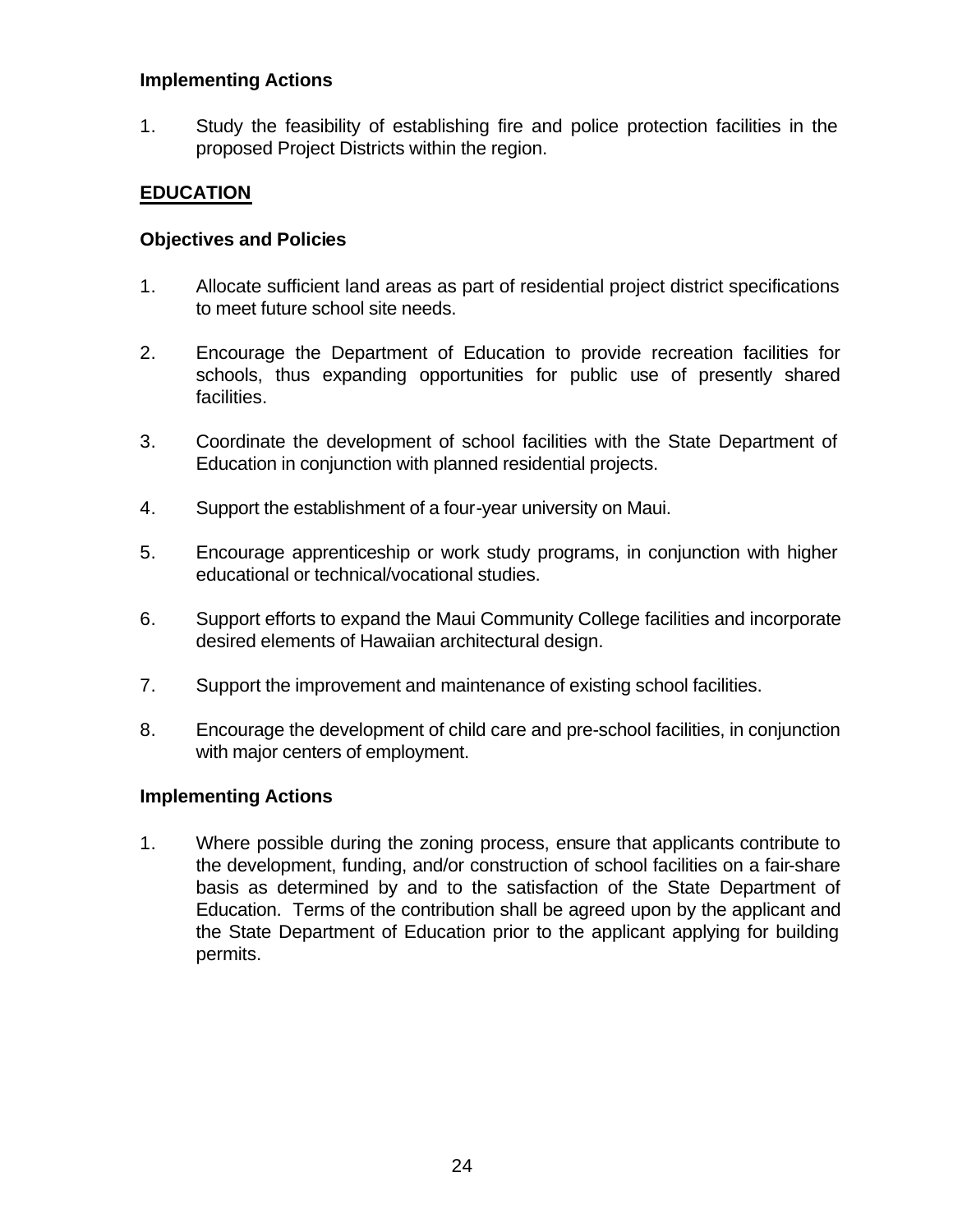#### **GOVERNMENT**

#### **Goal**

Government that demonstrates the highest standards of fairness; responsiveness to the needs of the community; fiscal integrity; effectiveness in planning and implementation of programs and projects; a fair and equitable approach to taxation and regulation; and efficient, results-oriented management.

#### **Objectives and Policies**

- 1. Utilize the County's budgeting process as a means of carrying out the policies and priorities of the Community Plan.
- 2. Utilize the County's real property tax assessment function as both a means to carry out the policies and priorities of the Community Plan and a mechanism for monitoring and updating the Community Plan.
- 3. Streamline the land use, building permit and subdivision approval processes.
- 4. Monitor the implementation of and compliance with the Community Plan.
- 5. Ensure that adequate infrastructure is or will be available to accommodate planned development.
- 6. Support public and private partnerships to fund the planning and construction of infrastructure.
- 7. Encourage students within Maui County to participate in Maui County governmental affairs through such means as the submittal of testimony and resolutions on issues and concerns related to community affairs.
- 8. Encourage cooperation and coordination between agencies, boards and commissions charged with land use planning and urban design and development within Wailuku Town.

#### **Implementing Actions**

- 1. Streamline the land use, building permit and subdivision processes through means such as consolidated public hearings and concurrent processing of applications.
- 2. Adopt a beach-mountain access dedication ordinance pursuant to Chapter 46, Hawaii Revised Statutes. This should be done as part of an islandwide comprehensive mountain and beach access study.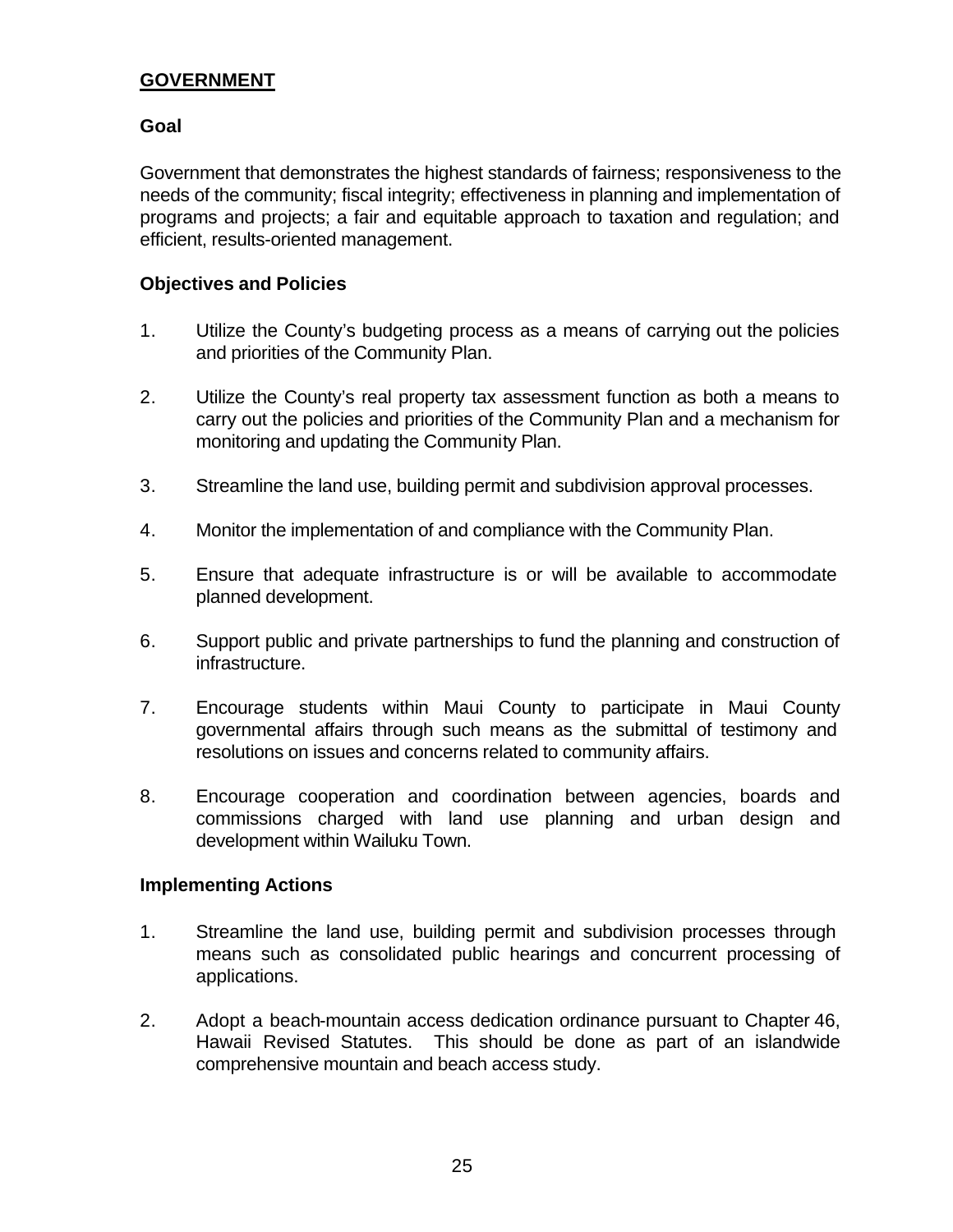- 3. Evaluate and modify present zoning and subdivision ordinances to incorporate the land use and design guidelines as well as other recommendations incorporated herein.
- 4. Establish an additional government complex with adequate public parking in a central location.
- 5. Maintain the War Memorial Complex for public parking and recreational uses only.
- 6. Facilitate public access to information through the use of computers, microfiche/microfilm readers, and other tutorial services in County agencies.
- 7. Re-evaluate the composition, role and boundaries of the Wailuku Redevelopment Agency to support its mission for the revitalization and enhancement of this district and explore ways to coordinate planning for Wailuku Town.
- 8. Formulate special plans and studies to implement recommendations of the Community Plan. These would include water development and distribution, housing, local and regional circulation, drainage, solid waste and recycling, sewage disposal and treatment, human services, recreation, public safety and other special plans and studies as required.
- 9. Prepare a progress report five years after the adoption of this plan for review by the public and Maui County Council describing the status of General and Community Plan implementation and actions taken to comply with same.

# **LAND USE**

# **Goal**

An attractive, well-planned community with a mixture of compatible land uses in appropriate areas to accommodate the future needs of residents and visitors in a manner that provides for the social and economic well-being of residents and the preservation and enhancement of the region's environmental resources and traditional towns and villages.

#### **Objectives and Policies**

- 1. Ensure that adequate lands are available to support the region's present and future agricultural activities.
- 2. Identify prime or productive agricultural lands, and develop appropriate regulations for their protection.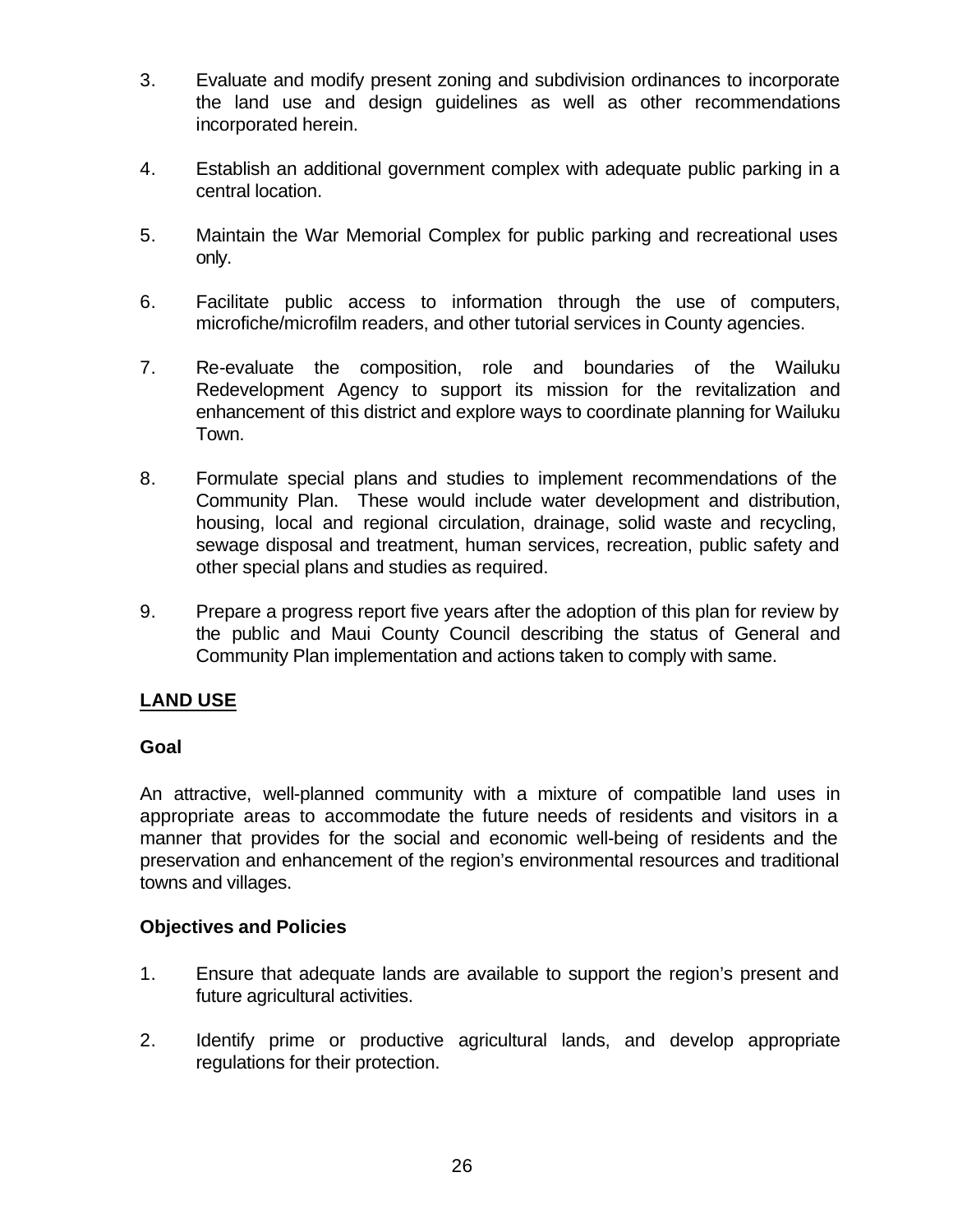- 3. The direct and cumulative impacts of agricultural subdivisions and the impacts on the community shall be assessed and considered.
- 4. Establish administrative procedures and standards within both the Department of Public Works and Waste Management and the Department of Planning, to ensure that agricultural subdivisions shall not be approved unless their uses are expressly permitted by Chapter 205, Hawaii Revised Statutes.
- 5. Encourage traditional Hawaiian agriculture, such as taro cultivation, within the agricultural district, in areas which have been historically associated with this cultural practice.
- 6. Establish an adequate supply of urban land use designations to meet the needs of the community over the next 20 years.
- 7. The Community Plan map shall define the urban growth limits for the region.
- 8. Maintain a project district approach for the major residential growth areas adjacent to Wailuku, Kahului, and Waiehu to allow flexibility in master planning. These project districts may contain a variety of residential unit types as well as supporting community services, including business, public, recreational and educational facilities.
- 9. Maintain the existing Kahului Airport district boundaries, as defined in the Community Plan Land Use Map and continue to evaluate the air transportation needs of the County to determine future air transportation facility requirements. Create a direct control overlay district in and around Kahului Airport due to the public investment and the economic importance of the facility. The boundaries of this district shall be generally defined by the 60 Ldn isoline (60 decibels, daynight average) of the FAA approved noise contour map for the airport. The intent of this district shall be to establish specific guidelines for development within the area which would define uses compatible with the airport and appropriate design standards, particularly with respect to noise attenuation to reduce interior noise levels to the 45 Ldn level or less. Total closure of structures, as well as air-conditioning, are generally required for this purpose. Residential uses should be discouraged within the 60 Ldn isoline.
- 10. All zoning applications and/or proposed land uses and developments shall conform with the planned use designations, as specified in the adopted Community Plan Land Use Map, and be consistent with the Community Plan policies.
- 11. The subdivision ordinance should be revised to provide for public review of projects with significant impacts. Subdivision approval should consider environmental, economic, and social impacts of the project, including impacts on archaeological, historical and cultural resources.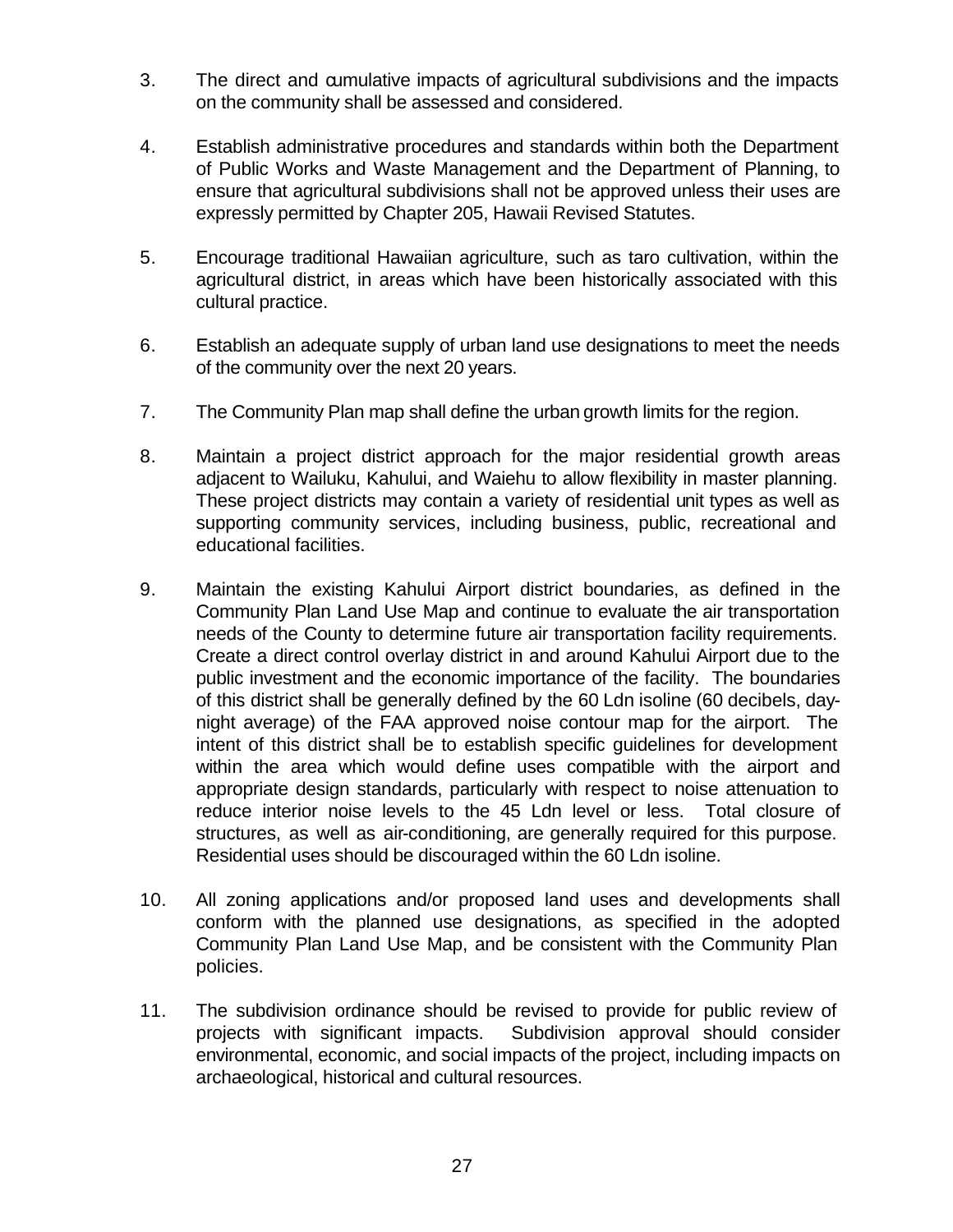- 12. Establish a Wailuku Town Design District.
- 13. Within the Wailuku Town core, formulate and implement flexible land use guidance policies that enhance the various activity centers and maintain the traditional character of the town.
	- a. Civic Center District: This district defines the government office center and adjacent blocks of commercial use which are functionally related to the government center. This district is generally bounded by Main, South High, Kaohu, Napua, Uluwehi, South Church, Pakahi, South Market and Wells Streets.
	- b. Wailuku Historic District: Protection of this complex of historic structures in a park setting will continue under the provisions of the current Community Plan.
	- c. Commercial and Residential: The following comprise the commercial core, commercial areas, and surrounding residential uses:
		- 1) Commercial Core. This area is generally situated along Central, Wells, Main, High, and Vineyard Streets. It should emphasize commercial uses oriented to serve the business and residential community. Ground floor activities should emphasize commercial retail with expansion of the variety and scope of offerings to serve residents.
		- 2) Mixed Use Areas. These occur in several blocks adjacent to the commercial core and act as a transition between the core and single family residential areas. The business residential mix should be retained with intensification to accommodate multifamily and business uses. Patterns of mixed use could allow vertical mixture (residences over ground floor business) or horizontal mixture (business frontage and residences behind), or residential and business uses on adjacent lots.

Maintenance and rehabilitation of existing structures should be encouraged in a manner that respects the residential scale that now exists. Intensification of uses through new development would require consolidation of substandard lots. Performance criteria for rehabilitation and upgrading should be developed to permit more flexibility than present zoning and building code standards allow.

3) Single Family Residential. These areas surround the commercial and mixed use areas. The emphasis should be on preserving and rehabilitating existing housing, providing adequate circulation, and encouraging home maintenance and rebuilding of deteriorating structures.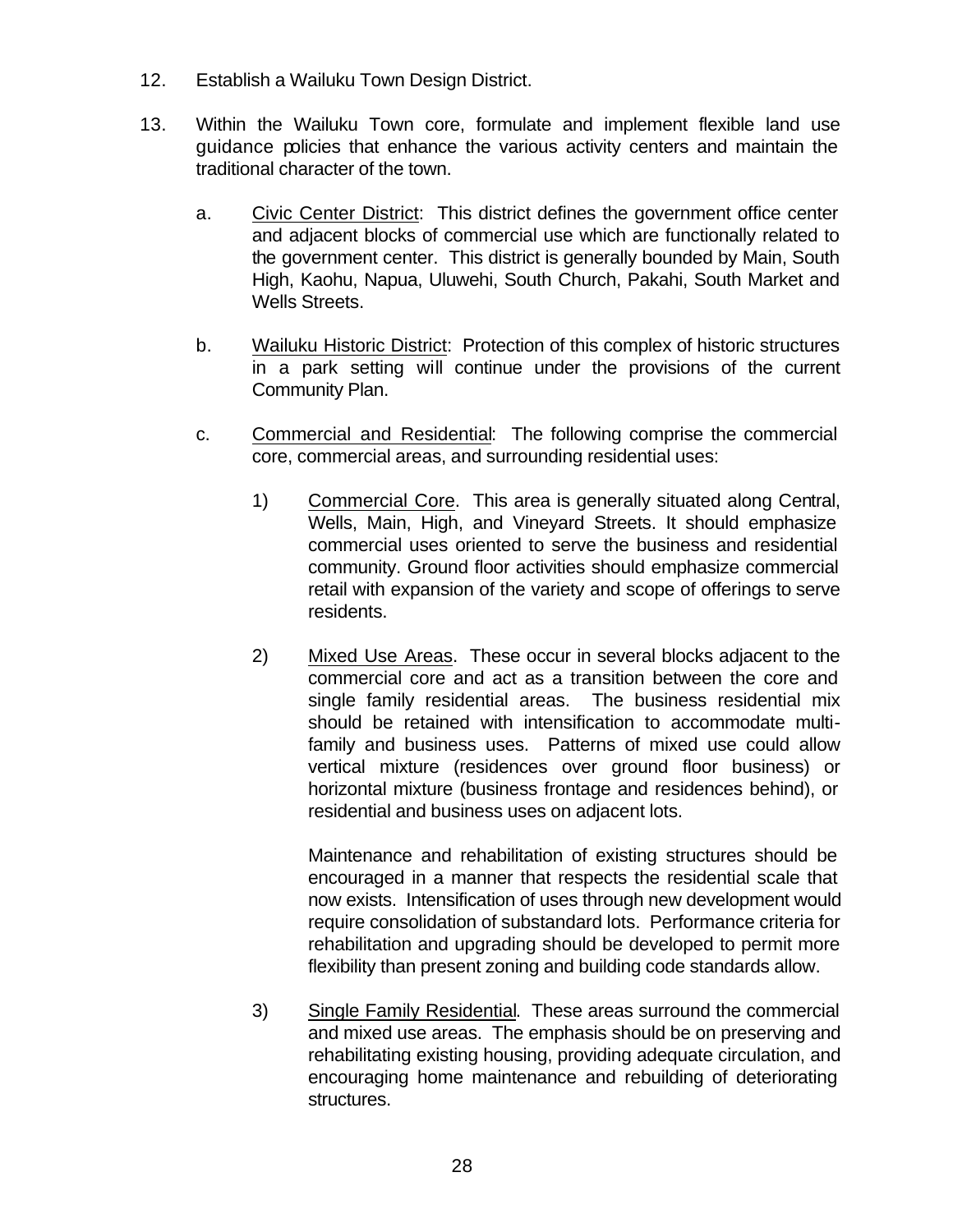- 4) Service Business/Single Family Residential. These uses occur primarily along the Waihe'e side of Kaohu Street, and along the mauka side of South Market Street to permit a mixture of single family and duplex dwellings, with small-scale service and neighborhood oriented businesses which are established in previously utilized residential dwellings or other existing structures. The business use should be compatible with the physical character of the residential neighborhood.
- 14. Maintain physical separation between traditional towns and villages in the region. Where possible, provide specific design or landscape elements, such as open space buffers or changes in streetscape, to clearly delineate the boundary between Kahului and Wailuku. Maintain open space around traditional rural areas, such as Waikapu and Waihe'e, to provide a sense of community and to prevent envelopment of these areas by urban expansion.
- 15. Provide a substantial greenway or greenbelt to serve as a buffer zone, line of demarcation, or definition between Wailuku and Waikapu, and between Waikapu and Ma'alaea, in order to prevent the continuation of urban sprawl. Changes in streetscapes could include landscaping and agricultural planting materials that reflect the character of each community, and are utilized to delineate a substantial boundary between Kahului and Wailuku.
- 16. Upon adoption of this plan, allow no further development unless infrastructure, public facilities, and services needed to service new development are available prior to or concurrent with the impacts of new development.

#### **Implementing Actions**

1. Establish zoning regulations to implement the land use recommendations in the Community Plan, including but not limited to Service Business/Single Family Residential (SBR), Business/Multi-Family (BMF), and Business/Industrial (BI).

# **INFRASTRUCTURE**

#### **Goal**

Timely and environmentally sound planning, development and maintenance of infrastructure systems which serve to protect and preserve the safety and health of the region's residents, commuters and visitors through the provision of clean water, effective waste disposal and drainage systems, and efficient transportation systems which meet the needs of the community.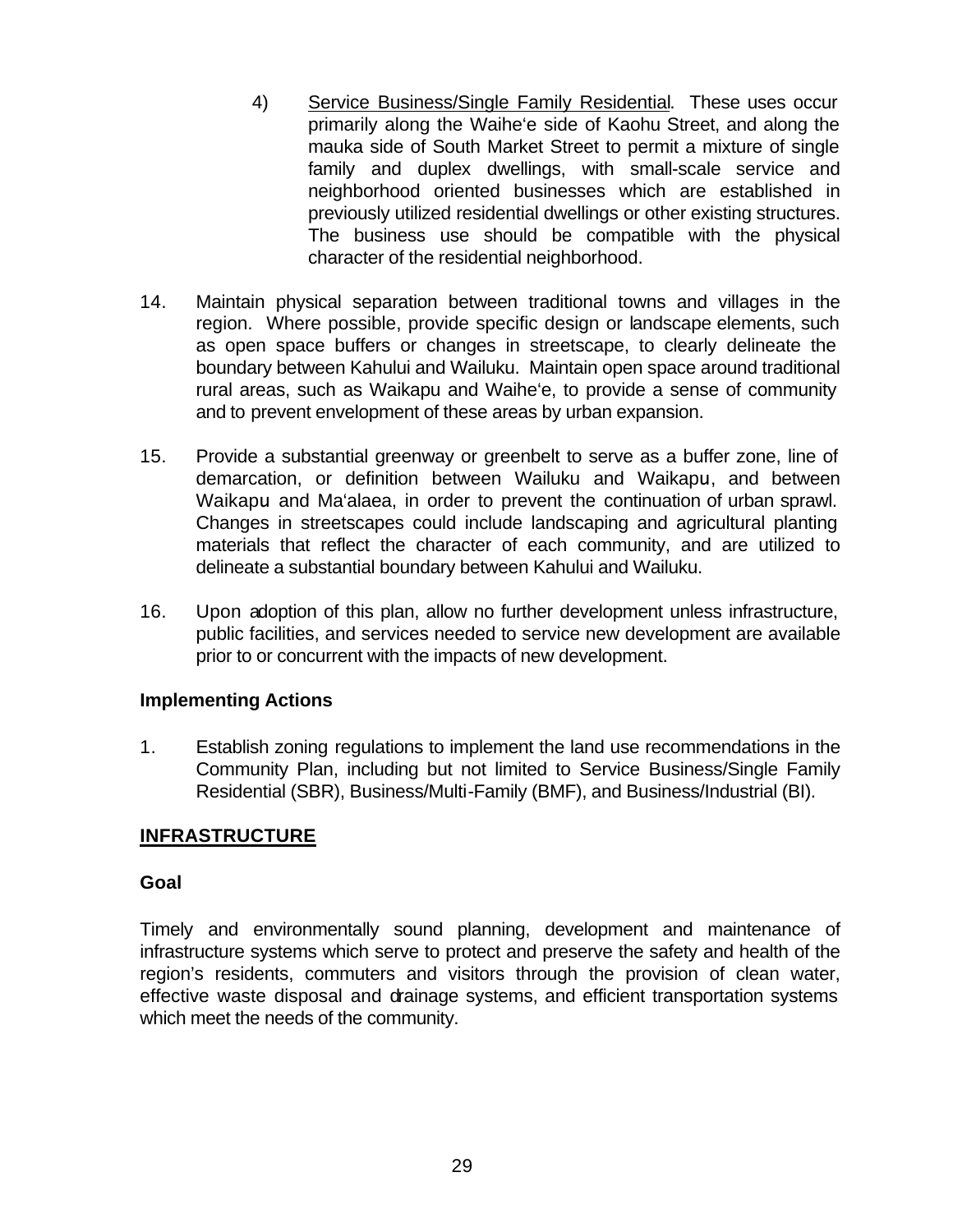#### **WATER AND UTILITIES**

#### **Objectives and Policies**

- 1. Coordinate water system improvement plans with growth areas to ensure adequate supply and a program to replace deteriorating portions of the distribution system. Future growth should be phased to be in concert with the service capacity of the water system.
- 2. Improve the quality of domestic water.
- 3. Promote water conservation and education programs.
- 4. Protect water resources in the region from contamination, including protecting ground water recharge areas, and wellhead protection areas within a 1.25-mile radius from the wells.
- 5. Coordinate the construction of all water and public roadway and utility improvements to minimize construction impacts and inconveniences to the public.
- 6. Coordinate expansion of and improvements to the water system to coincide with the development of residential expansion areas.
- 7. Promote conservation of potable water through the use of treated waste water effluent for irrigation.
- 8. Encourage reasonable rates for water and public utility services.
- 9. Ensure that proliferation of telecommunication towers does not negatively impact the natural beauty of Maui County and the comfort and health of its residents.

#### **Implementing Actions**

- 1. Update the County's Water Use and Development Plan and estimated water use for the Wailuku-Kahului region.
- 2. Prepare or update a water improvement master plan for the Wailuku-Kahului region to be incorporated as a functional component of the Community Plan.
- 3. Plan and construct water system improvements, including additional source, transmission, and storage capabilities.
- 4. Provide incentives for water and energy conservation practices.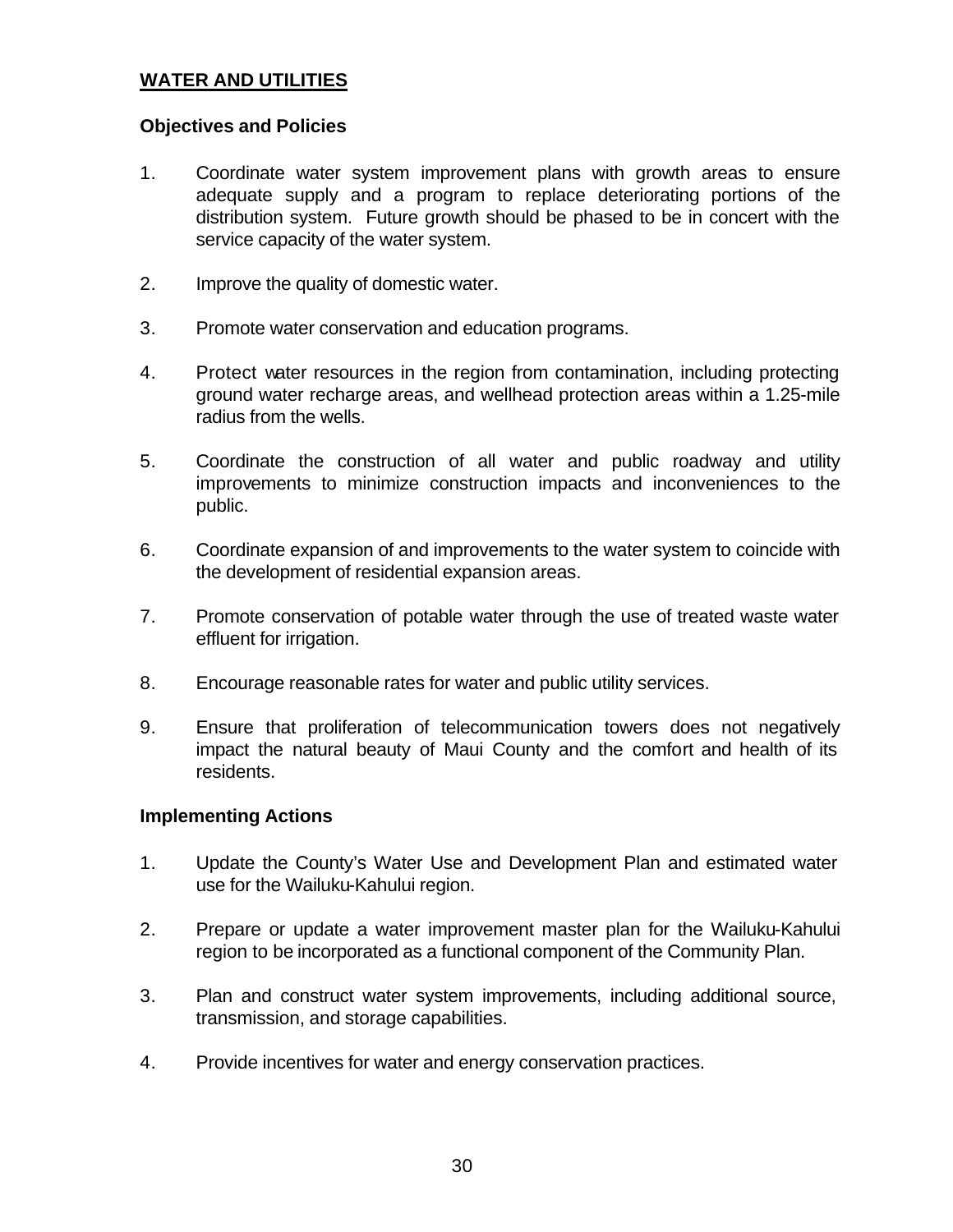- 5. Coordinate the development of telecommunication towers by developing an ordinance governing telecommunication facilities.
- 6. Relocate the Kahului Power Generating Facility out of the tsunami zone.
- 7. Adopt a water allocation plan for the region and require that the use of water from the Central Maui Water System for future development shall be subject to the provisions of this water allocation plan.
- 8. Promote and implement programs for ground water and wellhead protection.

# **LIQUID AND SOLID WASTE**

#### **Objectives and Policies**

- 1. Coordinate sewer system improvement plans with future growth requirements, as defined in the Community Plan.
- 2. As part of a county-wide solid waste management study, address the needs of the planning region for disposal and transfer sites with more convenience to residential areas. The collection system and location of disposal sites need to be improved to better serve residential areas.
- 3. Reduce the disposal of solid waste in landfills through reducing the amount of material for disposal at the source (i.e. home composting of lawn or tree trimmings), reuse and recycling programs, bioconversion (i.e. composting) and the provision of convenient drop-off facilities.
- 4. Reuse the treated effluent from the County's waste water treatment system for irrigation and other suitable purposes in a manner that is environmentally sound.

#### **Implementing Actions**

- 1. Develop and implement a comprehensive waste management and recycling plan for the region.
- 2. Explore feasibility of extending sewer service to unserviced areas as part of comprehensive sewer system planning.
- 3. Investigate the feasibility of constructing a wastewater treatment facility for the Central Maui area to service the future needs of population growth. Locations to be investigated include the airport area, the Pu'unene sugar mill area, and other areas east of Kuihelani Highway. Site conditions to be evaluated shall include, but not be limited to, potential odor problems with surrounding neighborhoods, corrosive environments, effluent disposal, groundwater contamination and project costs.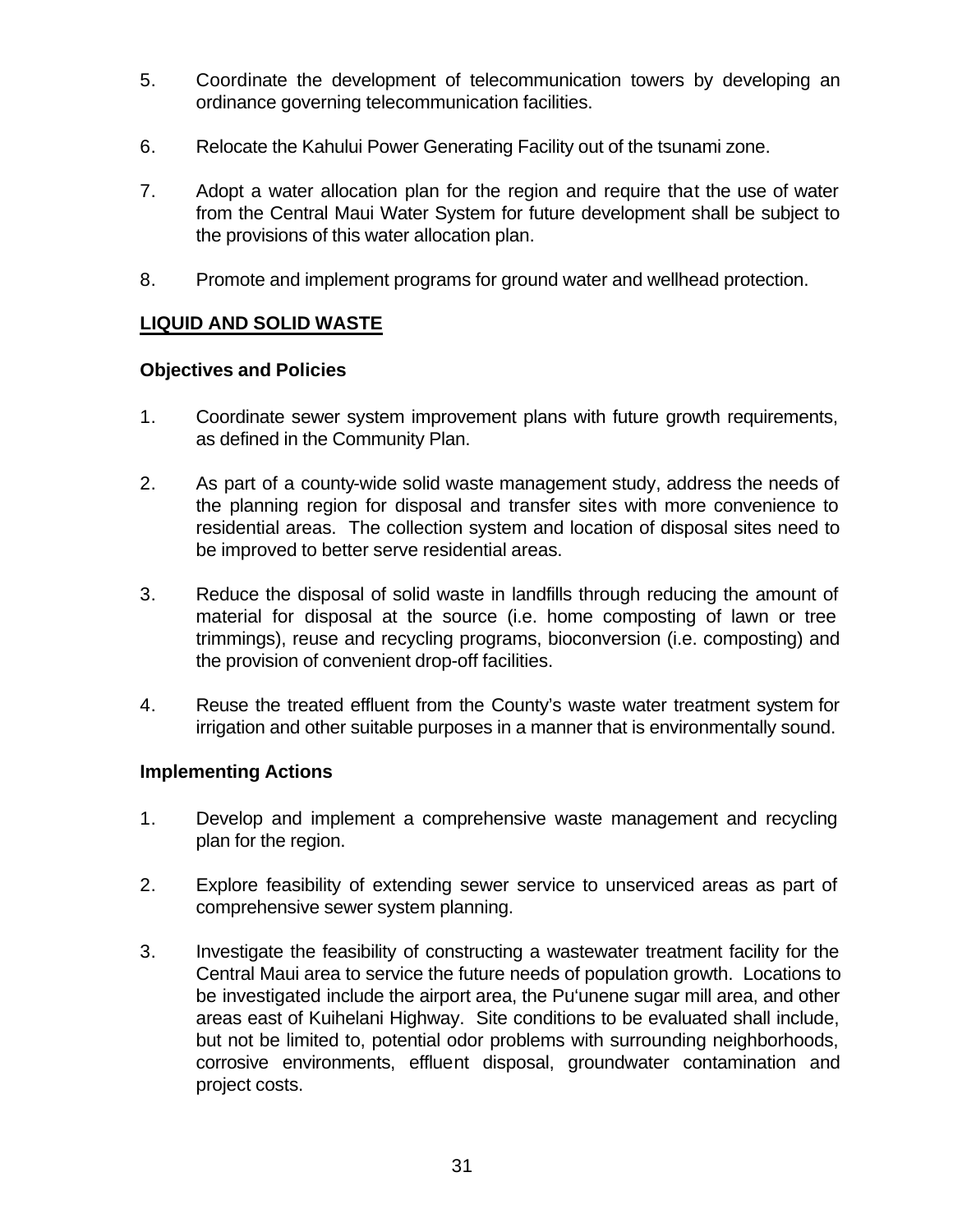4. Relocate the Kahului Wastewater Treatment Plant out of the tsunami zone.

# **DRAINAGE**

# **Objectives and Policies**

- 1. Establish a storm drain improvement program to alleviate existing problems; implement a continuing maintenance program, and ensure that improvements to the system will meet growth requirements. This addresses safety and property loss concerns as well as the need for comprehensive flood control planning.
	- a. Design drainage systems that protect coastal water quality by incorporating best management practices to remove pollutants from runoff. Construct and maintain, as needed, sediment retention basins and other best management practices to remove sediments and other pollutants from runoff.
	- b. Construct necessary drainage improvements in flood-prone areas. Where replacement drainage is required for flood protection, these systems shall be designed, constructed, and maintained using structural controls and best management practices to preserve the functions of the natural system that are beneficial to water quality. These functions include infiltration, moderation of flow velocity, reduced erosion, uptake of nutrients and pollutants by plants, filtering, and settlement of sediment particles. The use of landscaped swales and unlined channels shall be urged.
- 2. Respect natural drainageways as part of good land development.
- 3. Construct and maintain, as needed, desilting basins along major drainage channels.
- 4. Ensure that storm water run-off and siltation from proposed development will not adversely affect the marine environment and nearshore and offshore water quality. Minimize the increase in discharge of storm water runoff to coastal waters by preserving flood storage capacity in low-lying areas, and encouraging infiltration of runoff.
- 5. Encourage the incorporation of drainageways, setbacks, and flood protection areas into greenways consisting of open space, pedestrian way and bikeway networks.

# **Implementing Actions**

1. Update and implement a drainage master plan for the planning region that considers the cumulative impacts of existing and planned development. The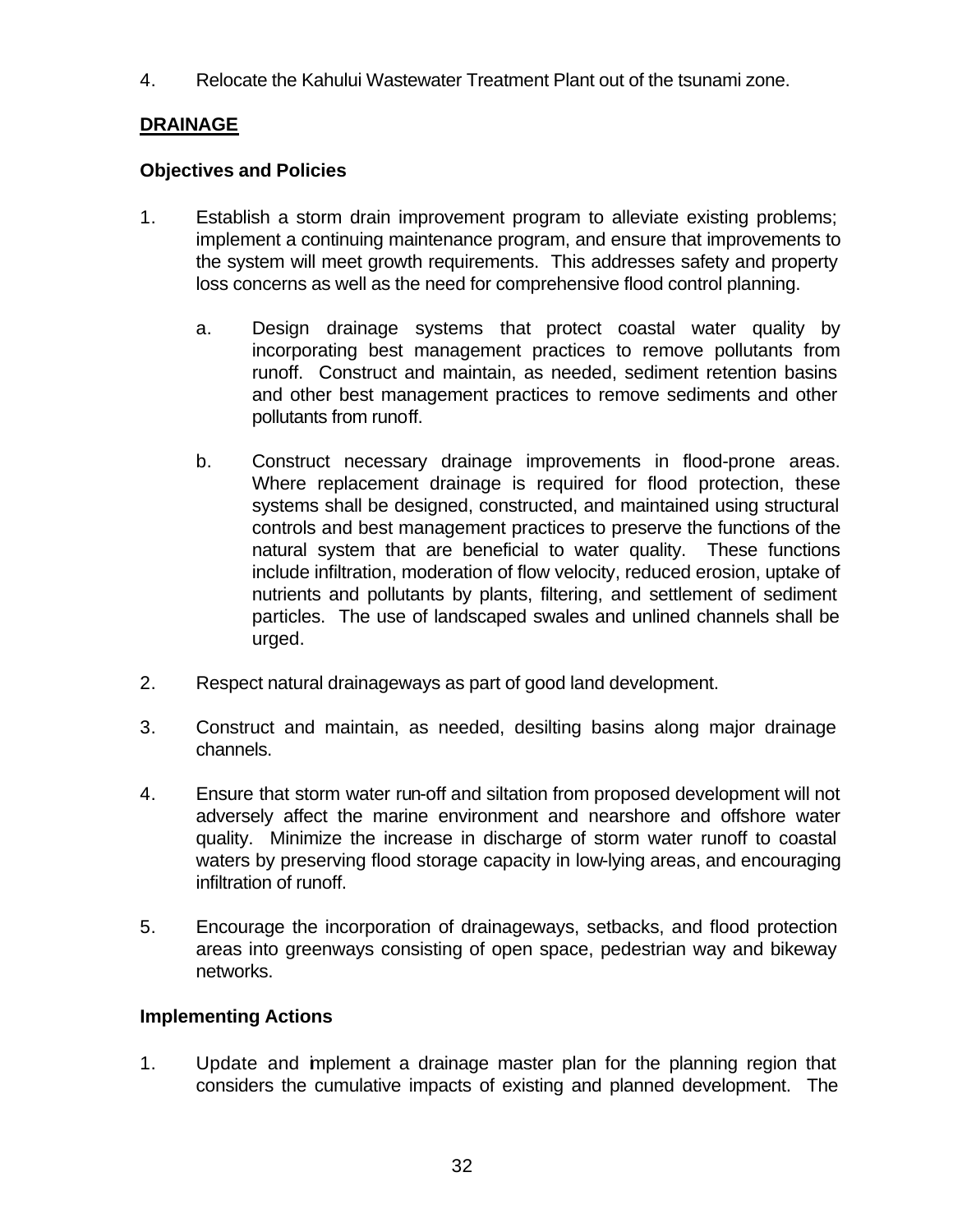master plan shall guide future development while preventing flooding and providing guidance to reduce the degradation of coastal waters.

- 2. Establish a comprehensive program of improvements to the storm drainage system; implement a maintenance program; and ensure that safety, property loss, pollutant removal, and the need for comprehensive planning, are considered. Maintain current drainage ways, swales and spillways.
- 3. Revise the County drainage rules to require that drainage system design shall not adversely affect downstream and coastal water quality.

#### **ENERGY**

#### **Objectives and Policies**

- 1. Promote the use of alternative energy sources, such as biomass, wind and solar.
- 2. Develop efficient circulation systems, public transportation and promote bicycle and pedestrian travel to reduce energy expenditures for travel.
- 3. Promote energy conservation and awareness programs.
- 4. Reduce domestic energy consumption.
- 5. Expand efforts to utilize environmentally and cost effective renewable resources for energy production, such as solar, biomass, and wind energy.
- 6. Encourage energy efficient building design and site development practices.
- 7. Support energy conservation measures, including the use of solar heating and photovoltaic systems, in conjunction with urban uses.
- 8. Promote recycling programs to reduce solid waste disposal in landfills.
- 9. Promote competition among energy providers to increase options and decrease costs to Maui County residents and government facilities.

#### **Implementing Actions**

- 1. Adopt standards and regulations for the use of solar heating, low flush toilets and other conservation fixtures in new building construction.
- 2. Develop and adopt an integrated energy functional plan for the County of Maui, including but not limited to, strategies for energy conservation, reuse of treated waste water, recycling, reduction in the use of fossil fuels, public education and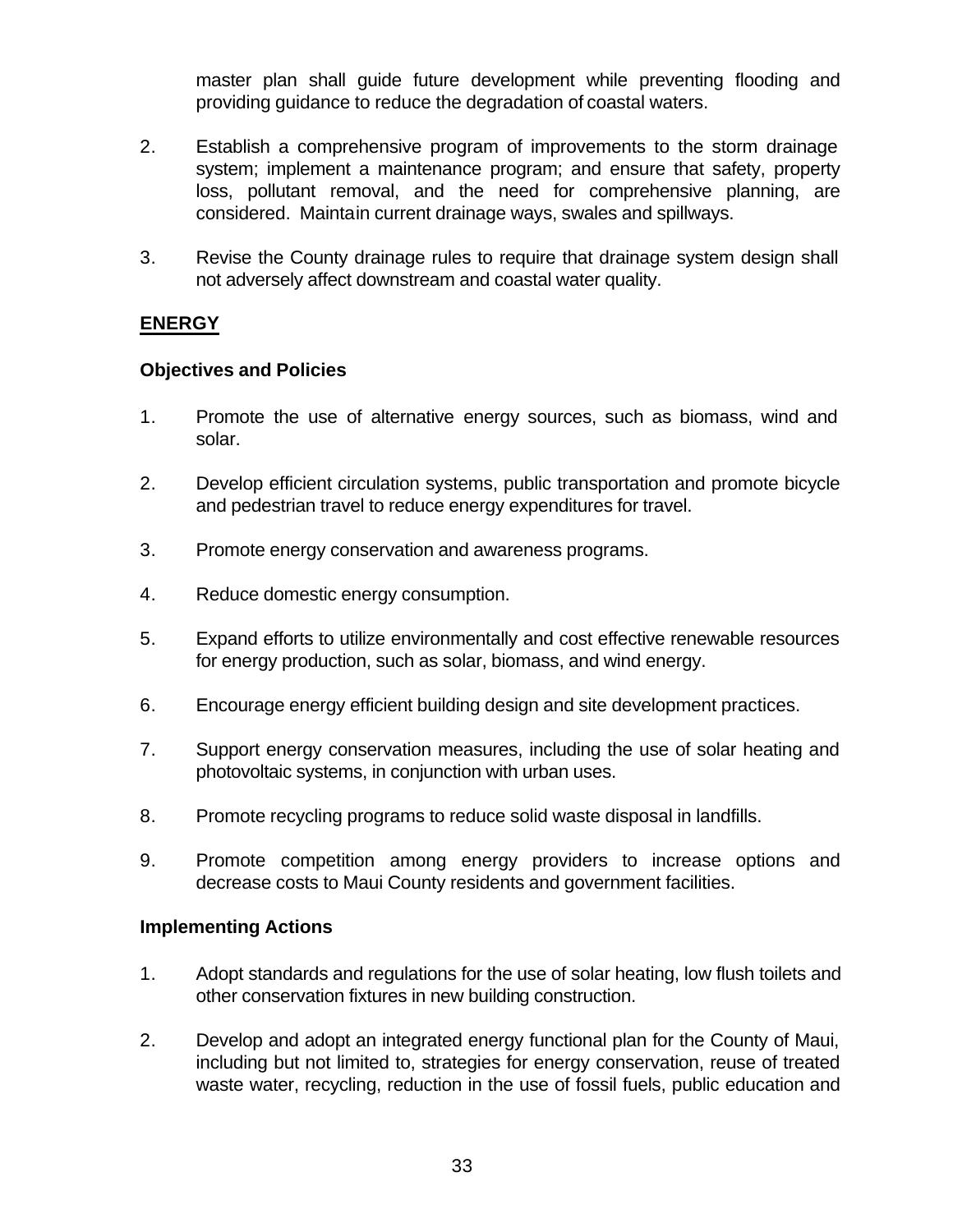awareness, and other strategies and actions related to transportation and utilities, housing, environment, urban design and economic activity.

- 3. Develop incentives and requirements for energy efficient building design and site development practices through various approaches, including modifications to building codes and zoning and subdivision ordinances.
- 4. Provide incentives to promote the use of alternative energy sources.
- 5. Develop, compile and disseminate information on new energy technologies, policies, and programs relevant to the community's economy and environment.
- 6. Identify energy-saving measures for all community buildings and facilities.
- 7. As part of a County-wide waste management study, pursue the feasibility of utilizing resource recovery systems.
- 8. Support reduction of entry barriers to distributed generation and other forms of alternative energy.

# **TRANSPORTATION**

#### **Objectives and Policies**

- 1. Enhance circulation by improving road maintenance; improving or providing traffic signals and turning lanes at congested intersections; and by providing street and destination signs. Important intersections include Lono and Papa Avenues, and intersections along Papa Avenue, Wakea Avenue, and North Market Street. Additional turning lanes, traffic signals and roadway improvements in the Wailuku Town core should be designed to facilitate safe traffic movement and be compatible with the traditional character of the area.
- 2. Provide bikeway and walkway systems in the Wailuku-Kahului area which offer safe and pleasant means of access, particularly along routes accessing residential districts, major community facilities and activity centers, school sites, and the shoreline between Kahului Harbor and Pa'ia.
- 3. Expand parking facilities serving the civic and commercial centers of Wailuku. Parking improvements should include expanding the existing public parking facilities off Market Street and around the civic center, and improving controls over existing civic center parking to reserve it for short-term use. Explore the feasibility of a shuttle service for County employees to remote parking facilities.
- 4. Support private efforts to expand public transit service, with an emphasis on service to the Kahului Airport and Wailuku Civic Center. Future growth in population will warrant an expanded public transportation system.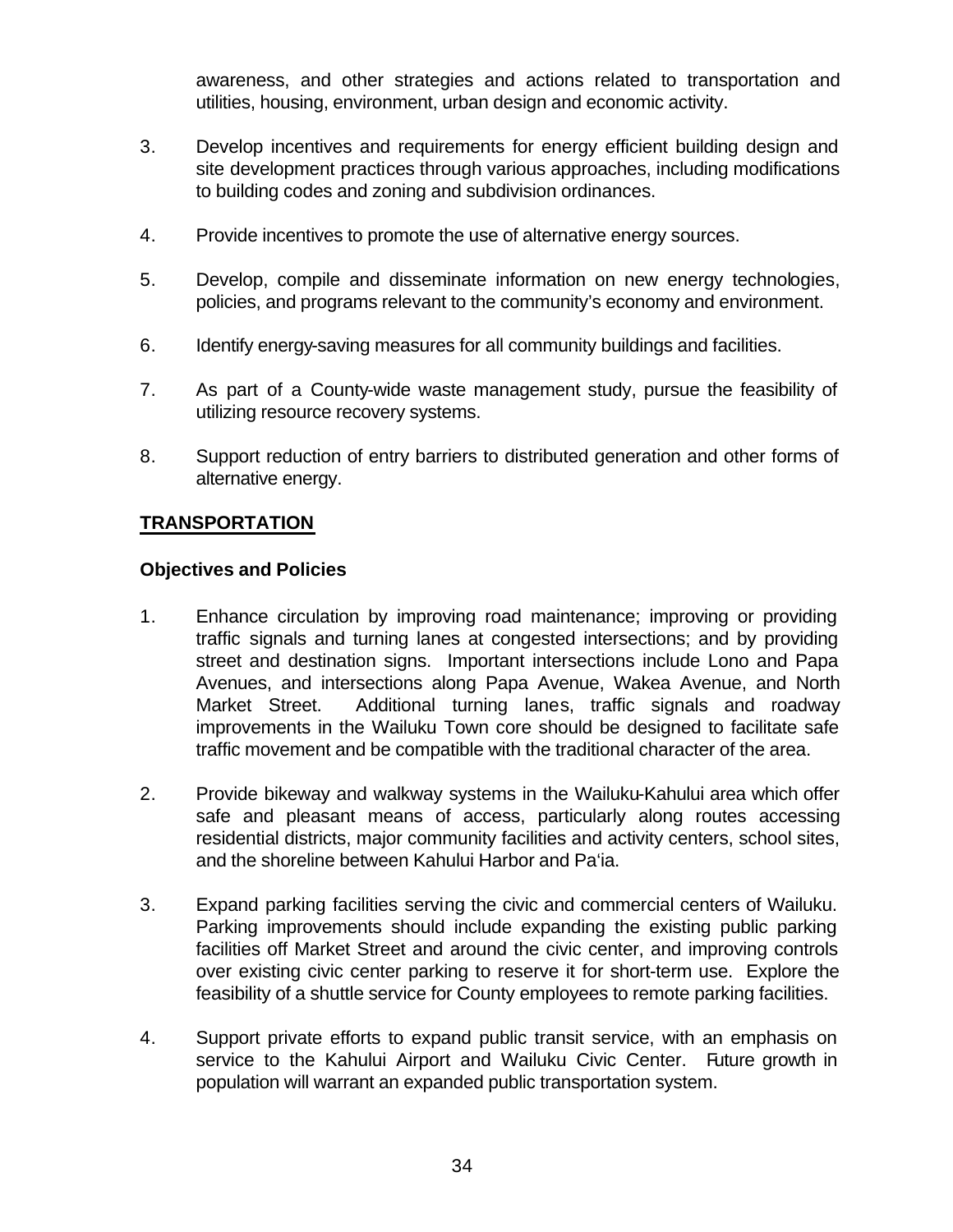- 5. For future residential development, prohibit direct lot access from primary roads.
- 6. Accommodate bicycle and pedestrian ways within planned roadway improvements.
- 7. Support the extension of the Kahului Airport runway, access road improvements, and other related facility improvements, including expansion of the adjacent shoreline area for public park uses.
- 8. Support the expansion of Kahului Harbor, the island's primary commercial harbor, to accommodate long-term needs. The State Department of Transportation should be encouraged to allow recreational uses by canoe clubs or provide an alternative site for such uses in its long range master plan. The harbor master plan should also incorporate safe bicycle and pedestrian access. Support the investigation of alternative sites for a second commercial harbor facility on the island of Maui.

Further, the State Department of Transportation should be strongly encouraged to mitigate its traffic impacts prior to or in conjunction with the Harbor expansion, including, but not limited to, the following:

- a. improve the intersections between Ka'ahumanu Avenue and Wharf Street and Hobron Avenue;
- b. provide alternative and bypass routes for vehicular traffic, possibly including a direct route to Kahului Airport;
- c. provide safe (possibly underpass) routes for pedestrian traffic;
- d. acquire pockets of land for more efficient facility location within Kahului Harbor; and
- e. work with the community to plan a second commercial harbor.
- 9. Support the extension of Waiale Drive to a new intersection with Honoapiilani Highway south of Waikapu Village.
- 10. Preserve the Waiale Bridge and the significant subsurface archaeological sites in the Waiale Drive corridor, from the Mahalani Street intersection to Lower Main Street, by maintaining the existing roadway width.
- 11. Preserve the character of Honoapiilani Highway between Waikapu and Wailuku by maintaining two travel lanes and the existing trees.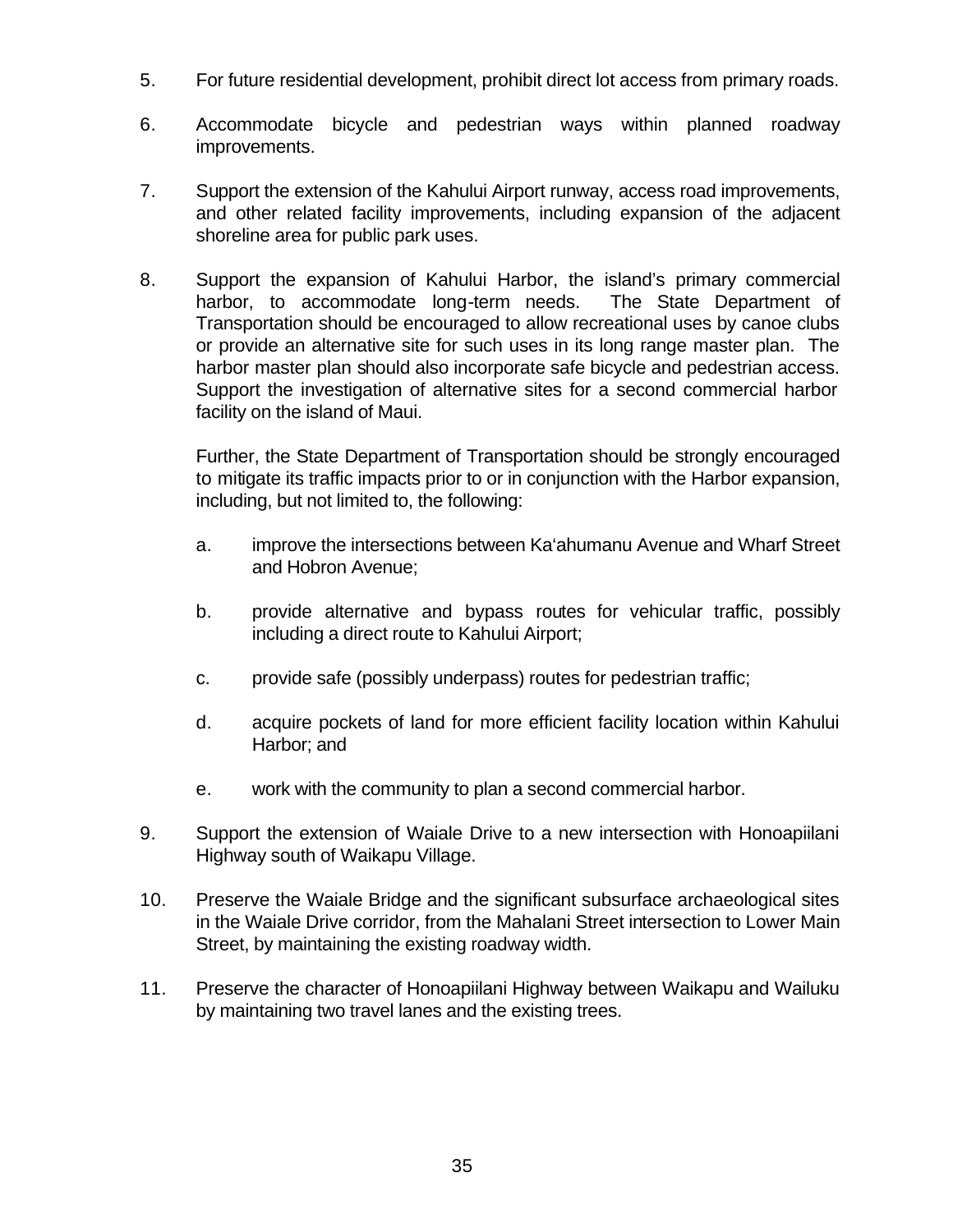#### **Implementing Actions**

- 1. Establish ordinances to designate truck or other heavy vehicle weight commercial traffic routes to relieve traffic impacts on residential neighborhoods and the traditional town center.
- 2. Re-establish school bus routes and stops to minimize impacts on residential neighborhoods and provide sheltered stops where appropriate.
- 3. Study traffic patterns and circulation at intersections adjacent to school sites prior to road construction, to ensure safe access.
- 4. Study circulation patterns at school sites.
- 5. Implement the State Department of Transportation Bikeway Master Plan and the County Bikeway Plan.
- 6. Update and implement the Department of Transportation's Maui Long Range Planning Study: Islandwide Plan and other traffic master plans to implement the Community Plan. The improvements to the regional roadway network should include but not be limited to the following:
	- a. Maui Lani
		- 1) Extend Lono Avenue, Kamehameha Avenue, and Onehee Street into the Maui Lani Project District.
		- 2) Provide interconnections with the Maui Lani roadway network to Kuihelani Highway, Honoapiilani Highway, and Waiale Drive in order to provide maximum flexibility for the additional traffic to be generated by Maui Lani and to reduce its impact on adjoining existing neighborhoods.
		- 3) The extension of Lono Avenue to Kuihelani Highway should precede the Kamehameha Avenue and Onehee Street extensions. If the Maui Lani project does not proceed in a timely manner, the County should move forward with the Lono Avenue extension.
		- 4) Upgrade Mahalani Street, Kamehameha Avenue, Onehee Avenue and Lono Avenue to County collector road standards.
		- 5) Plan the Maui Lani Parkway as an arterial road.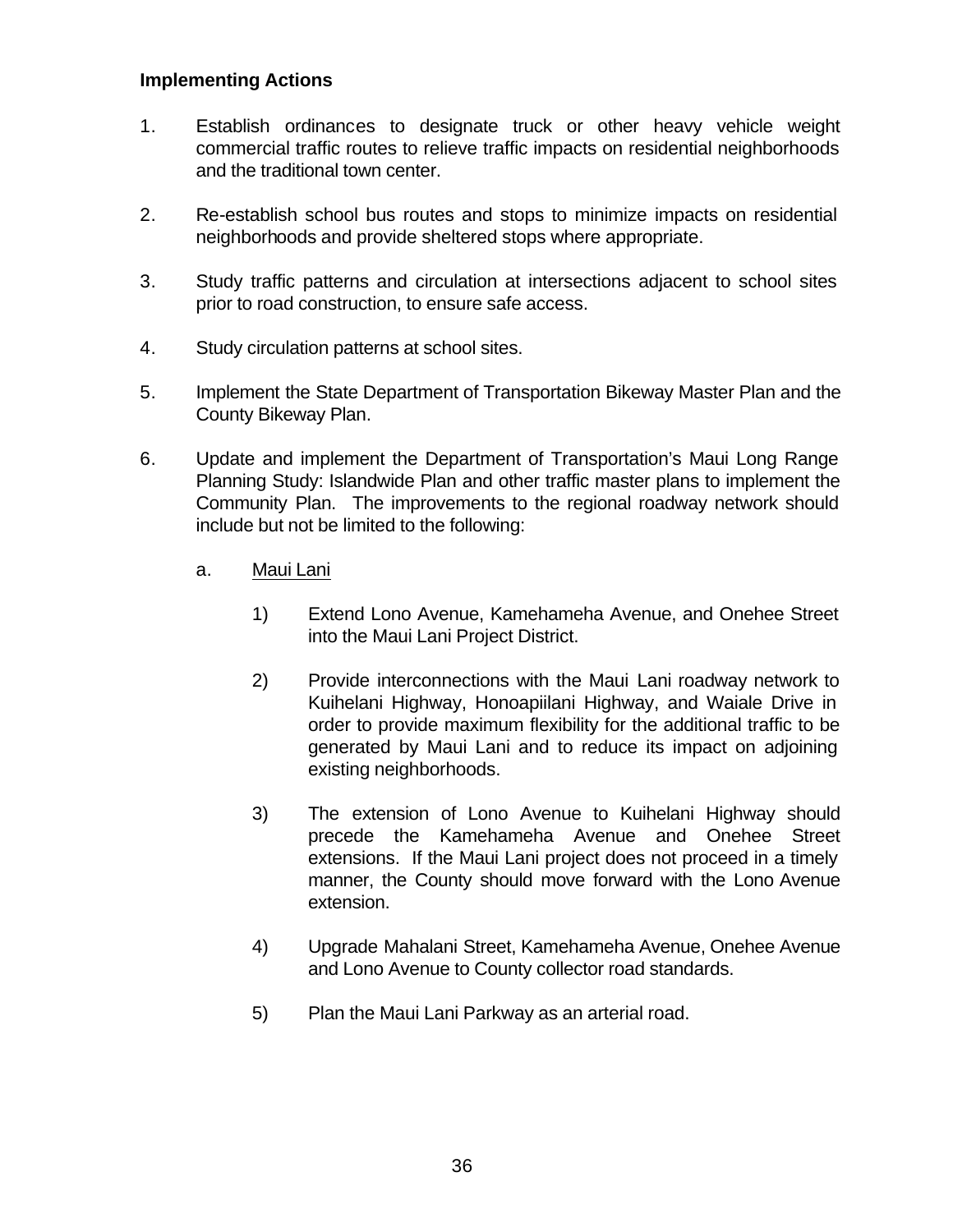### b. Kahului

- 1) Improve Dairy Road between Kuihelani Highway and Keolani Place.
- 2) Improve major intersections to accommodate increased traffic volumes, including turning lanes, signals, and other improvements, including but not limited to the corridors of Kamehameha, Pu'unene and Wakea Avenues.
- 3) Construct the planned Airport Access Road.
- 4) Improve existing roadway systems within the Kahului Light Industrial area and accessing Kahului Airport to facilitate egress/ingress and to provide for the safe and convenient flow of traffic.
- 5) Improve Kahului Beach Road between Ka'ahumanu Avenue and Waiehu Beach Road/Lower Main Street.
- 6) Improve Lower Main Street.
- c. Wailuku
	- 1) Establish additional major routes between Kahului and Wailuku by utilizing the major road systems of the Maui Lani and C. Brewer Project Districts with connections to Honoapiilani and Kuihelani Highways and Waiale Road.
	- 2) Extend Mahalani Street as a through connection between Ka'ahumanu Avenue and Waiale Road. The Mahalani extension should be preceded by, or constructed concurrently with, a second roadway access to Maui Memorial Hospital.
	- 3) Establish a new Wailuku through road connecting Honoapiilani and Kahekili Highways, utilizing the existing Waiale Road right-ofway, the old cane haul road, as well as the major roads in the Piihana Project District.
	- 4) Establish a new access road to serve the existing and proposed golf courses to alleviate through traffic in Waihe'e town.
	- 5) Provide left turn lanes on Lower Main Street between Mill Street and Waiale Drive.
	- 6) Facilitate or expedite the connection of Waiale Drive to Kuikahi Drive.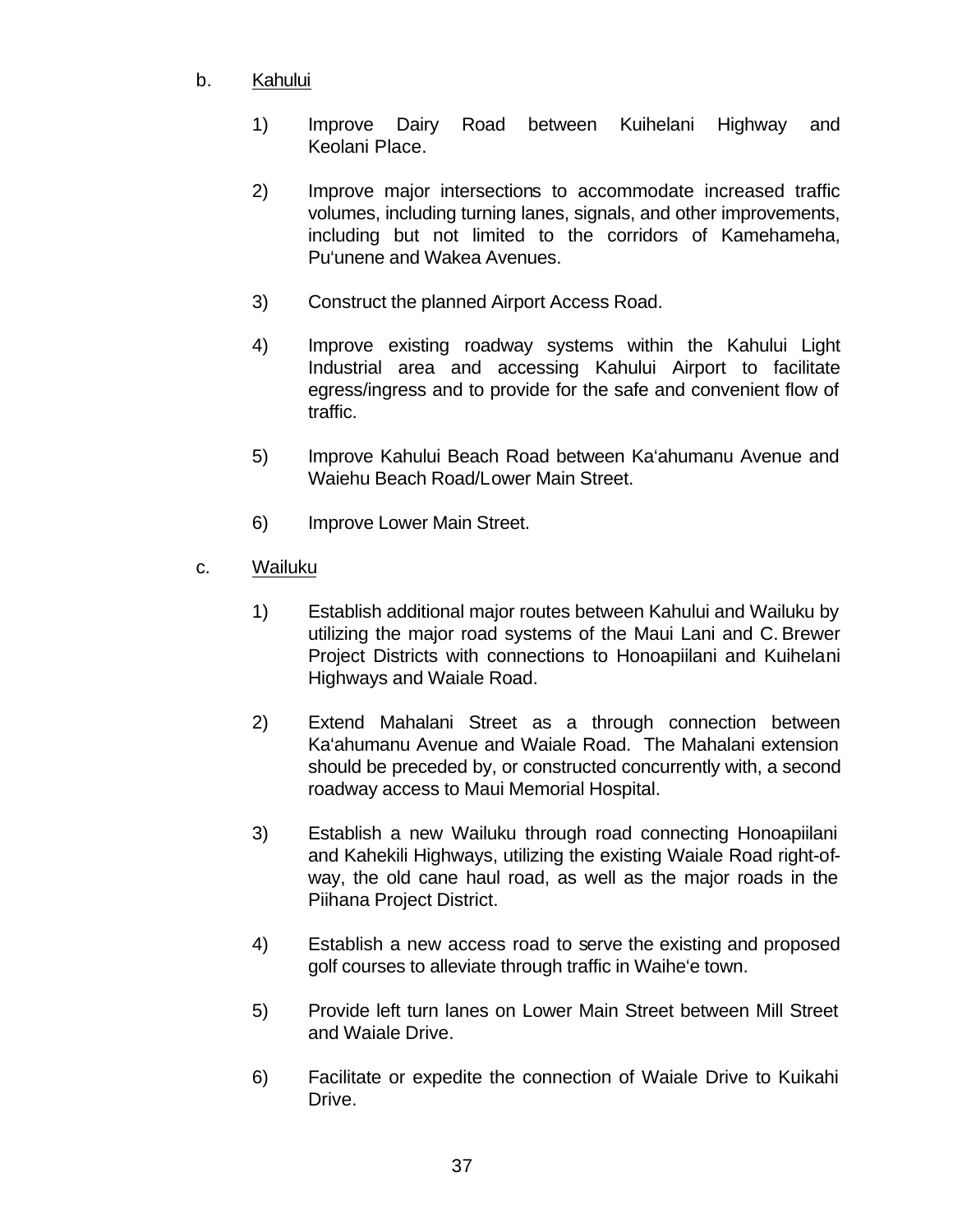- 7) Improve Waiale Drive and plan for a future connection to the Honoapiilani Highway south of Waikapu.
- d. Other
	- 1) Improve Honoapiilani Highway south of Kuihelani Highway.
	- 2) Improve Kuihelani Highway from Pu'unene Avenue to the future Maui Lani Parkway and plan for the continuation of such improvements to Honoapiilani Highway.
	- 3) Plan and construct a Pu'unene Bypass that would connect the Mokulele Highway and Kuihelani Highway and continue to Ka'ahumanu Avenue, via the future Maui Lani Parkway.
	- 4) Plan and implement improvements to Ka'ahumanu Avenue as soon as possible.
	- 5) Acquire and maintain Waiko Road as a public vehicular right-of-way.
	- 6) In addition to other roadway improvements, implement other alternatives for improving traffic circulation in the region through signalization, one-way streets, prohibiting on-street parking and heavy-weight vehicles, and establishing time controls.
	- 7) Provide a second roadway access connecting to the Maui Memorial Medical Center. This access should precede, or be developed concurrently with, the extension of Mahalani Street.

#### **URBAN DESIGN**

#### **Goal**

An attractive and functionally integrated urban environment that enhances neighborhood character, promotes quality design, defines a unified landscape planting and beautification theme along major public roads and highways, watercourses and at major public facilities, and recognizes the historic importance and traditions of the region.

#### **Objectives and Policies for the Wailuku-Kahului Region in General**

1. Enhance the appearance of major public roads and highways in the region.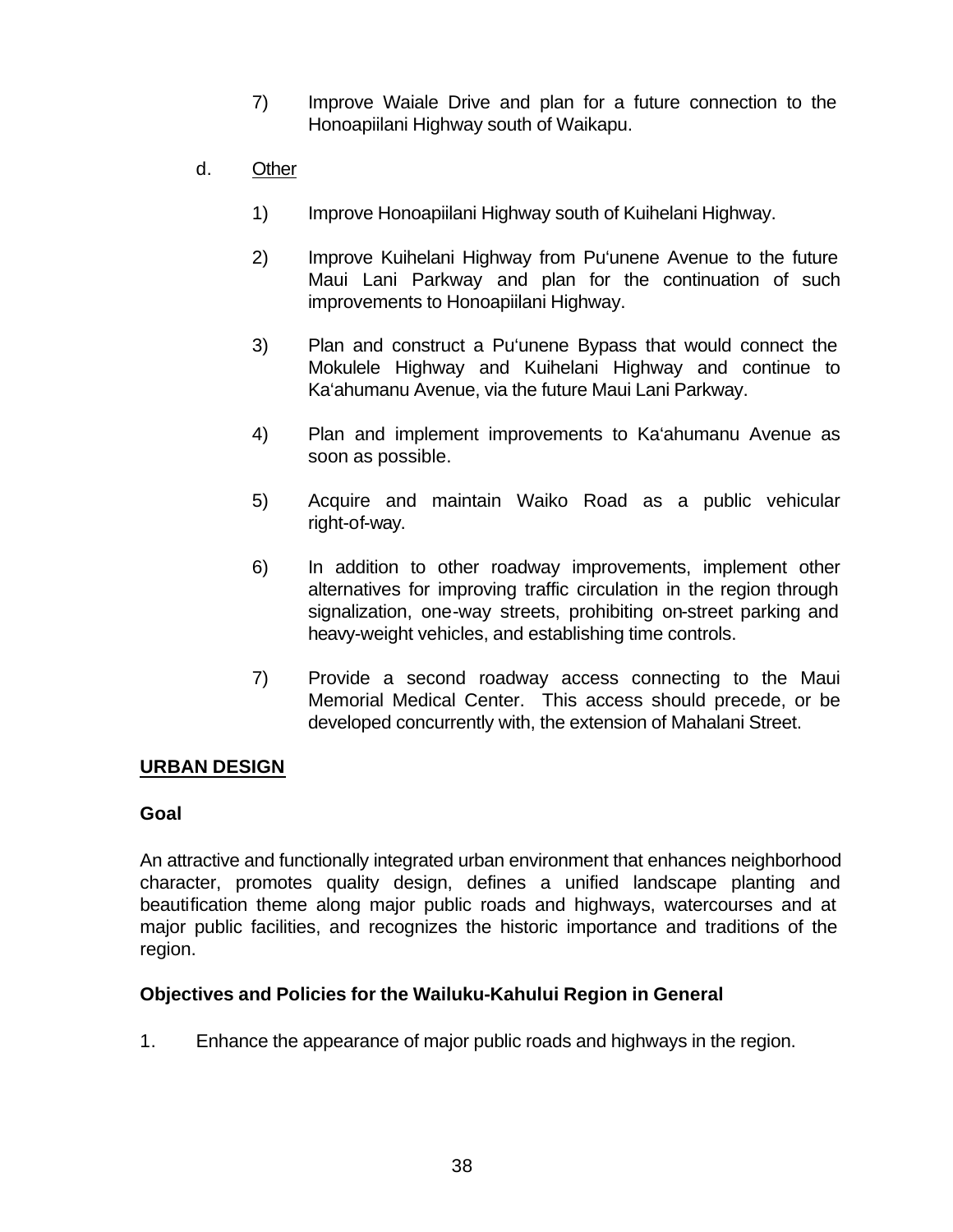- 2. Maintain a design quality for commercial and public projects and large-scale master planned developments.
- 3. Improve pedestrian and bicycle access within the region.
- 4. Establish, expand and maintain parks, public facilities and public shoreline areas.
- 5. Integrate stream channels and gulches into the region's open space system for purposes of safety, open space relief, greenways for public use and visual separation. Drainage channels and siltation basins should not be used for building sites, but rather for public open space. Drainage channel rights-of-way and easements may also be used for pedestrian and bikeway facilities.
- 6. Promote a unified street tree planting program along major highways and streets.
- 7. Buffer public and quasi-public facilities and light-heavy industrial/commercial type facilities from adjacent residential uses with appropriate landscape planting.
- 8. Maintain shrubs and trees at street intersections for adequate sight distance.
- 9. Save and incorporate healthy mature trees in the landscape planting plans of subdivisions, roads and other developments.
- 10. Incorporate drought tolerant plant species and xeriscaping in future landscape planting.
- 11. Use native Hawaiian plants for landscape planting in public projects to the extent practicable.
- 12. Existing and future public rights-of-way along roads and parks shall be planted with appropriate trees, turfgrass and ground covers.
- 13. Encourage neighborhoods and community organizations to upgrade and maintain streets and parks in accordance with the Maui County Planting Plan of the Arborist Committee.
- 14. Require all future subdivisions, construction projects and developments to comply with the adopted Maui County Planting Plan.
- 15. Emphasize contrasting earth-tone color schemes for buildings and avoid bright or garish colors. Within Wailuku Town, require buildings that have bright or garish colors to comply with earth-tone color schemes.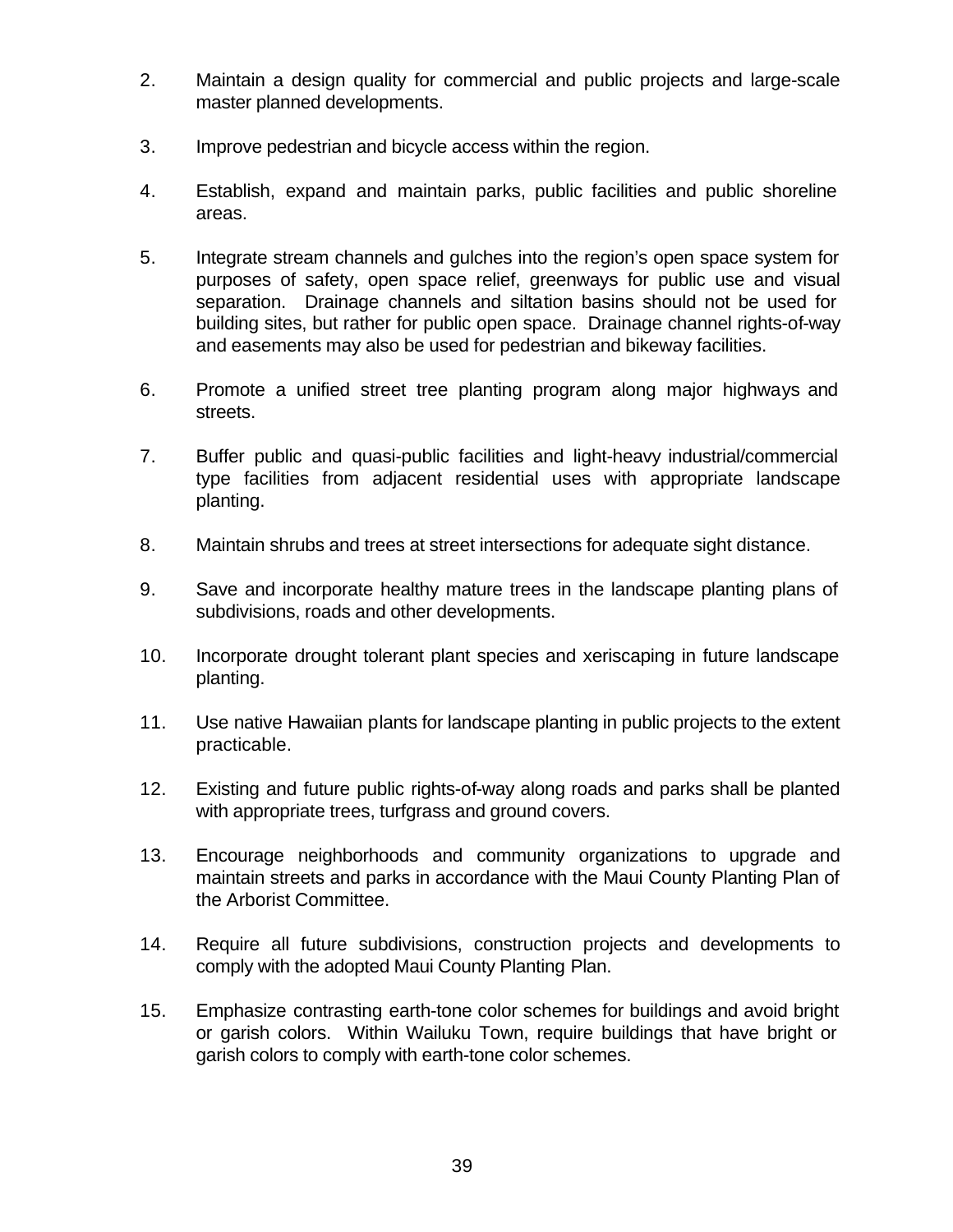16. Encourage the review of architectural and landscape architectural plans for major government projects by the County's Urban Design Review Board.

### **Objectives and Policies for Wailuku Town**

- 1. Maintain the existing character of historic Wailuku Town.
- 2. Support the creation of a Wailuku Town Design District and the adoption of design guidelines for the town core, excluding properties designated for single family residential use. The objective is to integrate the design elements of multifamily, commercial and public properties in Wailuku Town and to retain the traditional town character. The design district boundaries should include the following areas, as depicted on the attached map:
	- a. the area bounded by High, Vineyard, Central and Main Streets, including the Wailuku Redevelopment District;
	- b. the area bounded by High, Main, North Market and Kaohu Streets, including the Civic District;
	- c. both sides of Main Street from Central Avenue to the Wailuku Bridge; and
	- d. both sides of Market Street from Vineyard Street to Piihana Road in Happy Valley.
- 3. Circulation and Parking.
	- a. Provide for the Waiale Drive bypass to Honoapiilani Highway and road connection from Lower Main Street across 'Iao Stream to Kahekili Highway.
	- b. Maintain the existing character of streets in the commercial core along Vineyard, Market, Central and Main Streets.
	- c. Expand public parking facilities at the Wailuku Municipal Parking Lot and provide for safe and convenient bicycle parking in Wailuku town.
	- d. Provide a continuous and pleasant pedestrian pathway connecting the Historic District, Civic Center, commercial office areas and park and public facilities.
- 4. Building Form and Character. The following design policies shall express the Council's intent as it relates to urban design for properties designated for commercial and business multi-family use along and bounded by Spreckels Ditch and Wells, High, and Vineyard Streets--Wailuku Town's commercial district. They shall serve as a supporting rationale during the development and adoption of design guidelines for the above area. They shall also serve as a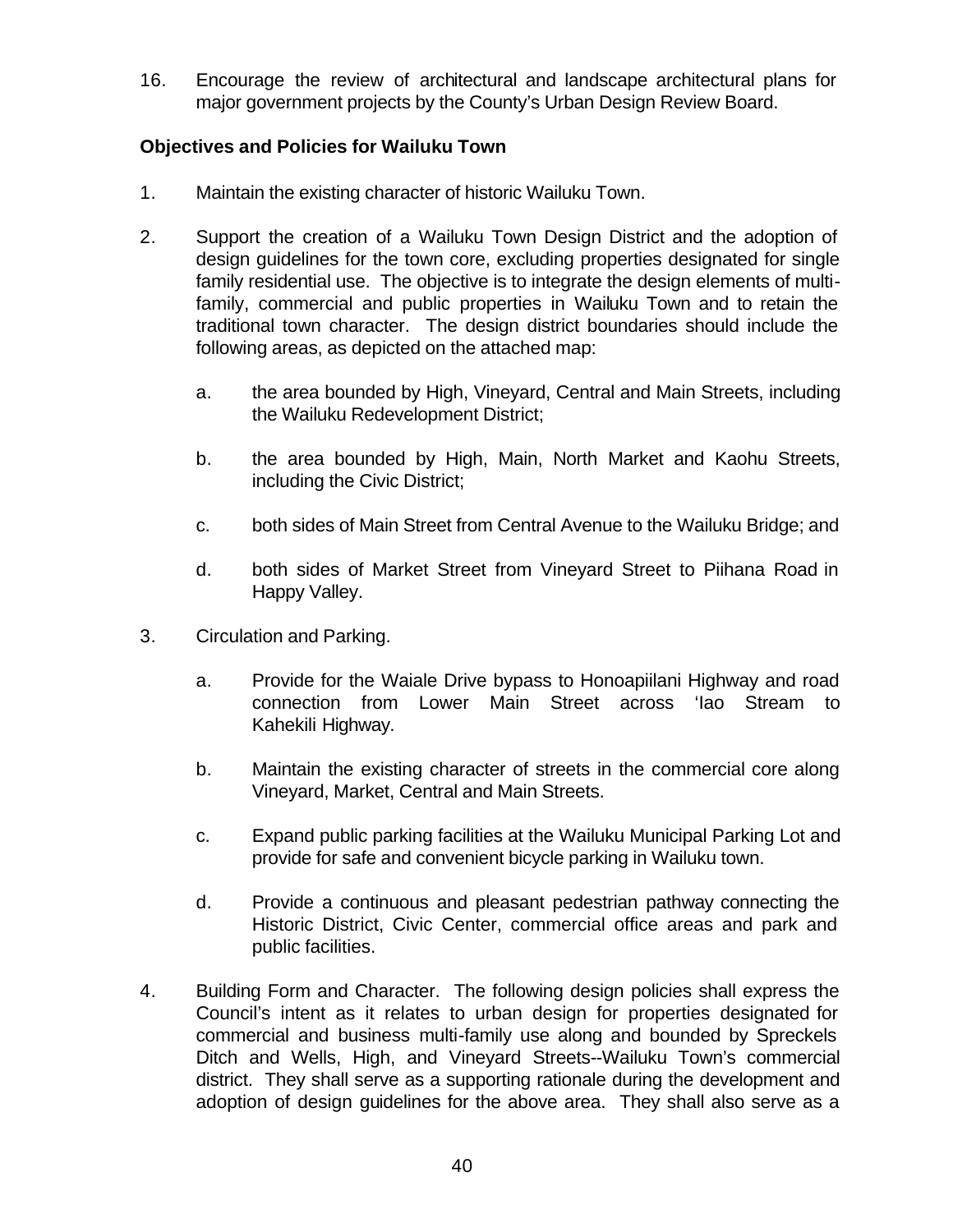reminder of the Council's intent as the guidelines are amended. (See Exhibit "D".)

- a. Maintain the area's small-town profile and character to allow present land uses, and to allow mixed use zoning with residential uses above and in back of commercial properties. The identifying core and focus is the County seat with its present government building heights, with decreasing heights through the concepts of "Step Zoning" and "Stepping a Building" as one moves away from the streetscape. A mixture of one, two, three and four story heights is desirable because it will support the type of land use intensity that is needed to encourage investment and economic viability; yet it is compatible with the area's small-town profile and character.
- b. Where commercial areas abut residential blocks, a transition in height should be required to achieve compatibility with the residential scale.
- c. Utilize architectural treatments such as facade and roof modulation to break up the mass and reduce the apparent size of the buildings.
- d. Protect mauka (mountain) and makai (ocean) view planes.
- e. Foster an interesting and active street scene by developing a community gathering place, providing historically sensitive street furniture and making streetscape enhancements.
- f. Emphasize the continuity of commercial frontages along the main shopping streets, primarily on Market, Main and Vineyard Streets, by maintaining uniform building setbacks along the street frontages. Commercial displays should continue to emphasize and enhance the pedestrian experience. Interruptions, such as blank facades, should be avoided.
- g. Emphasize continuity in architectural details and materials through the following facade treatments:
	- 1) Second story balconies and recesses to create interest.
	- 2) Ground floor display windows to heighten visual interest.
	- 3) Compatibility in color by emphasizing earth tones and avoidance of bright or garish building colors which greatly contrast with their surroundings.
	- 4) A variety of signs which do not compete for attention or distract from the overall street appearance.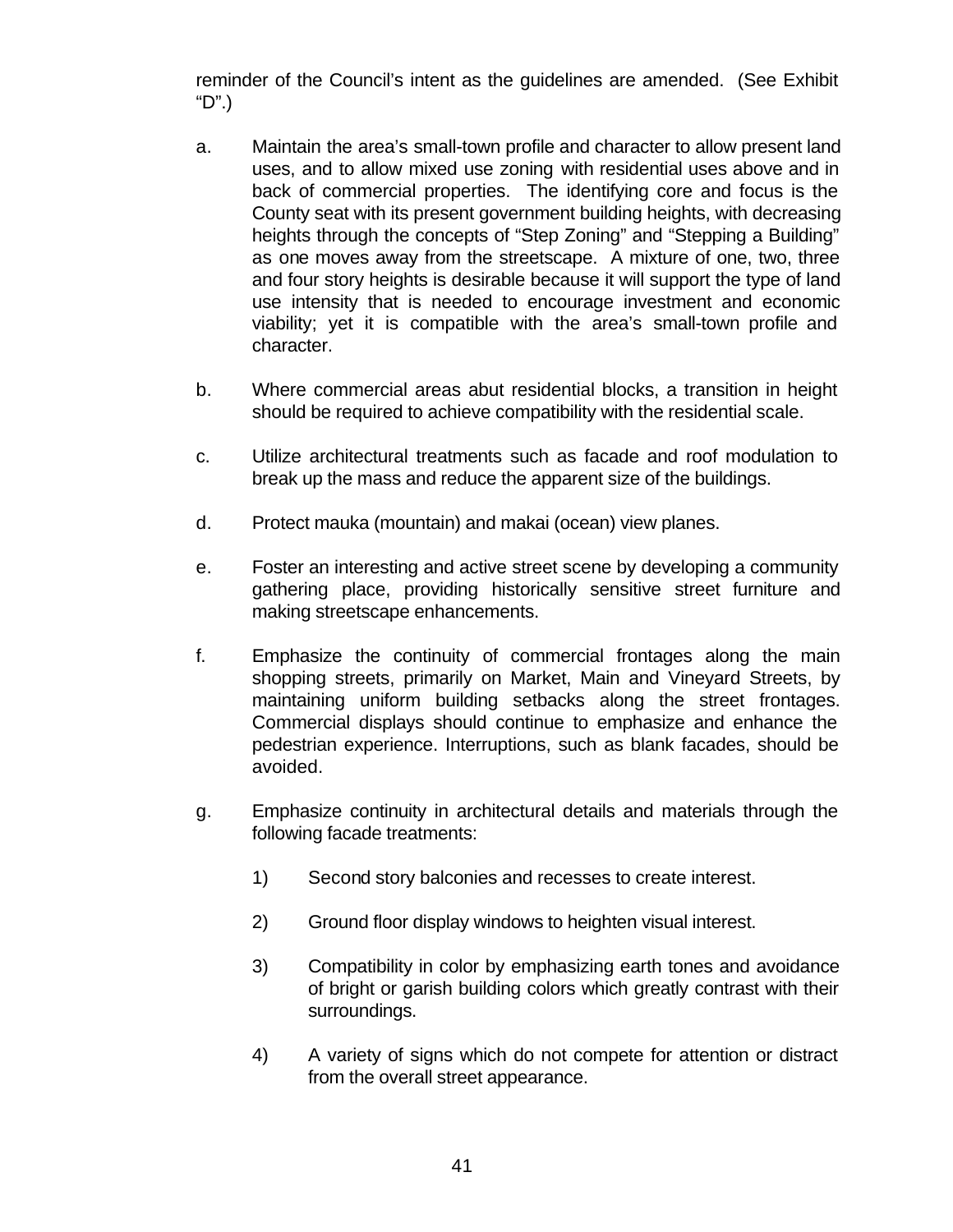- 5) Awnings or canopies that provide shelter over sidewalk areas and protect store entrances.
- 5. Landscape Character: pending adoption of design guidelines for Wailuku Town, utilize the following interim guidelines in the review of projects.
	- a. Maintain the landscape character and open space of the Wailuku entry along South High Street by preserving mature vegetation.
	- b. Establish a unified street tree planting theme for streets within the commercial core which are to be pedestrian oriented.
	- c. Foster the development of mini-parks where appropriate and a community beautification program.
- 6. The Maui Redevelopment Agency (MRA) shall be encouraged to consult with the Cultural Resources Commission in the formulation of and/or amendments to the Wailuku Town Design Guidelines.

#### **Objectives and Policies for Kahului**

- 1. Within industrial subdivisions, encourage the establishment of design standards for individual projects, including a unified streetscape planting theme and program, in order to enhance the visual quality of industrial developments.
- 2. Circulation: provide and maintain sidewalks and bikeways for convenient and pleasant connections between activity centers, such as shopping centers, schools, Maui Community College and public parks. These pathways should have adequate separation from vehicular traffic for safety purposes.
- 3. Building Form and Character: maintain compatible scale relationships between the existing low-scale character of the area, adjacent public uses and higher buildings.
	- a. Building heights for the hotel-designated district fronting the ocean side of Ka'ahumanu Avenue shall not exceed ten stories in order to provide a dynamic skyline and identifiable hotel district.
	- b. The low-rise character of the central business area should be maintained. Higher building forms up to six stories should be sited in the central portion of commercial blocks.
	- c. Building heights along the perimeter of commercial blocks should provide a transition in scale to adjacent public and quasi-public uses.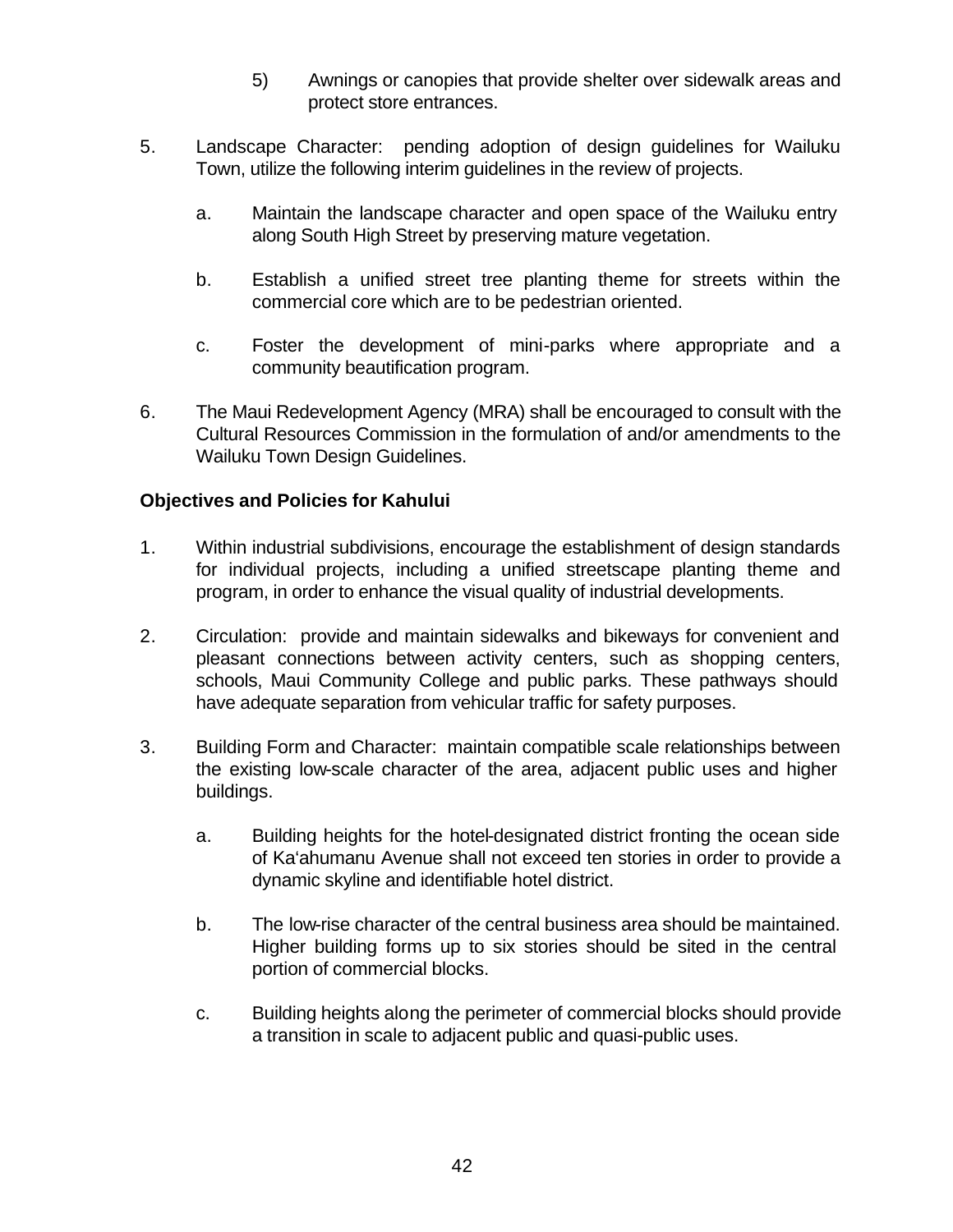- d. Commercial uses along the perimeter of central business area blocks should be low-rise and provide sufficient setbacks to allow landscaped buffers along street frontages.
- 4. Landscape Character
	- a. A coordinated landscape theme should be established from the airport to Kahului, with landscape buffers established along Keolani Place, Hana Highway, and Ka'ahumanu Avenue.
	- b. Landscaping along Dairy Road between Keolani Place and Pu'unene Avenue should be established and coordinated with the landscaping of the airport-Kahului roadway approach routes.
	- c. Parkway character should be established along Ka'ahumanu Avenue, from Kahului to Wailuku. Keopuolani Park plans should be updated and made an integral part of the area's landscaping.
	- d. Open parking areas should be landscaped to provide visual screening and shade.
	- e. The perimeters of the central business area blocks should provide landscape buffers as part of a coordinated landscape theme to enhance their visual image.
	- f. The mature landscape character of Kahului's commercial areas should be preserved and incorporated into future development plans, subject to review by the County's Arborist Committee.
	- g. The landscape treatment along streets within the central business area should be extended along major collector roads serving adjacent residential neighborhoods, including Pu'unene, Kamehameha and Lono Avenues.

# **Implementing Actions**

- 1. Implement a unified landscape planting theme along Ka'ahumanu Avenue from Kahului to Wailuku and along other major public roadways.
- 2. Establish a Wailuku Town Design District with adopted design guidelines.
- 3. Implement related actions specified in the Transportation section of the Community Plan related to roadways, pedestrian and bikeway improvements.
- 4. Provide pedestrian and bicyclist amenities within Wailuku Town, including shaded rest stops, bicycle parking, trash receptacles and public restroom facilities.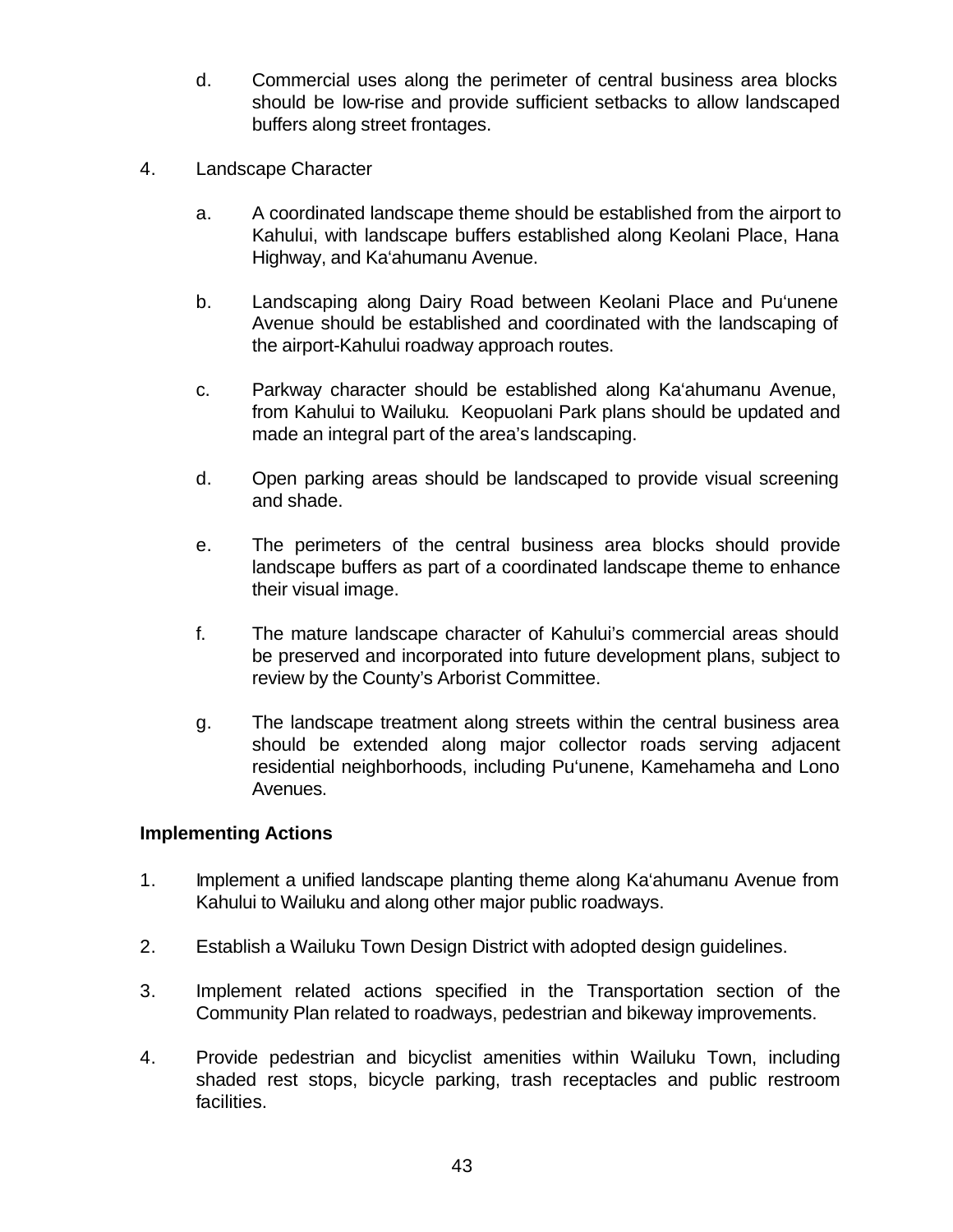- 5. Incorporate a landscape planting master plan in the update and implementation of the Keopuolani Park plan.
- 6. Amend the Public/Quasi-Public zoning standards to enable greater heights for Public/Quasi-Public uses such as Maui Community College and the Maui Memorial Medical Center to permit facility expansion consistent with the architectural parameters of existing facilities.

#### **D. Planning Standards**

The following planning standards are guides for development and design. These standards are essential in clarifying the intent of the land use and town design objectives and policies and the Land Use Map.

#### **1. Land Use**

- a. All zoning applications and/or proposed land uses and developments shall conform with the planned use designations, as specified in the adopted Community Plan Map, and be consistent with the Community Plan policies.
- b. Any proposed development of the Pestana property (TMK: 3-4-30:09), the Ige property (TMK: 3-4-30:10), and the Schenk property (TMK: 3-4-30:11), shall be reviewed and approved by the Maui-Lanai Burial Council, Historic Preservation Division, State Department of Land and Natural Resources. Existing sand dune features shall be maintained.
- c. Development of the vacant properties in the Dairy Road Light Industrial Expansion (Matrix 33), identified as TMK: 3-8-1:portion of 2 and 3-8-6:portion of 4; and the Airport Triangle (Matrix 34), identified as TMK: 3-8-79:13, shall provide a landscaped aesthetic visual corridor along all adjacent highways. Additionally, a landscaped berm utilizing trees and shrubbery shall be constructed along the entire proposed collector road (Ho'okele Street Extension) to soften the visual impact of the buildings along the road. Ingress/egress or other improvements mandated by engineering safety standards shall be exempt. Additionally, alternative energy shall be utilized, including, but not limited to, the use of solar energy to heat water. Underground utilities and low impact lighting to preserve the visual appearance of the area shall also be utilized. Signalized intersections shall be minimized on the Ho'okele Street Extension, and shall be installed only when warranted by standard traffic engineering requirements.

In addition, the said Dairy Road Light Industrial Expansion (Matrix 33), shall be constructed in increments of not greater than seventy (70) acres. Building permits shall not be authorized for each increment until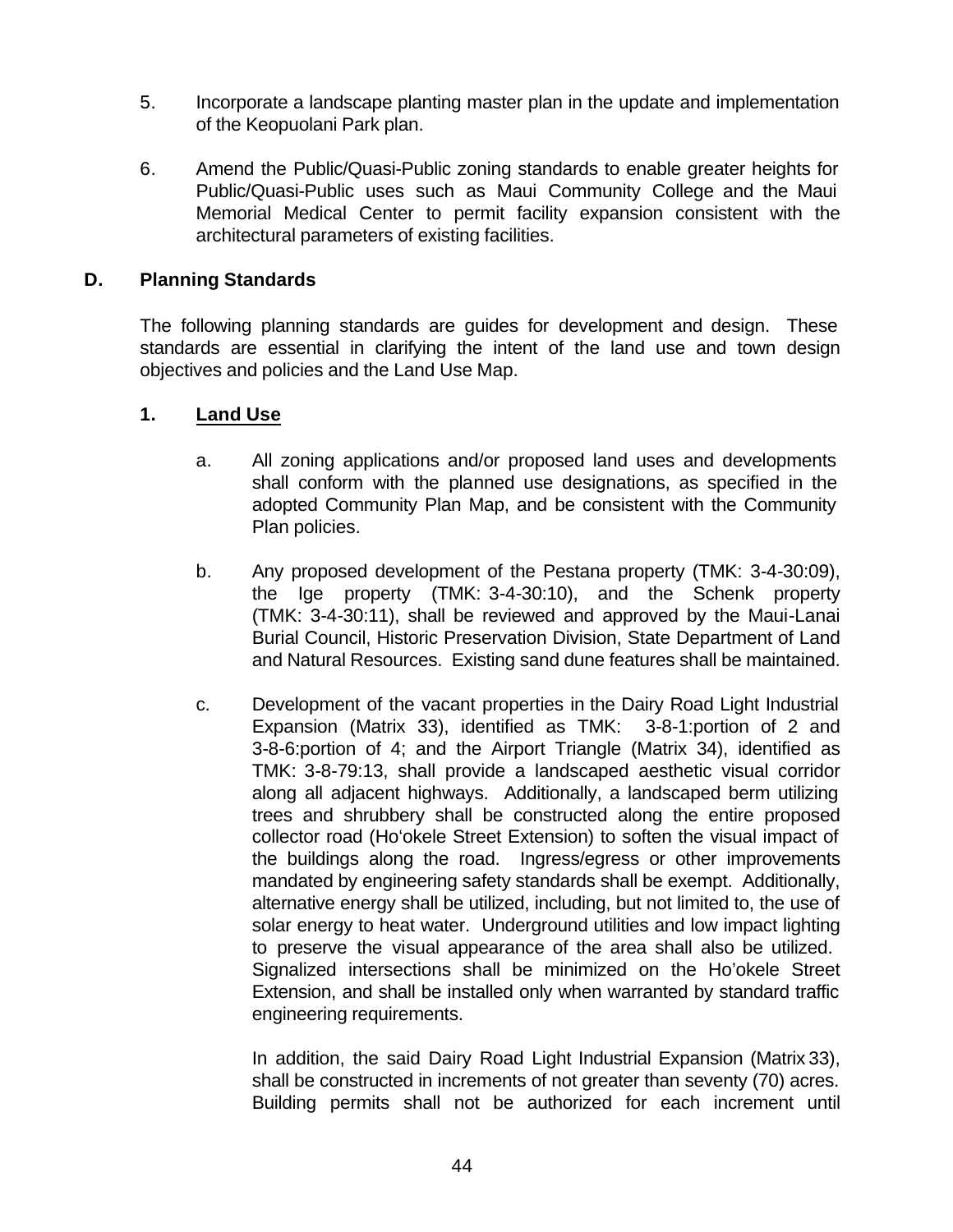completion of the infrastructure construction for the prior increment. The Ho'okele Street Extension, or similar thoroughfare connecting Dairy Road to Hana Highway, shall be constructed concurrently with development of the first increment. The exact location of the Ho'okele Street Extension shall be determined as a part of the property's zoning approval, with an emphasis on maintaining a "view corridor" toward Haleakala.

#### **2. Cultural Resources**

a. Require development projects to identify significant cultural resources located within the project area as part of initial project studies. Further require that all proposed activity include recommendations to mitigate potential adverse impacts on cultural resources.

#### **3. Urban Design**

- a. General
	- 1) Buffer public and quasi-public facilities and light-heavy industrial/commercial type facilities from adjacent residential uses with appropriate landscape planting and setbacks.
	- 2) Save and incorporate healthy mature trees in the landscape planting plans of subdivisions, roads and other developments.
	- 3) Incorporate drought tolerant plant species and xeriscaping in future landscape planting.
	- 4) Use native plants for landscape planting in public projects to the extent practicable.
	- 5) Emphasize contrasting earth-tone color schemes for buildings.
	- 6) Allow for greater building heights for public and quasi-public facilities such as educational facilities, medical facilities, and fire stations.
- b. Wailuku Town Building Form and Character. The following design policies shall express the Council's intent as it relates to urban design for properties designated for commercial and business multi-family use along and bounded by Spreckels Ditch and Wells, High, and Vineyard Streets--Wailuku Town's commercial district. They shall serve as a supporting rationale during the development and adoption of design guidelines for the above area. They shall also serve as a reminder of the Council's intent as the guidelines are amended.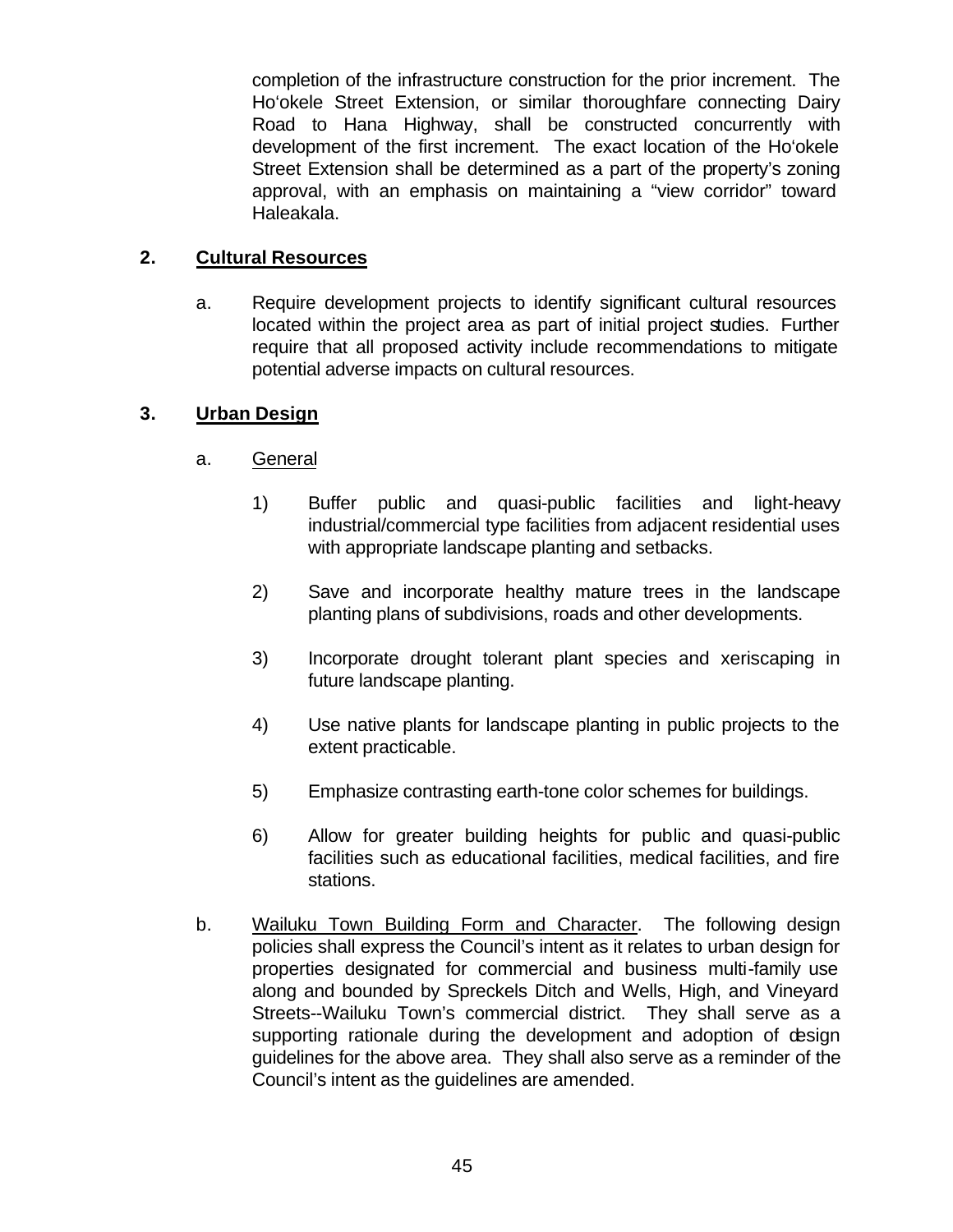- 1) Maintain the area's small-town profile and character to allow present land uses, and to allow mixed use zoning with residential uses above and in back of commercial properties. The identifying core and focus is the County seat with its present government building heights, with decreasing heights through the concepts of "Step Zoning" and "Stepping a Building" as one moves away from the streetscape. A mixture of one, two, three and four story heights is desirable because it will support the type of land use intensity that is needed to encourage investment and economic viability; yet it is compatible with the area's small-town profile and character.
- 2) Where commercial areas abut residential blocks, a transition in height should be required to achieve compatibility with the residential scale.
- 3) Utilize architectural treatments such as facade and roof modulation to break up the mass and reduce the apparent size of the buildings.
- 4) Protect mauka (mountain) and makai (ocean) view planes.
- 5) Foster an interesting and active street scene by developing a community gathering place, providing historically sensitive street furniture and making streetscape enhancements.
- 6) Emphasize the continuity of commercial frontages along the main shopping streets, primarily on Market, Main and Vineyard Streets, by maintaining uniform building setbacks along the street frontages. Commercial displays should continue to emphasize and enhance the pedestrian experience. Interruptions, such as blank facades, should be avoided.
- 7) Emphasize continuity in architectural details and materials through the following facade treatments.
	- a) Second story balconies and recesses to create interest.
	- b) Ground floor display windows to heighten visual interest.
	- c) Compatibility in color by emphasizing earth tones and avoidance of bright or garish building colors which greatly contrast with their surroundings.
	- d) A variety of signs which do not compete for attention or distract from the overall street appearance.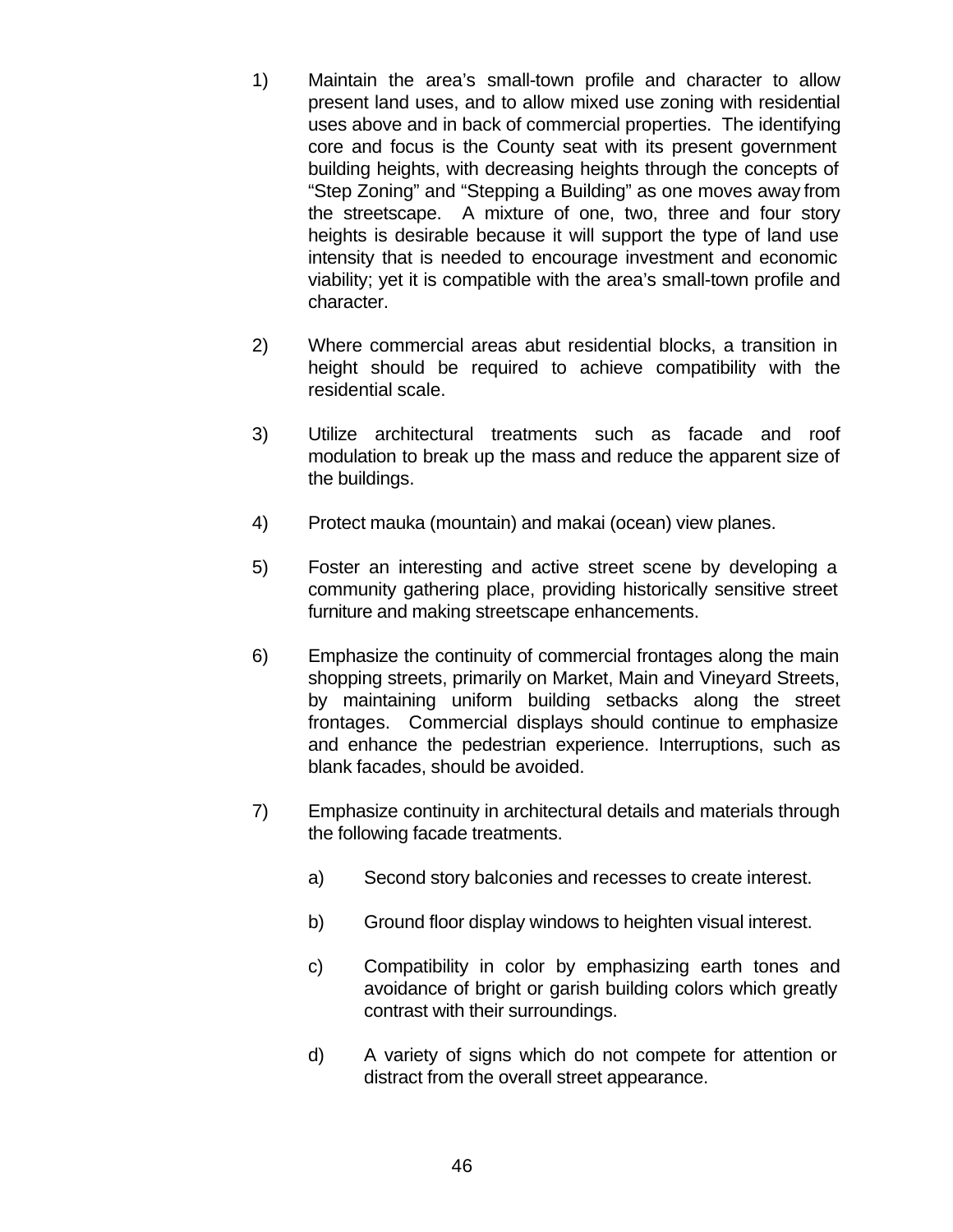- e) Awnings or canopies which provide shelter over sidewalk areas and protect store entrances.
- c. Kahului
	- 1) Within industrial subdivisions, encourage the establishment of design standards for individual projects, including a unified streetscape planting program and appropriate setbacks, in order to enhance the visual quality of industrial developments.
	- 2) Building Form and Character: maintain compatible scale relationships between the existing low-scale character of the area, adjacent public uses and higher buildings.
		- a) Building heights for the hotel-designated district fronting the ocean side of Ka'ahumanu Avenue shall not exceed ten stories in order to provide a dynamic skyline and identifiable hotel district.
		- b) The low-rise character of the central business area should be maintained. Higher building forms up to six stories should be sited in the central portion of commercial blocks.
		- c) Building heights along the perimeter of commercial blocks should provide a transition in scale to adjacent uses.
		- d) Commercial uses along the perimeter of central business area blocks should be low-rise and provide sufficient setbacks to allow landscaped buffers along street frontages.

#### **4. Environmental**

- a. Protect shoreline wetland resources and flood plain areas as valuable natural ecosystems and open space resources.
- b. Encourage the use of siltation basins and other erosion control features in the design of drainage systems.

#### **5. Project Districts**

The implementation strategy for large-scale planned developments within the planning region is to utilize the project district development approach. This provides for flexibility in master planning rather than specifying detailed land use patterns. The project district is implemented in accordance with Maui County Code Chapter 19.45.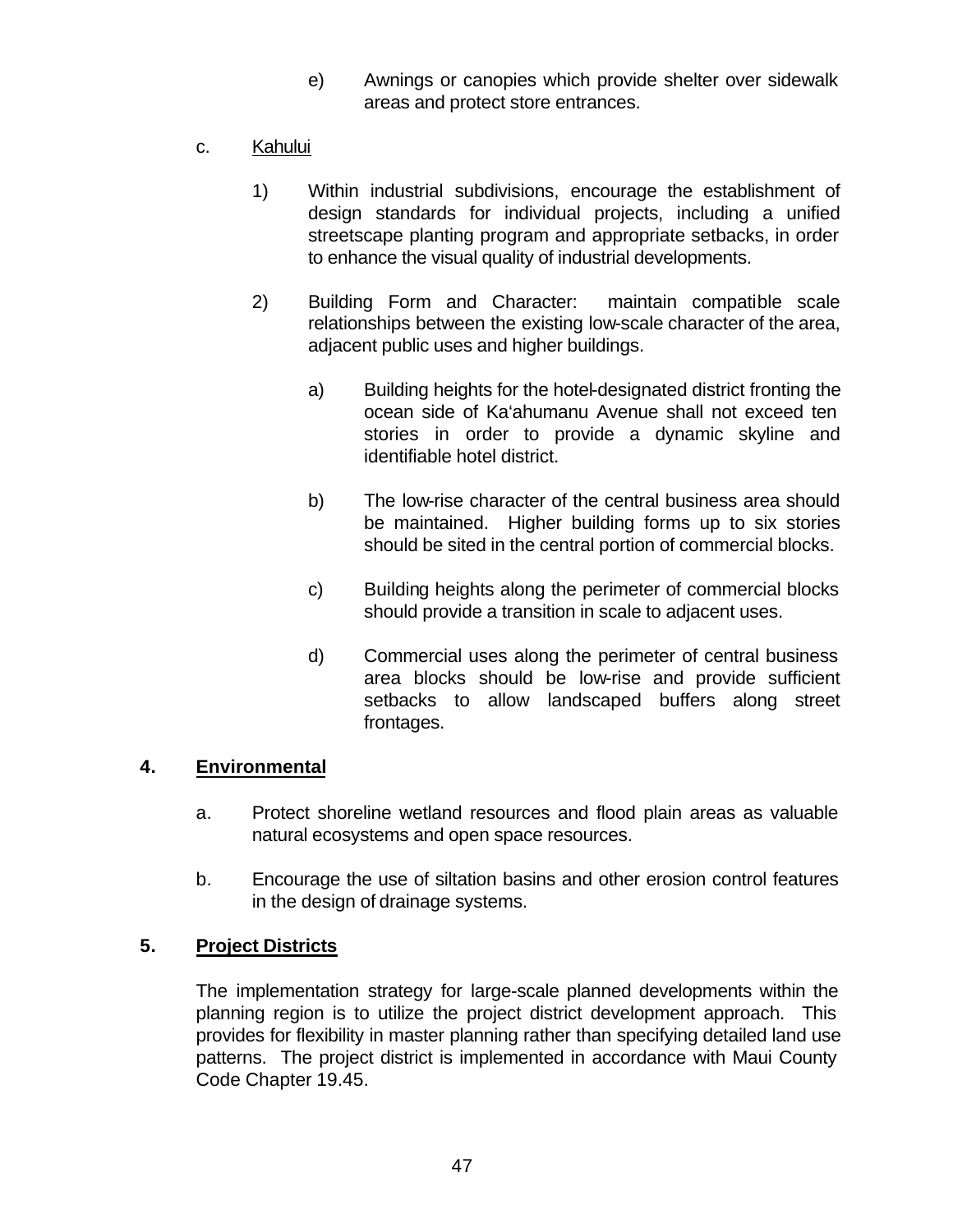Because of the variety of conditions and constraints related to the different project districts, each will be implemented through a separate zoning ordinance. Each project district ordinance will specify the permitted uses, densities, design guidelines and other requirements, consistent with the project district description and related policies specified in the Community Plan.

Guidelines for each of the project districts within the Wailuku-Kahului planning region are outlined below:

**PROJECT DISTRICT 1** (Maui Lani) 1,012 acres

Guidelines should be based on the master plan for this residential community which will provide about 3,300 residential units of various types. Alternatives to promote affordable housing, such as experimental and demonstration housing, shall be considered in the residential development. An open space and recreation system which may include a golf course, future school sites, and community or regional scale commercial shopping facilities shall be integrated in the development to serve the expanding Wailuku-Kahului population. Transportation routes should provide alternative means of access between Kahului and Wailuku. Recommended guidelines for spatial allocations within the project district are:

| Parks, open space including            |  |
|----------------------------------------|--|
|                                        |  |
|                                        |  |
|                                        |  |
|                                        |  |
| Land resources for future recreational |  |
|                                        |  |
| Residential units based on 5.17        |  |
| dwelling units per acre average        |  |
|                                        |  |

**PROJECT DISTRICT 2** (Piihana) 78 acres

This project district should be oriented toward providing low and moderate income units with a mixture of housing types ranging from single family to multi-family units. Land for 20 percent of the housing units will be made available as a joint venture with the County for housing to meet the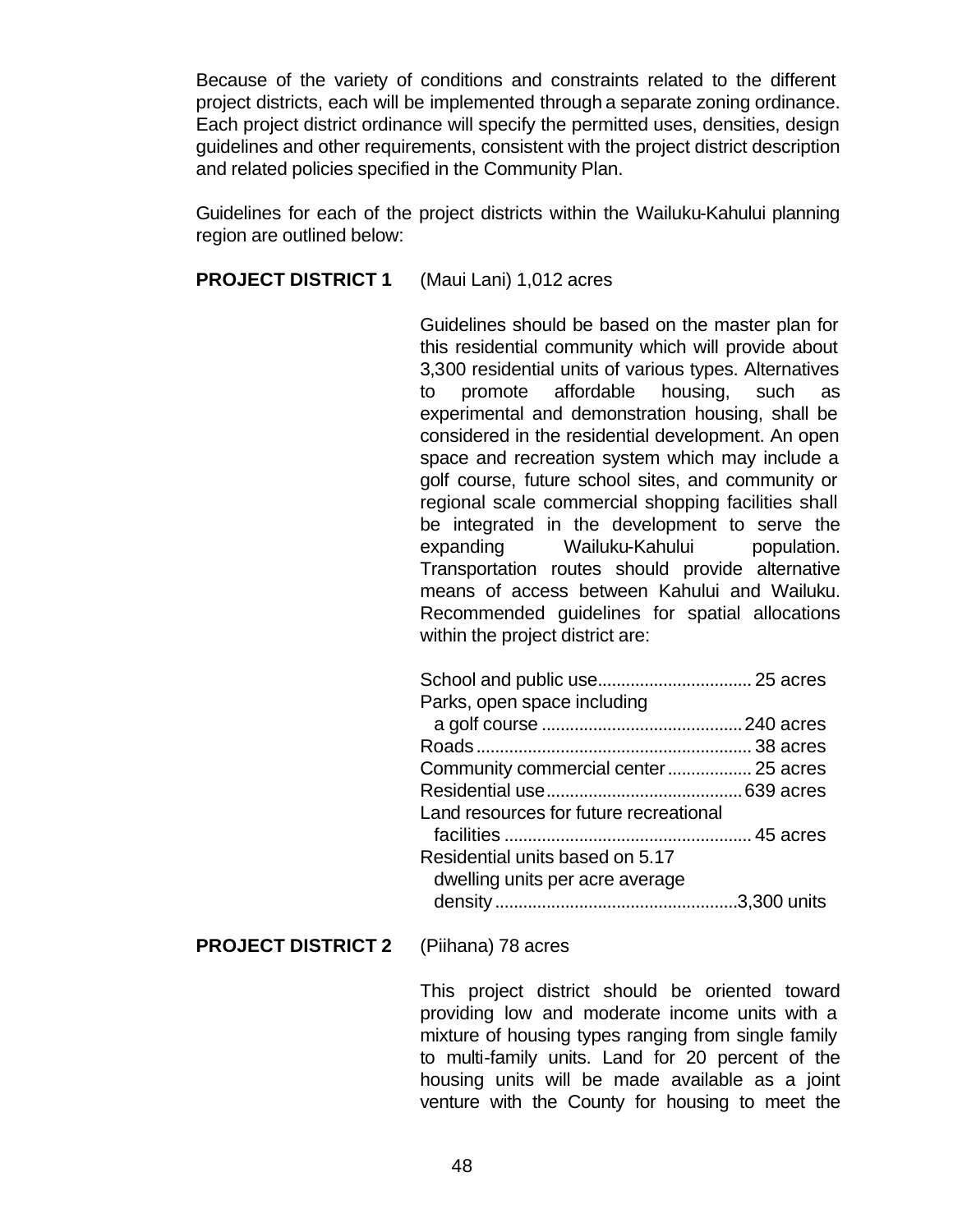County's needs. Public amenities should include a park and open space system of pedestrian ways, greenbelts and buffer zones along major transportation routes. The project district should be compatible in scale to adjacent single family areas. Circulation should reflect a unified pattern with adjacent land uses. Recommended guidelines for spatial allocations within the project district are:

| Parks, open space, buffer zones 12 acres |  |
|------------------------------------------|--|
|                                          |  |
|                                          |  |
| Residential units based on 6 dwelling    |  |
| units per acre average density390 units  |  |

#### **PROJECT DISTRICT 3** (Wailuku) 545 acres

The project district should provide units of all types, including single family detached, attached and various forms of multi-family units including townhouses and garden apartments. Alternatives to promote affordable housing such as experimental and demonstration housing shall be considered in the residential development.

A neighborhood commercial center of at least 20 acres should be provided with convenient access for residences of the project district and adjacent residential areas. Public amenities should include a continuous system of parks and open space areas which would include pedestrian ways and green belts with buffer zones along the highway.

Public use areas should be reserved within the Project District to accommodate a school, park use and any other public facilities that may be required should the need arise in the future.

The immediate construction of the Waiale Road extension, from Honoapiilani Highway to its intersection with the Mahalani Road extension, will facilitate access between Kahului and Wailuku. Recommended guidelines for spatial allocations within the project district area: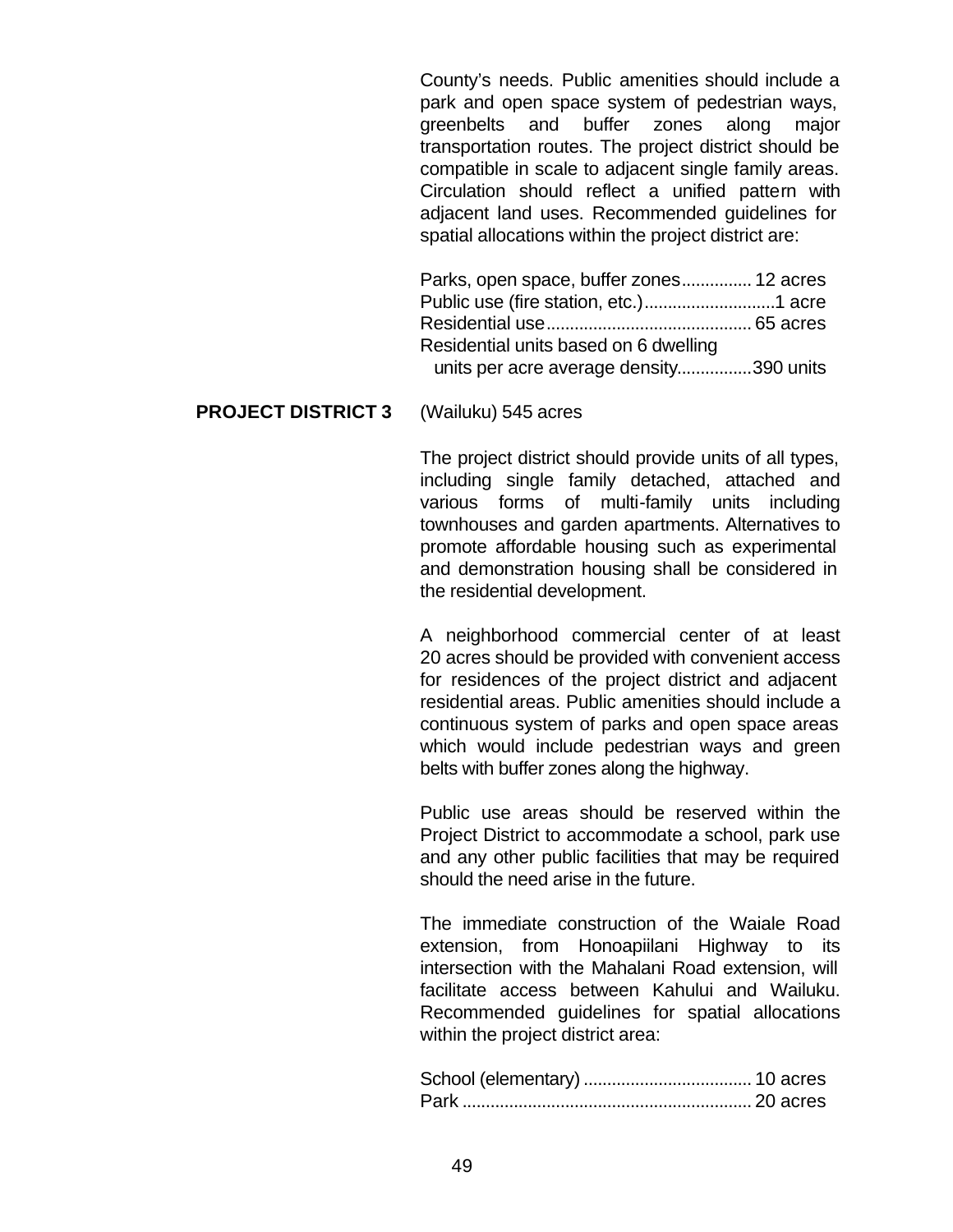| Open space and drainage  94 acres       |  |
|-----------------------------------------|--|
| Neighborhood commercial center 20 acres |  |
|                                         |  |
| Residential units based on an           |  |
| average density of 5.1 units            |  |
|                                         |  |

#### **PROJECT DISTRICT 4** (Waihe'e) 320 acres

The intent of this project district is to allow flexibility in planning for the development of the Waihe'e Oceanfront project. In addition to the primary uses proposed as a part of this development, including the golf course and related accessory uses, this project shall also provide for the preservation of significant archaeological sites, traditional beach access, and portions of the existing sand dunes found to be archaeologically, culturally or ecologically significant. The specific configuration of these uses and any imposed conservation areas shall be defined through the Project District approval process.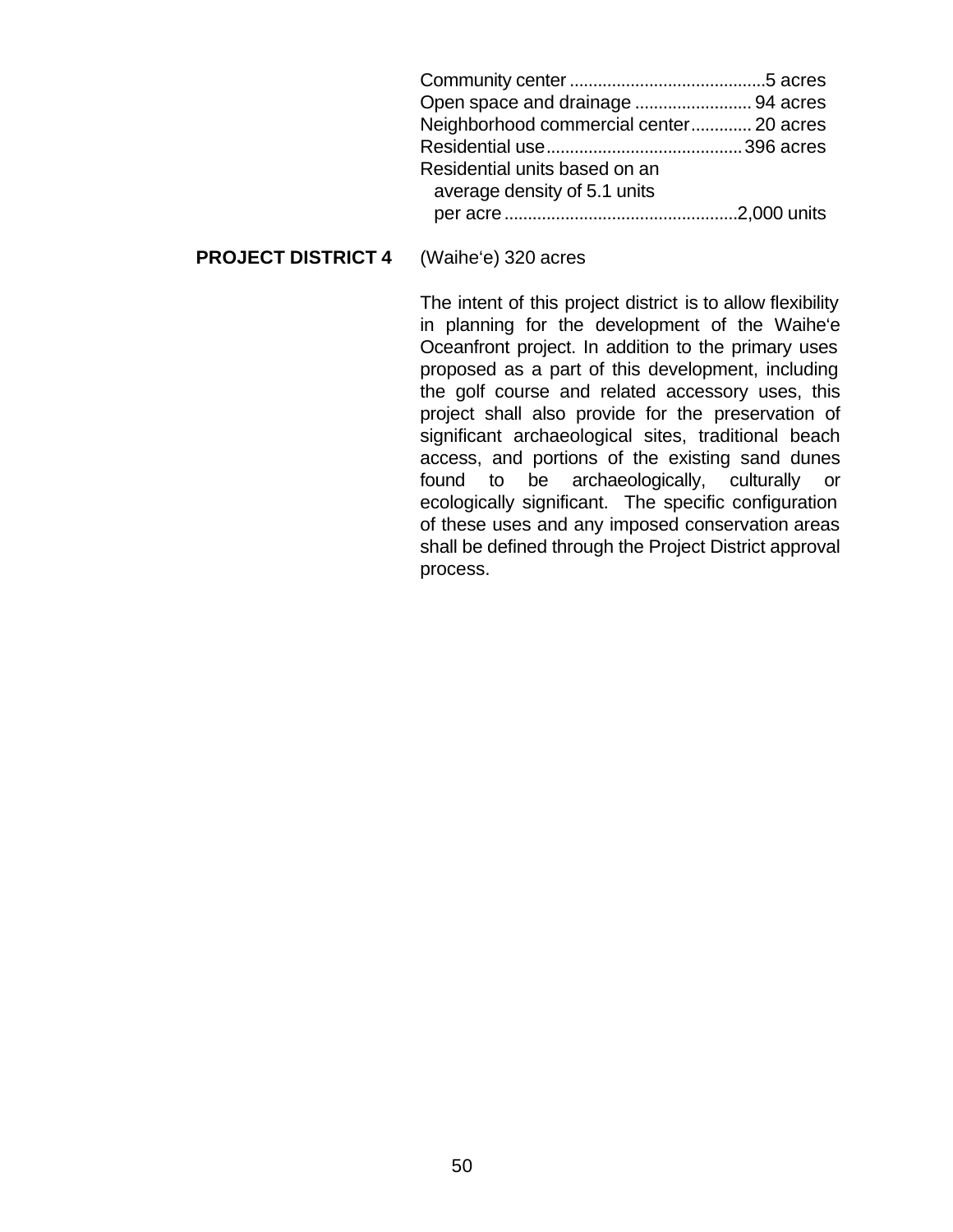# **PART IV**

# **IMPLEMENTATION CONSIDERATIONS**

To facilitate the implementation of the Wailuku-Kahului Community Plan, the implementing actions shall be considered by County and State agencies in their planning, programming and budgeting. In this regard, respective County agencies shall review and consider applicable implementing actions, as well as the broader statements of goals, objectives and policies contained in the Wailuku-Kahului Community Plan as follows:

- A. Annual budget requests shall address requirements identified by implementing actions contained in the Wailuku-Kahului Community Plan;
- B. Capital improvements programming undertaken by each agency shall incorporate, as appropriate, specific projects listed in the Wailuku-Kahului Community Plan;
- C. Priority assignments to capital improvement projects shall consider implementing actions contained in the Wailuku-Kahului Community Plan;
- D. Agency master plans shall address project, program and policy actions advanced in the Wailuku-Kahului Community Plan;
- E. Agency program and policy formulation processes shall consider, and where appropriate, incorporate implementing actions set forth in the Wailuku-Kahului Community Plan;
- F. Agency reviews of and recommendations on individual projects being processed for approval shall consider the relationship of the proposed action to implementing provisions contained in the Wailuku-Kahului Community Plan.

The following table summarizes and categorizes each action as either a program, policy or project-related implementing action to further facilitate agency review, consideration and action on applicable implementing provisions.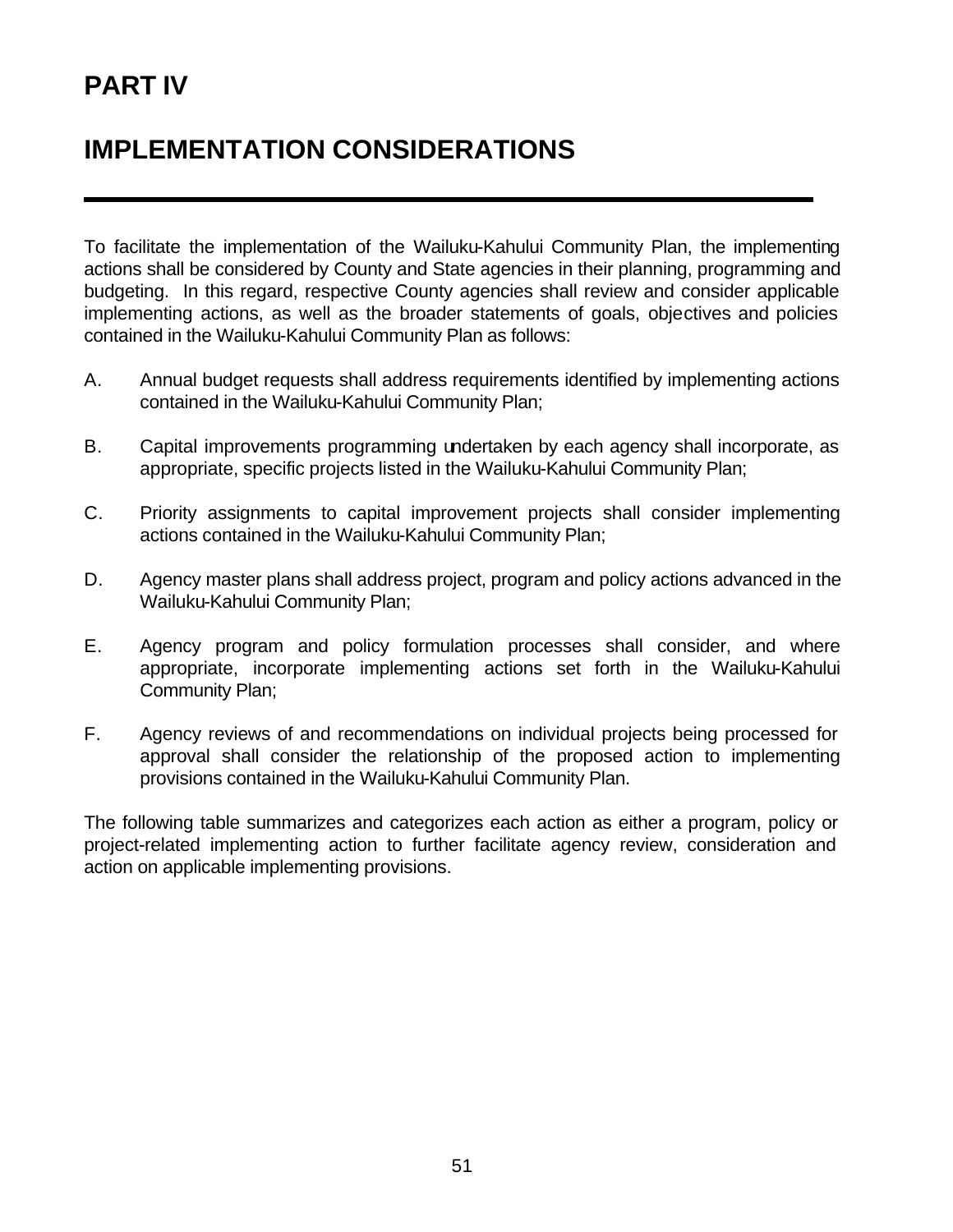#### **TABLE 1 WAILUKU-KAHULUI COMMUNITY PLAN REGION IMPLEMENTATION RESPONSIBILITIES**

| <b>Action</b><br>Category                                  |     | Planning<br>Category                                                                                                                                                                                                                                                                                                                                                                                               |                            |
|------------------------------------------------------------|-----|--------------------------------------------------------------------------------------------------------------------------------------------------------------------------------------------------------------------------------------------------------------------------------------------------------------------------------------------------------------------------------------------------------------------|----------------------------|
| <b>DEPARTMENT:</b><br><b>Planning</b><br><b>Department</b> |     |                                                                                                                                                                                                                                                                                                                                                                                                                    |                            |
| Program                                                    | 1.  | Prepare a progress report five years after the adoption of this plan for<br>review by the public and Maui County Council describing the status of<br>General and Community Plan implementation and actions taken to comply<br>with same.                                                                                                                                                                           | Government                 |
|                                                            | 2.  | Develop, compile and disseminate information on new energy technologies,<br>policies, and programs relevant to the community's economy and<br>environment.                                                                                                                                                                                                                                                         | Infrastructure<br>(Energy) |
| Project                                                    | 1.  | Establish a Service Business/Residential (SBR) zoning district to implement<br>the Community Plan policies.                                                                                                                                                                                                                                                                                                        | <b>Economic Activity</b>   |
|                                                            | 2.  | Amend the County's Subdivision ordinance to allow for the long term sub-<br>leasing of portions of large agricultural parcels for diversified agricultural<br>uses without requiring subdivision.                                                                                                                                                                                                                  | <b>Economic Activity</b>   |
|                                                            | 3.  | Formulate and adopt a regional landscape planting master plan, including<br>standards, for implementation in conjunction with public and private<br>projects.                                                                                                                                                                                                                                                      | Environment                |
|                                                            | 4.  | Update the County Cultural Resources Management Plan to further identify<br>specific and significant cultural resources in the region and provide<br>strategies for preservation and enhancement.                                                                                                                                                                                                                  | <b>Cultural Resources</b>  |
|                                                            | 5.  | Develop procedures and regulations to streamline government review and<br>approval for housing projects. This should result in cost reductions by<br>expediting the time required for implementation.                                                                                                                                                                                                              | Housing                    |
|                                                            | 6.  | Streamline the land use, building permit and subdivision processes through<br>means such as consolidated public hearings and concurrent processing of<br>applications.                                                                                                                                                                                                                                             | Government                 |
|                                                            | 7.  | Adopt a beach-mountain access dedication ordinance pursuant to Chapter<br>46, Hawaii Revised Statutes. This should be done as part of an islandwide<br>comprehensive mountain and beach access study.                                                                                                                                                                                                              | Government                 |
|                                                            | 8.  | Evaluate and modify present zoning and subdivision ordinances to<br>incorporate the land use and design guidelines as well as other<br>recommendations incorporated herein.                                                                                                                                                                                                                                        | Government                 |
|                                                            | 9.  | Re-evaluate the composition, role and boundaries of the Wailuku<br>Redevelopment Agency to support its mission for the revitalization and<br>enhancement of this district and explore ways to coordinate planning for<br>Wailuku Town.                                                                                                                                                                             | Government                 |
|                                                            | 10. | Formulate special plans and studies to implement recommendations of the<br>Community Plan. These would include water development and distribution,<br>housing, local and regional circulation, drainage, solid waste and recycling,<br>sewage disposal and treatment, human services, recreation, public safety<br>and other special plans and studies as required.                                                | Government                 |
|                                                            | 11. | Initiate a study of minimum lot sizes in agricultural zones which will<br>encourage viable farm operations and discourage conversion to other<br>uses.                                                                                                                                                                                                                                                             | Land Use                   |
|                                                            | 12. | Establish zoning district classifications to implement the land use<br>recommendations in the Community Plan, including but not limited to Service<br>Business/Single Family Residential (SBR), Business/Multi-Family (BMF), and<br>Business/Industrial (BI).                                                                                                                                                      | Land Use                   |
|                                                            | 13. | Establish a direct control overlay district at Kahului Airport in order to<br>ensure use compatibility and appropriate design and construction<br>standards.                                                                                                                                                                                                                                                       |                            |
|                                                            | 14. | Develop and adopt an integrated energy functional plan for the County of<br>Maui, including but not limited to, strategies for energy conservation, reuse<br>of treated waste water, recycling, reduction in the use of fossil fuels,<br>public education and awareness, and other strategies and actions related<br>to transportation and utilities, housing, environment, urban design and<br>economic activity. | Infrastructure<br>(Energy) |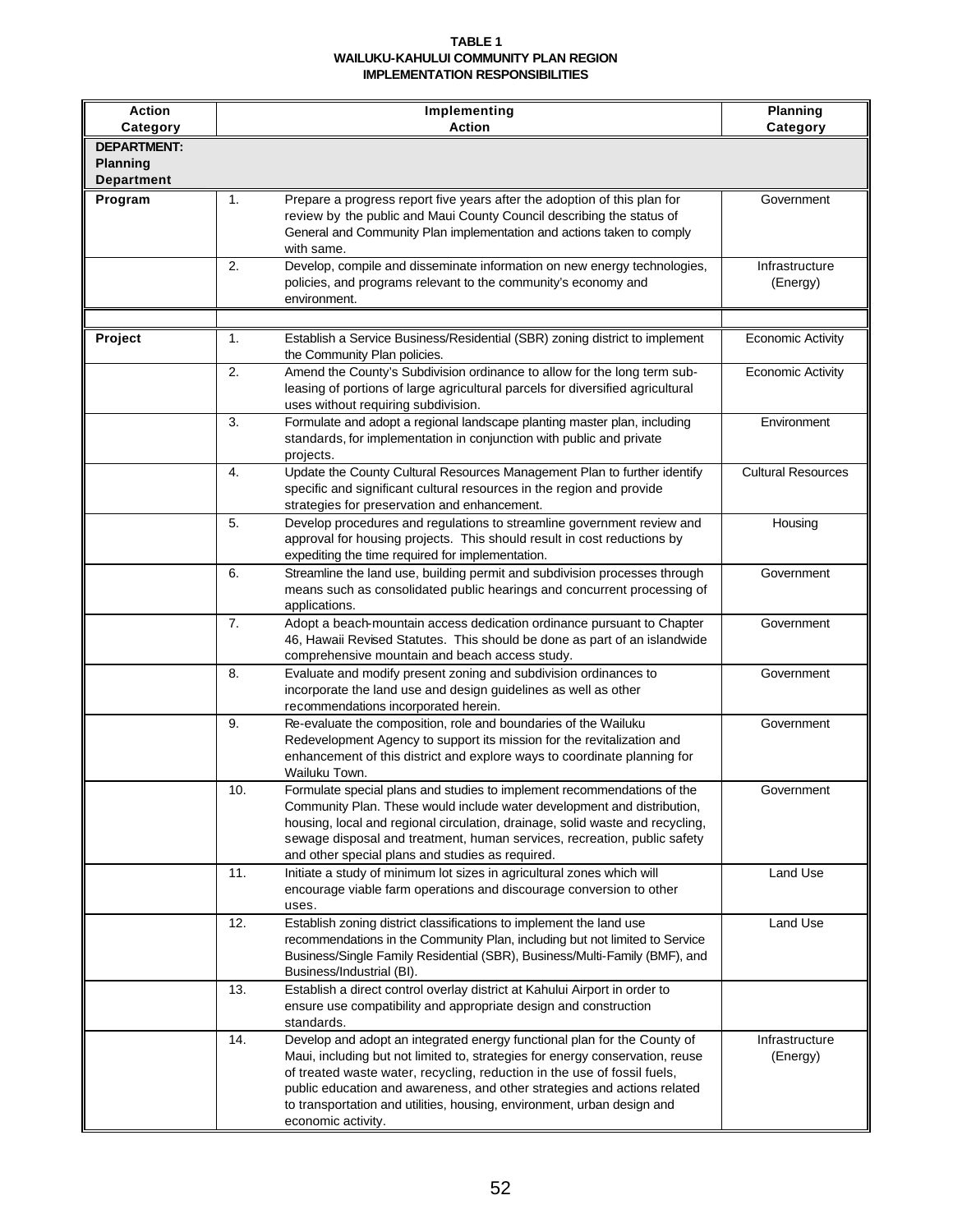|                                                                                              | 15. | Identify energy-saving measures for all community buildings and facilities.                                                                                                                                                                                                                                | Infrastructure<br>(Energy)                    |
|----------------------------------------------------------------------------------------------|-----|------------------------------------------------------------------------------------------------------------------------------------------------------------------------------------------------------------------------------------------------------------------------------------------------------------|-----------------------------------------------|
|                                                                                              | 16. | Implement a unified landscape planting theme along Ka'ahumanu Avenue<br>from Kahului to Wailuku and along other major public roadways.                                                                                                                                                                     | Urban Design                                  |
|                                                                                              | 17. | Establish a Wailuku Town Design District with adopted design guidelines.                                                                                                                                                                                                                                   | Urban Design                                  |
| <b>DEPARTMENT:</b><br>Department of<br><b>Parks and</b><br><b>Recreation</b>                 |     |                                                                                                                                                                                                                                                                                                            |                                               |
| Project                                                                                      | 1.  | Undertake a site selection study for a permanent fairgrounds site that<br>encourages year-round use.                                                                                                                                                                                                       | Social Infrastructure<br>(Recreation)         |
|                                                                                              | 2.  | Undertake a regional park master plan study to identify the needs and<br>potential sites for expanded passive and active recreational uses in the<br>planning region.                                                                                                                                      | Social Infrastructure<br>(Recreation)         |
|                                                                                              | 3.  | Prepare and implement, as soon as possible, a plan for a major regional<br>multi-purpose center to service the entire planning district.                                                                                                                                                                   | Social Infrastructure<br>(Recreation)         |
|                                                                                              | 4.  | Investigate the need for an additional community center in Kahului and/or<br>the upgrading and expansion of the existing Kahului Community Center.                                                                                                                                                         | Social Infrastructure<br>(Recreation)         |
|                                                                                              | 5.  | Update and implement a plan for the Keopuolani Park.                                                                                                                                                                                                                                                       | Social Infrastructure<br>(Recreation)         |
|                                                                                              | 6.  | Incorporate a landscape planting master plan in the update and<br>implementation of the Keopuolani Park Plan.                                                                                                                                                                                              | Urban Design                                  |
| <b>DEPARTMENT:</b><br><b>Department of</b><br><b>Public Works</b><br>and Waste<br>Management |     |                                                                                                                                                                                                                                                                                                            |                                               |
| Program                                                                                      | 1.  | Develop and implement a comprehensive waste management and recycling<br>plan for the region.                                                                                                                                                                                                               | Infrastructure<br>(Liquid and Solid<br>Waste) |
|                                                                                              | 2.  | Maintain drainage ways, swales and spillways.                                                                                                                                                                                                                                                              | Infrastructure<br>(Drainage)                  |
|                                                                                              | 3.  | Update and implement the Department of Transportation's Maui Long Range<br>Planning Study: Islandwide Plan and other traffic master plans to implement<br>the Community Plan. The improvements to the regional roadway network<br>should include but not be limited to the following:                      | Infrastructure<br>(Transportation)            |
|                                                                                              |     | Maui Lani: Extend Lono Avenue, Kamehameha Avenue, and Onehee Street<br>into the Maui Lani Project District.                                                                                                                                                                                                |                                               |
|                                                                                              |     | Maui Lani: Provide interconnections with the Maui Lani roadway network to<br>Kuihelani Highway, Honoapiilani Highway, and Waiale Drive in order to<br>provide maximum flexibility for the additional traffic to be generated by Maui<br>Lani and to reduce its impact on adjoining existing neighborhoods. |                                               |
|                                                                                              |     | Maui Lani: The Lono Avenue extension should precede the Kamehameha<br>Avenue and Onehee Street extensions. If Maui Lani does not proceed in a<br>timely manner, the County should proceed with the Lono Avenue extension.                                                                                  |                                               |
|                                                                                              |     | Maui Lani: Upgrade Mahalani Street, Kamehameha Avenue, Onehee<br>Avenue and Lono Avenue to County collector road standards.                                                                                                                                                                                |                                               |
|                                                                                              |     | Maui Lani: Plan the Maui Lani Parkway as an arterial road.<br>Kahului: Improve Dairy Road between Kuihelani Highway and Keolani<br>Place.                                                                                                                                                                  |                                               |
|                                                                                              |     | Kahului: Improve major intersections to accommodate increased traffic<br>volumes, including turning lanes, signals, and other improvements, including<br>but not limited to the corridors of Kamehameha, Pu'unene and Wakea<br>Avenues.                                                                    |                                               |
|                                                                                              |     | Kahului: Improve existing roadway systems within the Kahului Light<br>Industrial area and accessing Kahului Airport to facilitate egress/ingress<br>and to provide for the safe and convenient flow of traffic.                                                                                            |                                               |
|                                                                                              |     | Kahului: Improve Lower Main Street.                                                                                                                                                                                                                                                                        |                                               |
|                                                                                              |     | Wailuku: Establish additional major routes between Kahului and Wailuku by<br>utilizing the major road systems of the Maui Lani and C. Brewer Project<br>Districts with connections to Honoapiilani and Kuihelani Highways and<br>Waiale Road.                                                              | Infrastructure<br>(Transportation)            |
|                                                                                              |     | Wailuku: Extend Mahalani Street as a through connection between<br>Ka'ahumanu Avenue and Waiale Road. This extension shall be preceded                                                                                                                                                                     |                                               |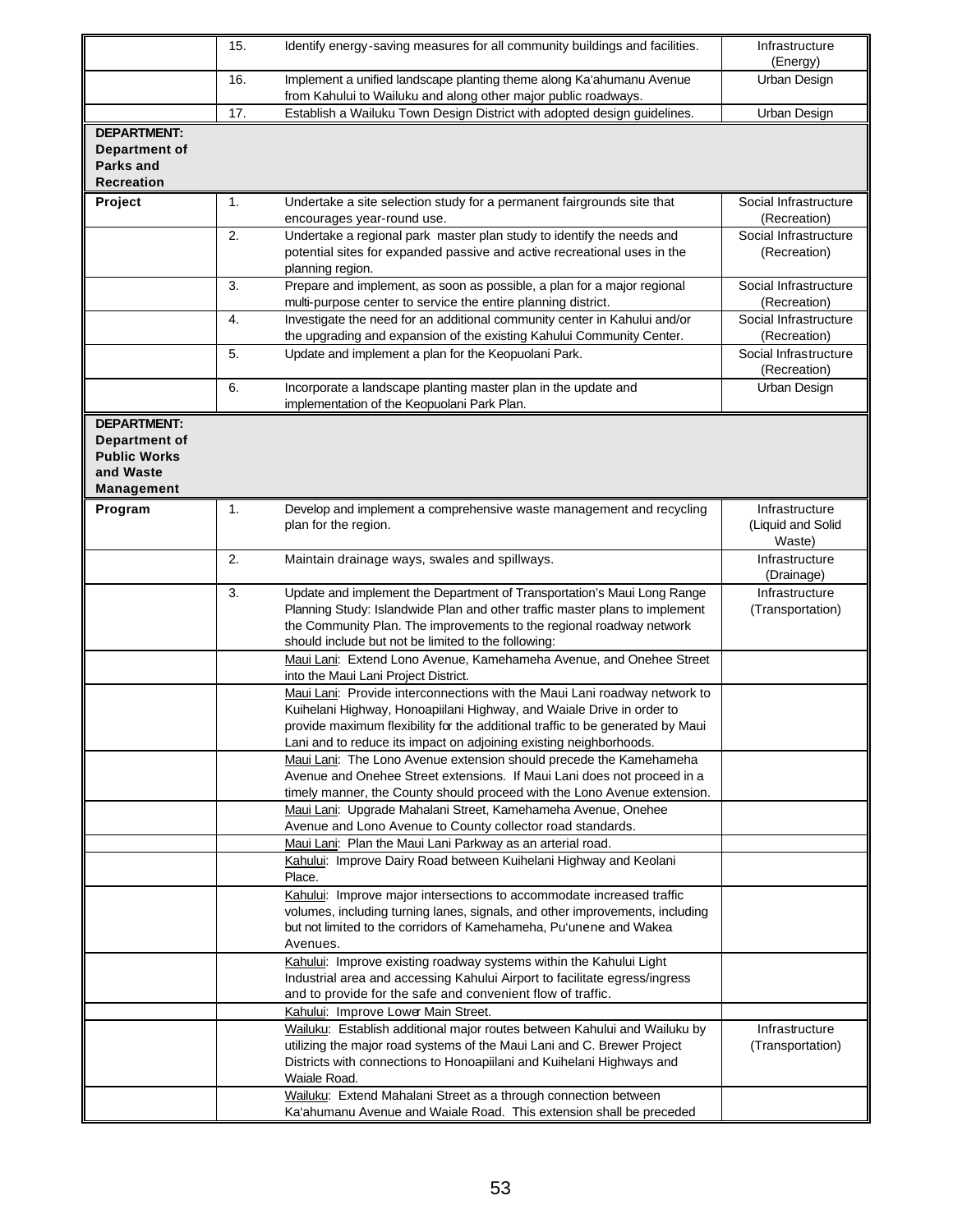|               |     | by or developed concurrently with a second roadway access to Maui                                                                                                                                                                                                                                                                                                                                                                                                                                                                |                                                        |
|---------------|-----|----------------------------------------------------------------------------------------------------------------------------------------------------------------------------------------------------------------------------------------------------------------------------------------------------------------------------------------------------------------------------------------------------------------------------------------------------------------------------------------------------------------------------------|--------------------------------------------------------|
|               |     | Memorial Hospital.<br>Wailuku: Establish a new Wailuku through road connecting Honoapiilani and                                                                                                                                                                                                                                                                                                                                                                                                                                  |                                                        |
|               |     | Kahekili Highways, utilizing the existing Waiale Road right-of-way, the old                                                                                                                                                                                                                                                                                                                                                                                                                                                      |                                                        |
|               |     | cane haul road, as well as the major roads in the Piihana Project District.                                                                                                                                                                                                                                                                                                                                                                                                                                                      |                                                        |
|               |     | Wailuku: Establish a new access road to serve the existing and proposed                                                                                                                                                                                                                                                                                                                                                                                                                                                          |                                                        |
|               |     | golf courses to alleviate through traffic in Waihe'e town.                                                                                                                                                                                                                                                                                                                                                                                                                                                                       |                                                        |
|               |     | Wailuku: Provide left turn lanes on Lower Main Street between Mill Street<br>and Waiale Drive.                                                                                                                                                                                                                                                                                                                                                                                                                                   |                                                        |
|               |     | Wailuku: Facilitate or expedite the connection of Waiale Drive to Kuikahi                                                                                                                                                                                                                                                                                                                                                                                                                                                        |                                                        |
|               |     | Drive.<br>Wailuku: Improve Waiale Drive and plan for a future connection to the                                                                                                                                                                                                                                                                                                                                                                                                                                                  |                                                        |
|               |     | Honoapiilani Highway south of Waikapu.<br>Other: Acquire and maintain Waiko Road as a public vehicular right-of-                                                                                                                                                                                                                                                                                                                                                                                                                 |                                                        |
|               |     | way.                                                                                                                                                                                                                                                                                                                                                                                                                                                                                                                             |                                                        |
|               |     | Other: In addition to other roadway improvements, implement other<br>alternatives for improving traffic circulation in the region through<br>signalization, one-way streets, prohibiting on-street parking and heavy-<br>weight vehicles, and establishing time controls.                                                                                                                                                                                                                                                        |                                                        |
|               |     | Other: Provide a second roadway access connecting to the Maui Memorial<br>Hospital.                                                                                                                                                                                                                                                                                                                                                                                                                                              |                                                        |
| <b>Policy</b> | 1.  | Provide incentives to promote the use of alternative energy sources.                                                                                                                                                                                                                                                                                                                                                                                                                                                             | Infrastructure<br>(Energy)                             |
| Project       | 1.  | Develop procedures and regulations to streamline government review and<br>approval for housing projects. This should result in cost reductions by<br>expediting the time required for implementation.                                                                                                                                                                                                                                                                                                                            | Housing                                                |
|               | 2.  | Revise zoning, building and housing codes to allow for specialized elderly<br>housing projects.                                                                                                                                                                                                                                                                                                                                                                                                                                  | Housing                                                |
|               | 3.  | Provide a second roadway access to Maui Memorial Hospital. This access<br>should precede or be concurrent with the extension of Mahalani Street.                                                                                                                                                                                                                                                                                                                                                                                 | Social Infrastructure<br>(Social Services &<br>Health) |
|               | 4.  | Streamline the land use, building permit and subdivision processes through<br>means such as consolidated public hearings and concurrent processing of<br>applications.                                                                                                                                                                                                                                                                                                                                                           | Government                                             |
|               | 5.  | Explore feasibility of extending sewer service to unserviced areas as part<br>of comprehensive sewer system planning.                                                                                                                                                                                                                                                                                                                                                                                                            | Infrastructure<br>(Liquid and Solid<br>Waste)          |
|               | 6.  | Investigate the feasibility of constructing a waste water treatment facility<br>for the Central Maui area to service the future needs of population growth.<br>Locations to be investigated include the airport area, the Pu'unene sugar<br>mill area, and other areas east of Kuihelani Highway. Site conditions to be<br>evaluated shall include, but not be limited to, potential odor problems with<br>surrounding neighborhoods, corrosive environments, effluent disposal,<br>groundwater contamination and project costs. | Infrastructure<br>(Liquid and Solid<br>Waste)          |
|               | 7.  | Update and implement a drainage master plan for the planning region.                                                                                                                                                                                                                                                                                                                                                                                                                                                             | Infrastructure<br>(Drainage)                           |
|               | 8.  | Adopt standards and regulations for the use of solar heating, low flush<br>toilets and other conservation fixtures in new building construction.                                                                                                                                                                                                                                                                                                                                                                                 | Infrastructure<br>(Energy)                             |
|               | 9.  | Develop incentives and requirements for energy efficient building design<br>and site development practices through various approaches, including<br>modifications to building codes and zoning and subdivision ordinances.                                                                                                                                                                                                                                                                                                       | Infrastructure<br>(Energy)                             |
|               | 10. | As part of a County-wide waste management study, pursue the feasibility<br>of utilizing resource recovery systems.                                                                                                                                                                                                                                                                                                                                                                                                               | Infrastructure<br>(Energy)                             |
|               | 11. | Establish ordinances to designate heavy weight commercial traffic routes<br>to relieve traffic impacts on residential neighborhoods and the traditional<br>town center.                                                                                                                                                                                                                                                                                                                                                          | Infrastructure<br>(Transportation)                     |
|               | 12. | Study traffic patterns and circulation at intersections adjacent to school<br>sites prior to road construction, to ensure safe access.                                                                                                                                                                                                                                                                                                                                                                                           | Infrastructure<br>(Transportation)                     |
|               | 13. | Implement the State Department of Transportation Bikeway Master Plan and<br>the County Bikeway Plan.                                                                                                                                                                                                                                                                                                                                                                                                                             | Infrastructure<br>(Transportation)                     |
|               | 14. | Implement related actions specified in the Transportation section of the<br>Community Plan related to roadways, pedestrian and bikeway<br>improvements.                                                                                                                                                                                                                                                                                                                                                                          | Urban Design                                           |
|               | 15. | Provide pedestrian and bicyclist amenities within Wailuku Town, including<br>shaded rest stops, bicycle parking, trash receptacles and public restroom                                                                                                                                                                                                                                                                                                                                                                           | Urban Design                                           |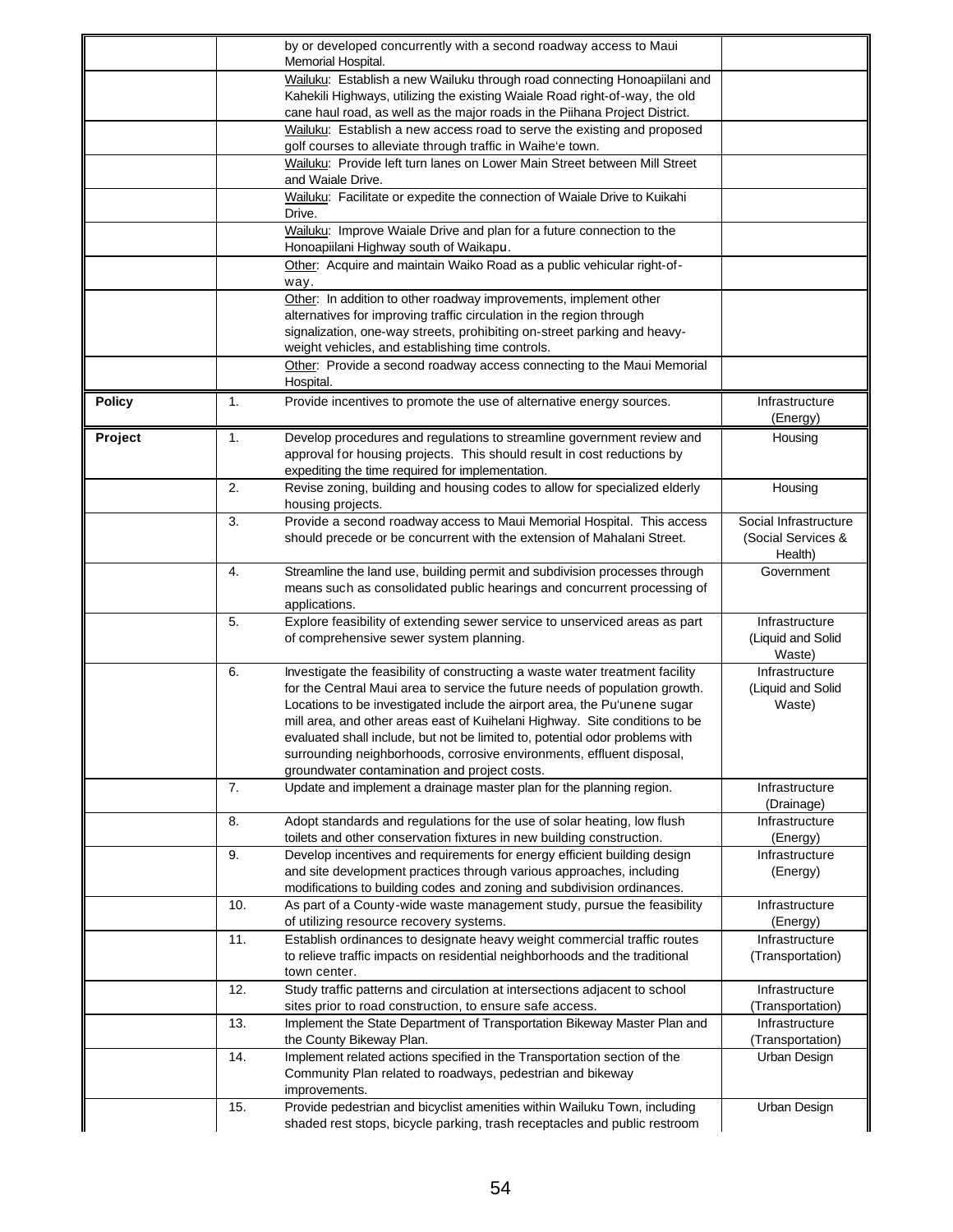|                                                                                       |    | facilities.                                                                                                                                                                                                                                                                                                                                                                                                                                                                                                                                                                                                        |                                                        |
|---------------------------------------------------------------------------------------|----|--------------------------------------------------------------------------------------------------------------------------------------------------------------------------------------------------------------------------------------------------------------------------------------------------------------------------------------------------------------------------------------------------------------------------------------------------------------------------------------------------------------------------------------------------------------------------------------------------------------------|--------------------------------------------------------|
| <b>DEPARTMENT:</b><br>Office of the<br><b>Mayor</b>                                   |    |                                                                                                                                                                                                                                                                                                                                                                                                                                                                                                                                                                                                                    |                                                        |
| Program                                                                               | 1. | Government                                                                                                                                                                                                                                                                                                                                                                                                                                                                                                                                                                                                         |                                                        |
| <b>Policy</b>                                                                         | 1. | Maintain the War Memorial Complex for public parking and recreational uses<br>only.                                                                                                                                                                                                                                                                                                                                                                                                                                                                                                                                | Government                                             |
| Project                                                                               | 1. | Place high priority on the planning, design and construction of a multi-level<br>parking facility at the Wailuku Municipal Parking Lot with potential<br>opportunities for mixed use development, such as residential, commercial,<br>park and other public uses.                                                                                                                                                                                                                                                                                                                                                  | <b>Economic Activity</b>                               |
|                                                                                       | 2. | Prepare and implement, as soon as possible, a plan for a multi-purpose<br>community center in the planning district and the upgrading of the Kahului<br>Community Center.                                                                                                                                                                                                                                                                                                                                                                                                                                          | Social Infrastructure<br>(Recreation)                  |
|                                                                                       | 3. | Establish an additional government complex with adequate public parking in<br>a central location.                                                                                                                                                                                                                                                                                                                                                                                                                                                                                                                  | Government                                             |
| <b>DEPARTMENT:</b><br>Department of<br><b>Housing and</b><br>Human<br><b>Concerns</b> |    |                                                                                                                                                                                                                                                                                                                                                                                                                                                                                                                                                                                                                    |                                                        |
| Program                                                                               | 1. | Develop a comprehensive housing strategy for low and moderate income<br>groups involving government and private industry cooperation that provides<br>an adequate supply of housing for the various strata of income. This<br>approach would combine the resources of Federal, State, County, and<br>private enterprise to improve the availability of rental and ownership<br>housing targeted to various need groups. Anti-speculation and<br>specification of a percentage of low and moderate income units in major<br>projects are tools which should be considered as part of an overall housing<br>program. | Housing                                                |
|                                                                                       | 2. | Develop programs to encourage housing rehabilitation in older residential<br>areas. This would designate target areas where low interest loans, grants<br>and flexible code regulations not related to public health, safety and<br>welfare would be available to homeowners.                                                                                                                                                                                                                                                                                                                                      | Housing                                                |
| Project                                                                               | 1. | Develop programs to encourage housing rehabilitation in older residential<br>areas. This would designate target areas where low interest loans, grants<br>and flexible code regulations not related to public health, safety and<br>welfare would be available to homeowners.                                                                                                                                                                                                                                                                                                                                      | Housing                                                |
| <b>DEPARTMENT:</b><br><b>Police</b><br>Department                                     |    |                                                                                                                                                                                                                                                                                                                                                                                                                                                                                                                                                                                                                    |                                                        |
| Project                                                                               | 1. | Study the feasibility of establishing fire and police protection facilities in the<br>proposed Project Districts within the region.                                                                                                                                                                                                                                                                                                                                                                                                                                                                                | Social Infrastructure<br>(Social Services &<br>Health) |
| <b>DEPARTMENT:</b><br><b>Department of</b><br><b>Fire Control</b>                     |    |                                                                                                                                                                                                                                                                                                                                                                                                                                                                                                                                                                                                                    |                                                        |
| Project                                                                               | 1. | Study the feasibility of establishing fire and police protection facilities in the<br>proposed Project Districts within the region.                                                                                                                                                                                                                                                                                                                                                                                                                                                                                | Social Infrastructure<br>(Social Services &<br>Health) |
| <b>DEPARTMENT:</b><br><b>Department of</b><br><b>Water Supply</b>                     |    |                                                                                                                                                                                                                                                                                                                                                                                                                                                                                                                                                                                                                    |                                                        |
| Program                                                                               | 1. | Update the County's Water Use and Development Plan and estimated water<br>use for the Wailuku-Kahului region.                                                                                                                                                                                                                                                                                                                                                                                                                                                                                                      | Infrastructure<br>(Water and Utilities)                |
|                                                                                       | 2. | Prepare or update a water improvement master plan for the Wailuku-Kahului<br>region to be incorporated as a functional component of the Community Plan.                                                                                                                                                                                                                                                                                                                                                                                                                                                            | Infrastructure<br>(Water and Utilities)                |
| <b>Policy</b>                                                                         | 1. | Provide incentives for water and energy conservation practices.                                                                                                                                                                                                                                                                                                                                                                                                                                                                                                                                                    | Infrastructure<br>(Water and Utilities)                |
| Project                                                                               | 1. | Plan and construct water system improvements, including additional<br>source, transmission, and storage capabilities.                                                                                                                                                                                                                                                                                                                                                                                                                                                                                              | Infrastructure<br>(Water and Utilities)                |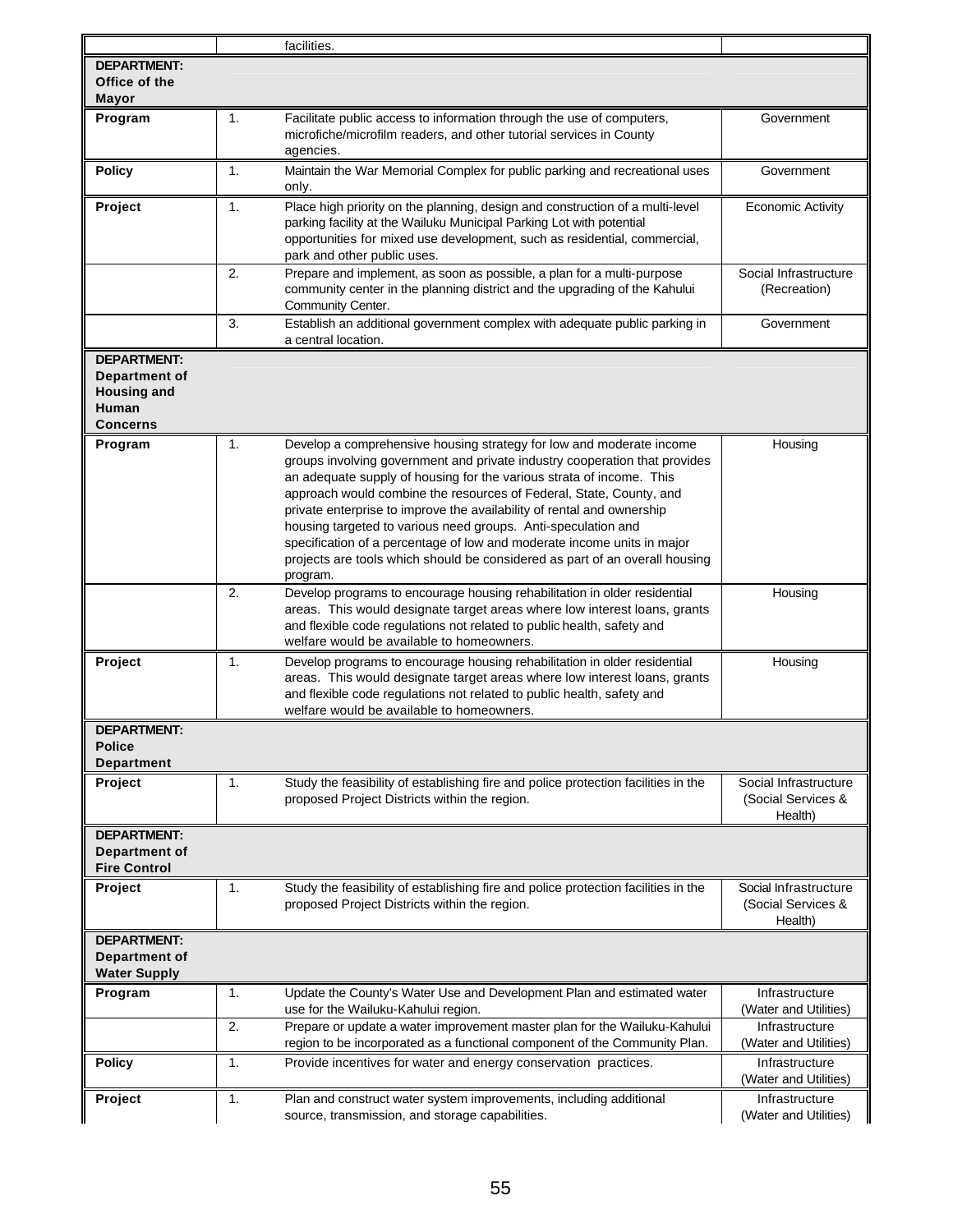| <b>DEPARTMENT:</b>   |    |                                                                                |                       |
|----------------------|----|--------------------------------------------------------------------------------|-----------------------|
| <b>State</b>         |    |                                                                                |                       |
| Department of        |    |                                                                                |                       |
| <b>Health</b>        |    |                                                                                |                       |
| Project              | 1. | Acquire a minimum of 10 acres of land for expansion of Maui Memorial           | Social Infrastructure |
|                      |    | Hospital as soon as possible.                                                  | (Social Services &    |
|                      |    |                                                                                | Health)               |
| <b>DEPARTMENT:</b>   |    |                                                                                |                       |
| <b>State</b>         |    |                                                                                |                       |
| <b>Department of</b> |    |                                                                                |                       |
| <b>Education</b>     |    |                                                                                |                       |
| Program              | 1. | Study circulation patterns at school sites.                                    | Infrastructure        |
|                      |    |                                                                                | (Transportation)      |
| Project              | 1. | Re-establish school bus routes and stops to minimize impacts on residential    | Infrastructure        |
|                      |    | neighborhoods and provide sheltered stops where appropriate.                   | (Transportation)      |
|                      | 2. | Study traffic patterns and circulation at intersections adjacent to school     | Infrastructure        |
|                      |    | sites prior to road construction, to ensure safe access.                       | (Transportation)      |
| <b>DEPARTMENT:</b>   |    |                                                                                |                       |
| <b>State</b>         |    |                                                                                |                       |
| Department of        |    |                                                                                |                       |
| Transportation       |    |                                                                                |                       |
| Program              | 1. | Update and implement the Department of Transportation's Maui Long Range        | Infrastructure        |
|                      |    | Planning Study: Islandwide Plan and other traffic master plans to implement    | (Transportation)      |
|                      |    | the Community Plan. The improvements to the regional roadway network           |                       |
|                      |    | should include but not be limited to the following:                            |                       |
|                      |    | Maui Lani: Provide interconnections with the Maui Lani roadway network to      |                       |
|                      |    | Kuihelani Highway, Honoapiilani Highway, and Waiale Drive in order to          |                       |
|                      |    | provide maximum flexibility for the additional traffic to be generated by Maui |                       |
|                      |    | Lani and to reduce its impact on adjoining existing neighborhoods.             |                       |
|                      |    | Kahului: Improve major intersections to accommodate increased traffic          |                       |
|                      |    | volumes, including turning lanes, signals, and other improvements, including   |                       |
|                      |    | but not limited to the corridors of Kamehameha, Pu'unene and Wakea             |                       |
|                      |    | Avenues.                                                                       |                       |
|                      |    | Kahului: Construct the planned Airport Access Road.                            |                       |
|                      |    | Kahului: Improve existing roadway systems within the Kahului Light             |                       |
|                      |    | Industrial area and accessing Kahului Airport to facilitate egress/ingress     |                       |
|                      |    | and to provide for the safe and convenient flow of traffic.                    |                       |
|                      |    | Kahului: Improve Kahului Beach Road between Ka'ahumanu Avenue and              |                       |
|                      |    | Waiehu Beach Road/Lower Main Street.                                           |                       |
|                      |    | Wailuku: Establish additional major routes between Kahului and Wailuku by      |                       |
|                      |    | utilizing the major road systems of the Maui Lani and C. Brewer Project        |                       |
|                      |    | Districts with connections to Honoapiilani and Kuihelani Highways and          |                       |
|                      |    | Waiale Road.                                                                   |                       |
|                      |    | Other: Improve Honoapiilani Highway south of Kuihelani Highway.                |                       |
|                      |    | Other: Improve Kuihelani Highway from Pu'unene Avenue to the future            |                       |
|                      |    | Maui Lani Parkway and plan for the continuation of such improvements to        |                       |
|                      |    | Honoapiilani Highway.                                                          |                       |
|                      |    | Other: Plan and construct a Pu'unene Bypass that would connect the             | Infrastructure        |
|                      |    | Mokulele Highway and Kuihelani Highway and continue to Ka'ahumanu              | (Transportation)      |
|                      |    | Avenue, via the future Maui Lani Parkway.                                      |                       |
|                      |    | Other: Plan and implement improvements to Ka'ahumanu Avenue as soon            |                       |
|                      |    | as possible.                                                                   |                       |
|                      |    | Other: In addition to other roadway improvements, implement other              |                       |
|                      |    | alternatives for improving traffic circulation in the region through           |                       |
|                      |    | signalization, one-way streets, prohibiting on-street parking and heavy-       |                       |
|                      |    | weight vehicles, and establishing time controls.                               |                       |
| Project              | 1. | Study traffic patterns and circulation at intersections adjacent to school     | Infrastructure        |
|                      |    | sites prior to road construction, to ensure safe access.                       | (Transportation)      |
|                      | 2. | Implement the State Department of Transportation Bikeway Master Plan and       | Infrastructure        |
|                      |    | the County Bikeway Plan.                                                       | (Transportation)      |
|                      | 3. | Implement a unified landscape planting theme along Ka'ahumanu Avenue           | Urban Design          |
|                      |    | from Kahului to Wailuku and along other major public roadways.                 |                       |
|                      | 4. | Implement related actions specified in the Transportation section of the       | Urban Design          |
|                      |    | Community Plan related to roadways, pedestrian and bikeway                     |                       |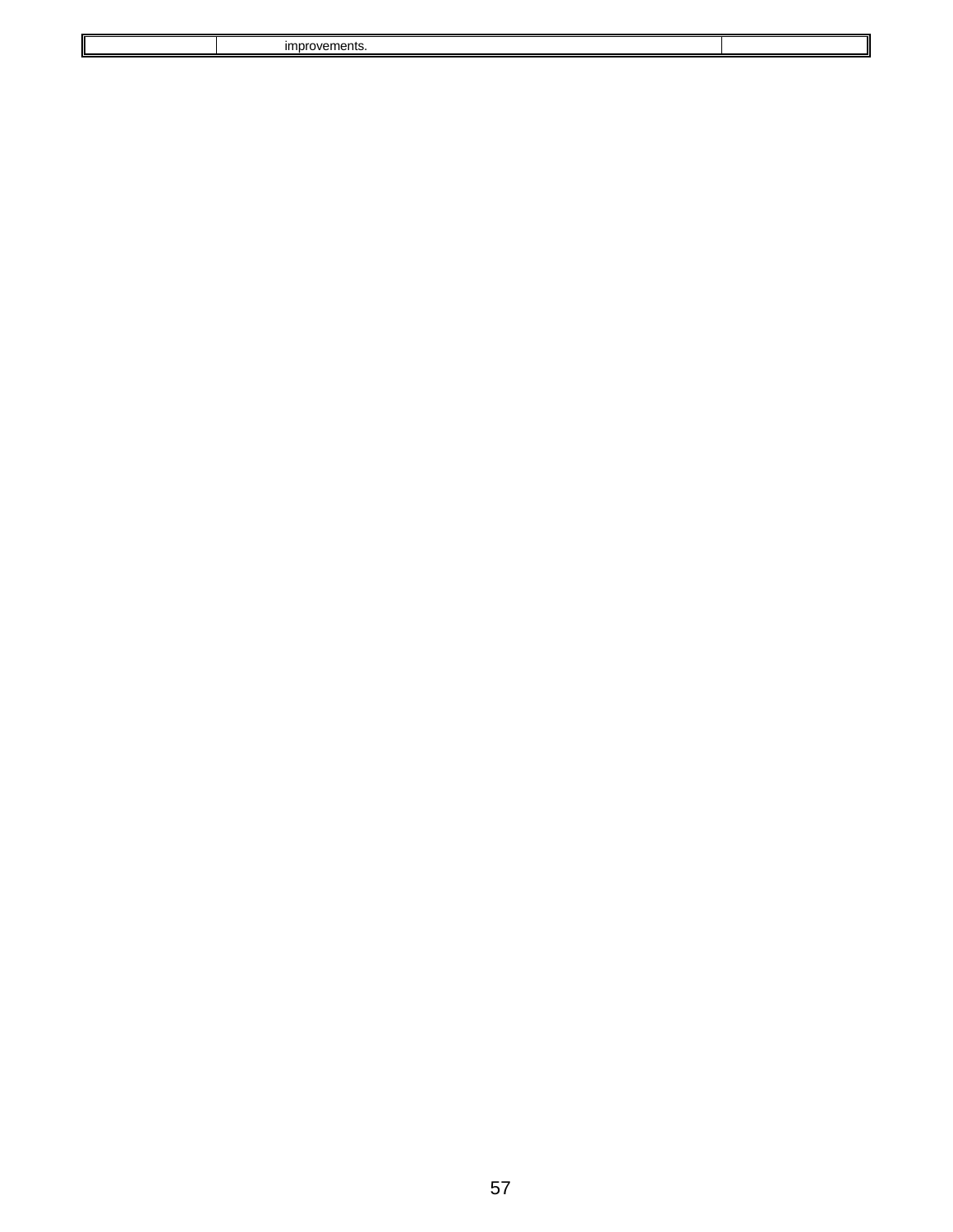# **LAND USE MAP**

#### **A. Land Use Categories and Definitions**

#### Conservation (C)

This category primarily recognizes the designation of lands in the State Conservation District and is used to protect and preserve wilderness areas, beach reserves, scenic areas and historic sites, open ranges, and watersheds; to conserve fish and wildlife; and to promote forestry and grazing.

#### Agriculture (AC)

This use indicates areas for agricultural activity which would be in keeping with the economic base of the County and the requirements and procedures of Chapter 205 HRS, as amended.

#### Rural (R)

This use is to protect and preserve areas consisting of small farms intermixed with low density single-family residential lots. It is intended that, at minimum, the requirements of Chapter 205 HRS, as amended, shall govern this area.

#### Single-Family (SF)

This includes single-family and duplex dwellings.

#### Multi-Family (MF)

This includes apartment and condominium buildings having more than two dwellings.

#### Hotel (H)

This applies to transient accommodations which do not contain kitchens within individual units. Such hotel facilities may include permissible accessory uses primarily intended to serve hotel guests.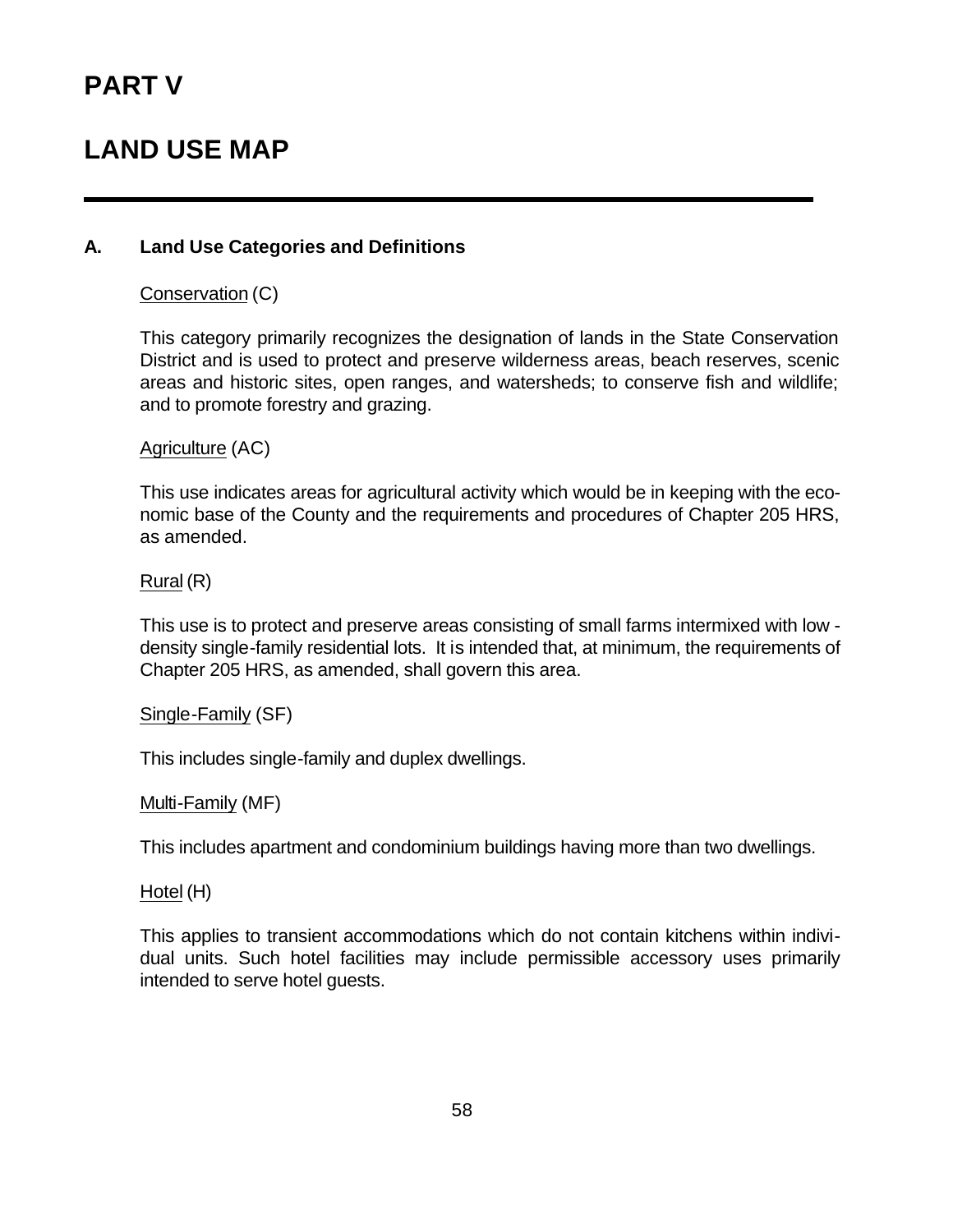#### Service Business/Single Family Residential (SBR)

This includes single family dwellings with small scale service and neighborhood oriented business which are primarily established in previously utilized residential dwellings or other existing structures. The business use should be compatible with the physical character of the residential neighborhood.

#### Business/Multi-Family (BMF)

This includes a mixture of retail, office, and commercial services which are oriented to neighborhood service and single family and multi-family residential uses.

#### Business/Commercial (B)

This includes retail stores, offices, entertainment enterprises and related accessory uses.

#### Business/Industrial (BI)

This includes a mixture of warehousing, distribution, service operations, retail and offices uses.

#### Light Industrial (LI)

This is for warehousing, light assembly, service and craft-type industrial operations.

#### Heavy Industrial (HI)

This is for major industrial operations whose effects are potentially noxious due to noise, airborne emissions or liquid discharges.

#### Airport (AP)

This includes all commercial and general aviation airports, and their accessory uses.

#### Public/Quasi-Public (P)

This includes schools, libraries, fire/police stations, government buildings, public utilities, hospitals, churches, cemeteries, and community centers.

#### Project District (PD)

This category provides for a flexible and creative planning approach rather than specific land use designations for quality developments. The planning approach would establish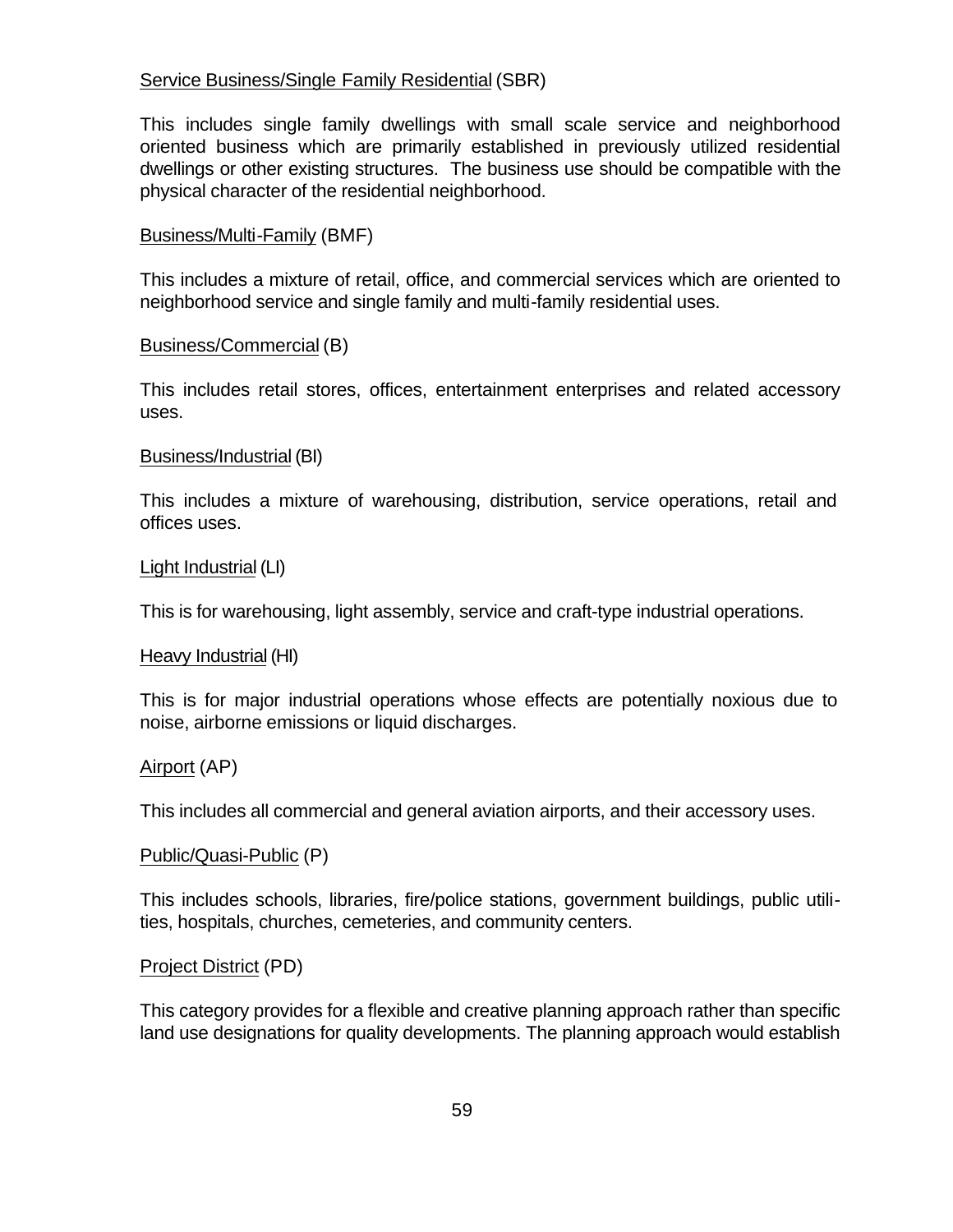a continuity in land uses and designs while providing for a comprehensive network of infrastructural facilities and systems. A variety of uses as well as open space, parks and other project uses are intended in accord with each individual project district objective.

#### Future Growth Reserve (FGR)

This designation recognizes areas of future urban growth that would occur beyond the 10-year time frame of the comprehensive review and update of the Community Plan. The Future Growth Reserve designation would encourage planning and appropriate phasing of infrastructure development and use allocations.

#### Park (PK)

This designation applies to lands developed or to be developed for recreational use. This includes all public and private active and passive parks. Golf courses are further identified as "PK (GC)" on the land use map in order to differentiate golf courses and related accessory uses from other kinds of park uses.

#### Open Space (OS)

This use is intended to limit development on certain urban and non-urban designated lands which may be inappropriate for intensive development due to environmental, physical, or scenic constraints; this category would include but not be limited to shoreline buffer areas, landscape buffers, drainageways, viewplanes, flood plains, antitsunami areas. Other appropriate urban and non-urban uses may be allowed on a permit basis.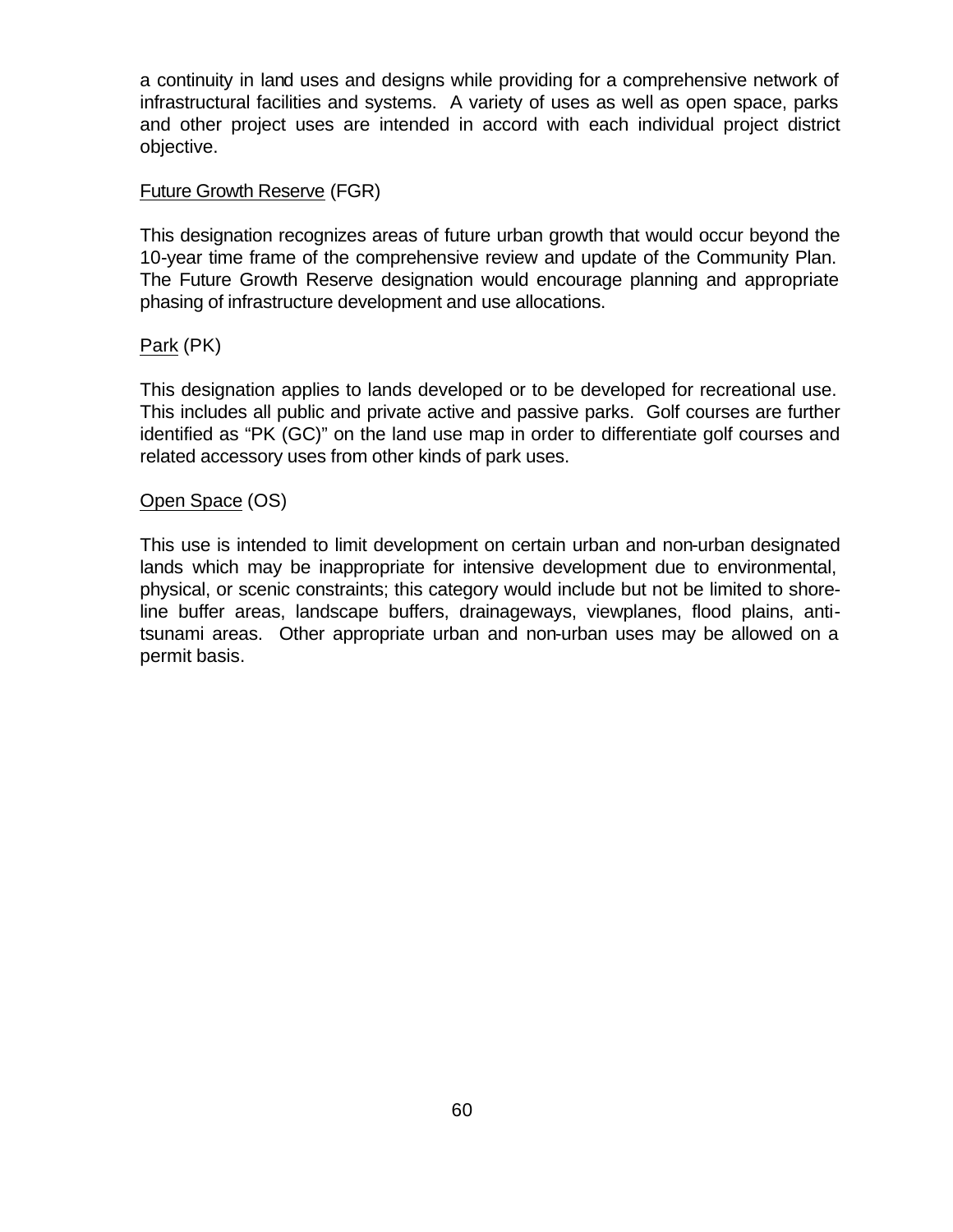| <b>Matrix</b><br>No.<br>&<br>Name                      | Apprx.<br>Acres | <b>Tax Map Key</b><br>&<br>Location | <b>Existing</b><br><b>Land Use</b><br><b>Designation</b> | 1993<br><b>Citizen Advisory</b><br><b>Committee</b><br>Recommendation                     | 1994<br><b>Department</b><br>Recommendation<br><b>(Except 1999</b><br><b>Where Noted)</b> | 1994<br>Commission<br>Recommendation<br><b>(Except 1999</b><br><b>Where Noted)</b>        | 2002<br><b>COUNTY</b><br><b>COUNCIL</b><br><b>Designation</b>                                              |
|--------------------------------------------------------|-----------------|-------------------------------------|----------------------------------------------------------|-------------------------------------------------------------------------------------------|-------------------------------------------------------------------------------------------|-------------------------------------------------------------------------------------------|------------------------------------------------------------------------------------------------------------|
| 1<br>Boundary<br>Changes                               | N/A             | N/A                                 | N/A                                                      | Keep<br>Spreckelsville In<br>Region; Extend<br><b>Boundary To</b><br>Kuihelani<br>Highway | Keep<br>Spreckelsville In<br>Region; Extend<br><b>Boundary To</b><br>Kuihelani<br>Highway | Keep<br>Spreckelsville In<br>Region; Extend<br><b>Boundary To</b><br>Kuihelani<br>Highway | Keep<br>Spreckelsville In<br><b>Region; Extend</b><br><b>Boundary To</b><br><b>Kuihelani</b><br>Highway    |
| $\overline{2}$<br>BR to<br><b>BMF</b><br>Acronym       | N/A             | N/A                                 | N/A                                                      | Business/<br>Multi-Family<br>Acronym,<br><b>BR To BMF</b>                                 | Business/<br>Multi-Family<br>Acronym,<br><b>BR To BMF</b>                                 | Business/<br>Multi-Family<br>Acronym,<br>BR To BMF                                        | <b>Business/</b><br><b>Multi-Family</b><br>Acronym,<br><b>BR To BMF</b>                                    |
| 3<br>Existing<br>Public<br>Uses                        | Large<br>Area   | Multiple                            | Multiple                                                 | Did Not Review                                                                            | Public/Quasi-<br>Public                                                                   | Public/Quasi-<br>Public                                                                   | <b>Public/Quasi</b><br><b>Public</b><br>except for<br><b>Churches, MARC</b><br>Facility,<br>& Hale Kanaloa |
| 3A<br>Puunene<br>First<br>Assembly                     | 13.9<br>acres   | $3 - 8 - 6:71$                      | Light<br>Industrial                                      | Did Not Review                                                                            | Public/Quasi<br>Public                                                                    | Light Industrial                                                                          | <b>Light Industrial</b>                                                                                    |
| 3B<br>Kane<br><b>Street</b><br>First<br>Assembly       | 0.9<br>acres    | $3 - 7 - 5:15$                      | Single<br>Family                                         | Did Not Review                                                                            | Public/Quasi-<br>Public                                                                   | Public/Quasi-<br>Public                                                                   | <b>Single Family</b>                                                                                       |
| 3C<br>Wailuku<br><b>Baptist</b><br>Church              | 1.1<br>acres    | $3 - 5 - 9:5,6$                     | Single<br>Family                                         | Did Not Review                                                                            | 1994<br>Did Not Review<br>1999<br>Public/Quasi-<br>Public                                 | Did Not Review,<br>Recommends<br><b>Churches As</b><br>Public/Quasi-<br>Public            | <b>Single Family</b>                                                                                       |
| 3D<br>Unity<br>Church<br>of Maui                       | 0.6<br>acres    | $3 - 5 - 9:7$                       | Single<br>Family                                         | Did Not Review                                                                            | 1994<br>Did Not Review<br>1999<br>Public/Quasi-<br>Public                                 | Did Not Review,<br>Recommends<br><b>Churches As</b><br>Public/Quasi-<br>Public            | Public/Quasi-<br><b>Public</b>                                                                             |
| 3E<br>Binhi At<br>Ani Maui<br>Com-<br>munity<br>Center | 2.0<br>acres    | $3 - 8 - 7:124$                     | Project<br><b>District</b>                               | Did Not Review                                                                            | Did Not Review                                                                            | Did Not Review                                                                            | <b>Public/Quasi-</b><br><b>Public</b>                                                                      |
| 4<br>Miller<br>Property                                | 0.7<br>acres    | $3 - 2 - 5:37$                      | Single<br>Family                                         | Single Family                                                                             | N/A                                                                                       | N/A                                                                                       | No vote.<br>Already<br>processed.                                                                          |
| 5<br>Piihana<br>Project<br><b>District</b><br>Remnant  | 2.0<br>acres    | 3-3-1:39p                           | Project<br><b>District</b>                               | Single Family                                                                             | Single Family                                                                             | Single Family                                                                             | <b>Open Space</b>                                                                                          |
| 6<br>Ige<br>Property                                   | 2.9<br>acres    | $3 - 4 - 30:10$                     | Open Space                                               | Multi-Family                                                                              | Multi-Family                                                                              | Multi-Family                                                                              | <b>Single Family</b>                                                                                       |

# **WAILUKU-KAHULUI COMMUNITY PLAN LAND USE MATRIX**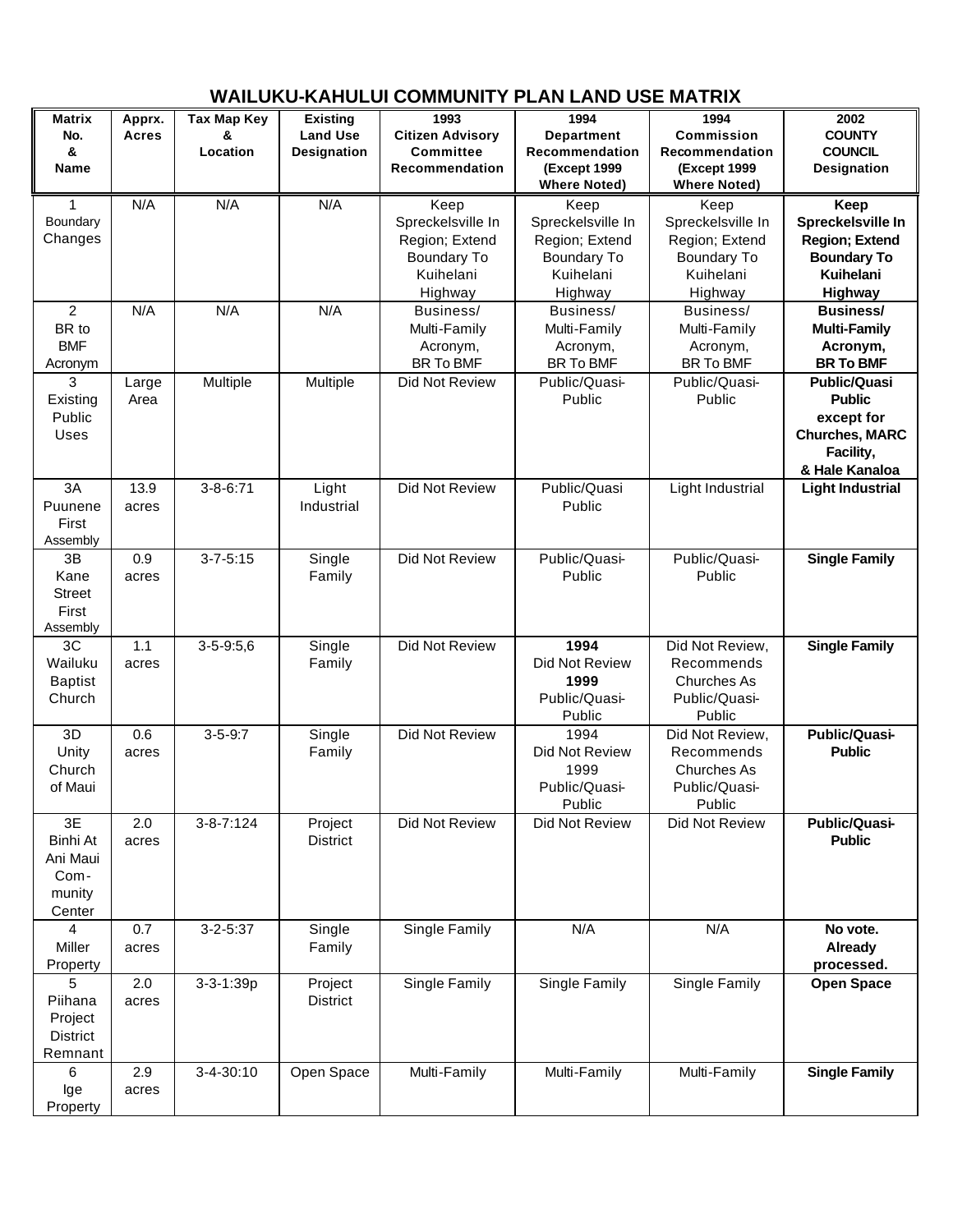| <b>Matrix</b><br>No.<br>&<br>Name                                           | Apprx.<br><b>Acres</b> | <b>Tax Map Key</b><br>&<br>Location                                                        | <b>Existing</b><br><b>Land Use</b><br>Designation | 1993<br><b>Citizen Advisory</b><br><b>Committee</b><br>Recommendation | 1994<br><b>Department</b><br>Recommendation<br><b>(Except 1999</b><br><b>Where Noted)</b> | 1994<br><b>Commission</b><br>Recommendation<br><b>(Except 1999</b><br><b>Where Noted)</b> | 2002<br><b>COUNTY</b><br><b>COUNCIL</b><br>Designation |
|-----------------------------------------------------------------------------|------------------------|--------------------------------------------------------------------------------------------|---------------------------------------------------|-----------------------------------------------------------------------|-------------------------------------------------------------------------------------------|-------------------------------------------------------------------------------------------|--------------------------------------------------------|
| $\overline{7}$<br>Waiehu<br>Beach<br>Road                                   | Large<br>Area          | Multiple                                                                                   | Service<br><b>Business</b><br>Residential         | Did Not Review                                                        | Single-Family,<br>Business/<br>Commercial, &<br>Public/Quasi<br>Public                    | Single-Family,<br>Business/<br>Commercial, &<br>Public/Quasi<br>Public                    | <b>Service Business</b><br><b>Residential</b>          |
| 8<br>lao<br>North                                                           | 77<br>acres            | $3 - 4 - 30:2$<br>$3 - 4 - 31$ :<br>1,16,17,<br>$3 - 4 - 32:1$                             | Open Space                                        | Multi-Family                                                          | Open Space                                                                                | 1994<br>No Reco.<br>1999<br>Open Space                                                    | <b>Agriculture</b>                                     |
| 9<br>lao<br>South                                                           | 24<br>acres            | $3 - 4 - 3:19p,$<br>20p, 23p                                                               | Single<br>Family                                  | Multi-Family                                                          | N/A                                                                                       | N/A                                                                                       | <b>Single Family</b><br>(housekeeping)                 |
| 10<br>lao<br>Parkside                                                       | 40<br>acres            | $3-4-23:3,$<br>4,8,9,16,31,3<br>2,33,34,35<br>$3 - 4 - 30$ :<br>13, 14, 16, 17<br>18,21,25 | Light<br>Industrial                               | Did Not Review                                                        | Multi-Family                                                                              | Multi-Family                                                                              | <b>Multi-Family</b>                                    |
| 11<br>Happy<br>Valley                                                       | 0.38<br>acres          | 3-4-33:50<br>3-4-33:32                                                                     | Single<br>Family                                  | Business/<br>Commercial                                               | Business/<br>Commercial                                                                   | Business/<br>Commercial                                                                   | <b>Business/</b><br><b>Commercial</b>                  |
| 12<br>Ueoka<br>Parking<br>Lot                                               | 0.17<br>acres          | $3 - 4 - 8:38$                                                                             | Single<br>Family                                  | Business/<br>Commercial                                               | Business/<br>Commercial                                                                   | Business/<br>Commercial                                                                   | <b>Business/</b><br><b>Commercial</b>                  |
| 13<br>Olson<br>Property                                                     | 0.24<br>acres          | $3 - 4 - 7:12$                                                                             | Business/<br>Commercial                           | Business/<br>Commercial                                               | N/A                                                                                       | N/A                                                                                       | No vote.<br><b>Already</b><br>processed.               |
| 14<br>Yasui<br>Property                                                     | 0.23<br>acres          | $3-4-7:15,77$                                                                              | Single<br>Family                                  | Business/<br>Multi-Family                                             | Business/<br>Multi-Family                                                                 | Business/<br>Multi-Family                                                                 | <b>Business/</b><br><b>Multi-Family</b>                |
| 15<br>Central<br>Avenue<br>Service<br><b>Busines</b><br>s Resi-<br>dential  | 0.70<br>acres          | $3 - 4 - 17:16$<br>3-4-08:99,<br>100                                                       | Single<br>Family                                  | <b>Service Business</b><br>Residential                                | <b>Service Business</b><br>Residential                                                    | <b>Service Business</b><br>Residential                                                    | <b>Service Business</b><br><b>Residential</b>          |
| 16<br>Waiale<br>Road<br>Industrial<br>Expansion                             | 6.0<br>acres           | $3 - 4 - 3:2,3,4$<br>15,28,30,<br>31,32,39                                                 | Single<br>Family                                  | Business/<br>Industrial<br>For<br>Kaya Property<br>Only               | Change All<br>Single Family<br>Land Makai Of<br>Ditch To<br>Business/<br>Industrial       | Change All<br>Single Family<br>Land Makai Of<br>Ditch To<br>Business/<br>Industrial       | <b>Single Family</b>                                   |
| 17<br>Maui<br>Memorial<br>Park                                              | 7.0<br>acres           | 3-8-46:31                                                                                  | Project<br><b>District</b>                        | Public/Quasi-<br>Public And Heavy<br>Industrial (For<br>Crematorium)  | Public/Quasi-<br>Public                                                                   | Public/Quasi-<br>Public                                                                   | <b>Public/Quasi-</b><br><b>Public</b>                  |
| 18<br>Wailuku<br>Project<br><b>District</b><br>Com-<br>mercial<br>Expansion | 15<br>acres            | $3 - 5 - 1:64$                                                                             | Agriculture                                       | Business/<br>Commercial                                               | 1994<br><b>Future Growth</b><br>Reserve<br>1999<br>Agriculture                            | 1994<br><b>Future Growth</b><br>Reserve                                                   | <b>Agriculture</b>                                     |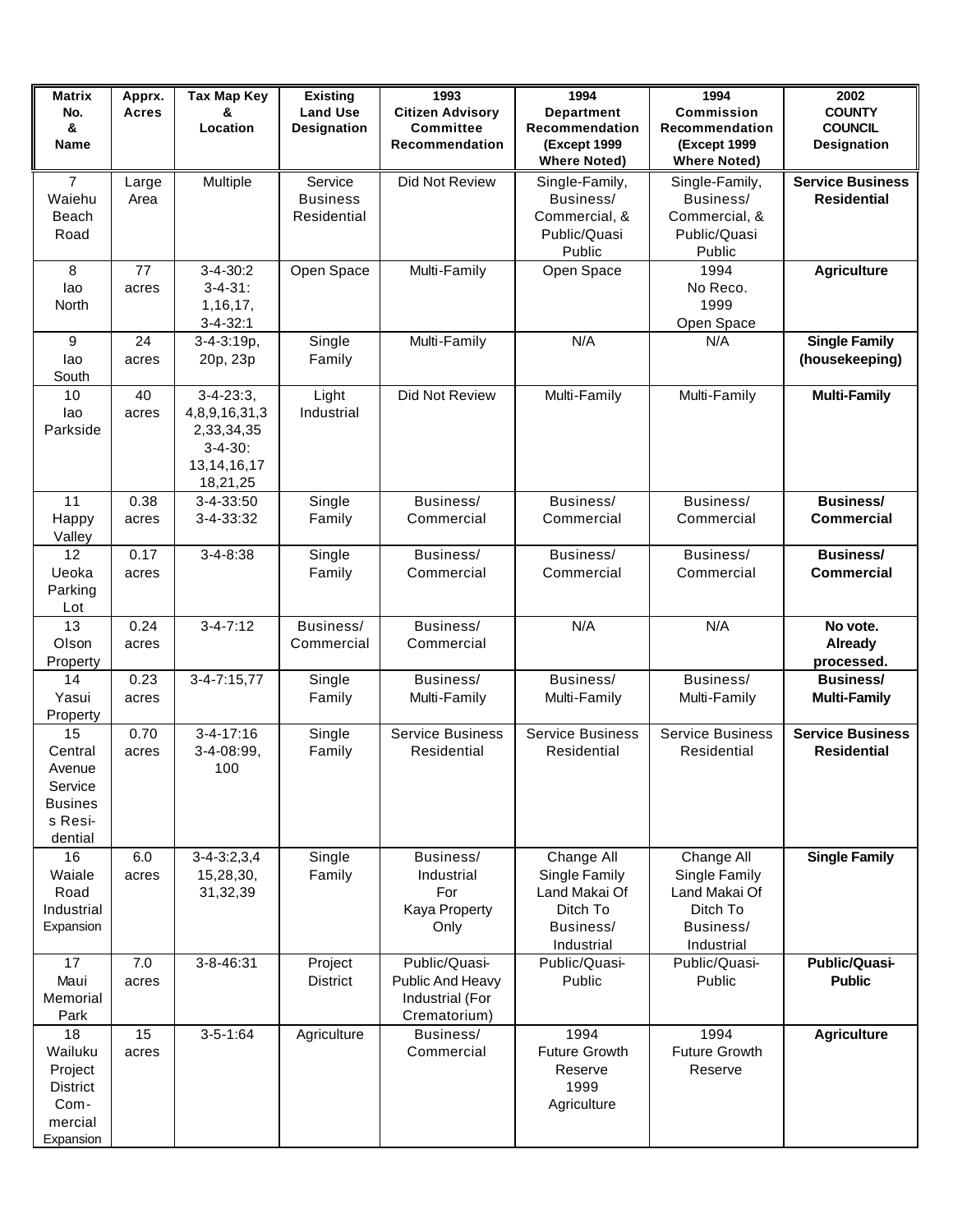| <b>Matrix</b><br>No.<br>&<br>Name                            | Apprx.<br><b>Acres</b> | <b>Tax Map Key</b><br>&<br>Location                                           | <b>Existing</b><br><b>Land Use</b><br>Designation | 1993<br><b>Citizen Advisory</b><br><b>Committee</b><br>Recommendation | 1994<br><b>Department</b><br>Recommendation<br><b>(Except 1999</b><br><b>Where Noted)</b> | 1994<br><b>Commission</b><br>Recommendation<br><b>(Except 1999</b><br><b>Where Noted)</b> | 2002<br><b>COUNTY</b><br><b>COUNCIL</b><br><b>Designation</b>                    |
|--------------------------------------------------------------|------------------------|-------------------------------------------------------------------------------|---------------------------------------------------|-----------------------------------------------------------------------|-------------------------------------------------------------------------------------------|-------------------------------------------------------------------------------------------|----------------------------------------------------------------------------------|
| 19<br>Private<br>School<br>Site                              | 50<br>acres            | $3-5-2:1p, 3s$                                                                | Agriculture                                       | Public/Quasi-<br>Public                                               | Public/Quasi-<br>Public                                                                   | Public/Quasi-<br>Public                                                                   | <b>Public/Quasi-</b><br><b>Public</b>                                            |
| 20<br>Wailuku<br>Ш<br>Project<br><b>District</b>             | 623<br>acres           | $3-5-2$ :<br>1s,2s, 3p<br>$3-5-4$ :<br>14,1718,20,2<br>2,23<br>53,57,58       | Agriculture                                       | <b>Project District</b>                                               | 1994<br><b>Future Growth</b><br>Reserve<br>1999<br>Agriculture                            | Agriculture                                                                               | <b>Agriculture</b>                                                               |
| 20 <sub>B</sub><br>New<br>Waiko<br>Baseyar<br>d              | 14.4<br>acres          | $3 - 5 - 2:1p$                                                                | Agriculture                                       | Did Not Review                                                        | 1994<br>Did Not Review<br>1999<br>Light<br>Industrial                                     | 1994<br>Did Not Review<br>1999<br>Light<br>Industrial                                     | <b>Light Industrial</b>                                                          |
| 21<br>Waiolani<br>Expansion                                  | 58<br>acres            | 3-5-2:2p, 3p<br>3-5-4:25, 95                                                  | Agriculture                                       | Single Family                                                         | Single Family                                                                             | Single Family                                                                             | <b>Single Family</b>                                                             |
| 22<br>Waikapu<br>Fire<br>Station                             | 2.0<br>acre            | 3-5-4:25p                                                                     | Agriculture                                       | Did Not Review                                                        | Public/Quasi-<br>Public                                                                   | Public/Quasi-<br>Public                                                                   | <b>Public/Quasi-</b><br><b>Public</b>                                            |
| 23<br>Waiko<br>Project<br>District                           | 230<br>acres           | $3 - 8 - 7:101$                                                               | Agriculture                                       | <b>Project District</b>                                               | Agriculture                                                                               | Agriculture                                                                               | <b>Agriculture</b>                                                               |
| 23B<br>Waiko<br>Road<br>Regional<br>Com-<br>munity<br>Center | $200+$<br>acres        | 3-8-7:101p<br>Back Of<br>Kahului, In<br>The Waiko &<br>Kuihelani<br>Road Area | Agriculture                                       | Did Not Review                                                        | 1994<br>Did Not Review<br>1999<br>Agriculture                                             | 1994<br>Did Not Review<br>1999<br>Agriculture                                             | <b>Agriculture</b>                                                               |
| 24<br>Waikapu<br>Heights                                     | 284<br>acres           | 3-6-4:9p,5,4                                                                  | Agriculture                                       | Rural                                                                 | 1994<br>Rural<br>1999<br>Agriculture                                                      | Rural                                                                                     | Rural                                                                            |
| 25<br>Waikapu<br>Golf<br>Courses                             | 339<br>acres           | 3-6-4:9p                                                                      | Agriculture                                       | Park (Golf<br>Course)                                                 | Park (Golf<br>Course)                                                                     | Park (Golf<br>Course)                                                                     | Park (Golf<br>Course)                                                            |
| 26<br>Kahului<br>Ikena<br>Apart-<br>ments                    | 4.3<br>acres           | $3 - 8 - 46:10$                                                               | Business/<br>Commercial                           | Did Not Review                                                        | Multi-Family                                                                              | Multi-Family                                                                              | <b>Multi-Family</b>                                                              |
| 27<br>Papa<br>Avenue<br>Churches                             | 0.3<br>acres           | $3 - 8 - 46$ :<br>34,35                                                       | Multi-Family                                      | Did Not Review                                                        | Public/Quasi-<br>Public                                                                   | Public/Quasi-<br>Public                                                                   | <b>Multi-Family</b><br>For<br>Ala Lani<br><b>Methodist</b><br><b>Church Only</b> |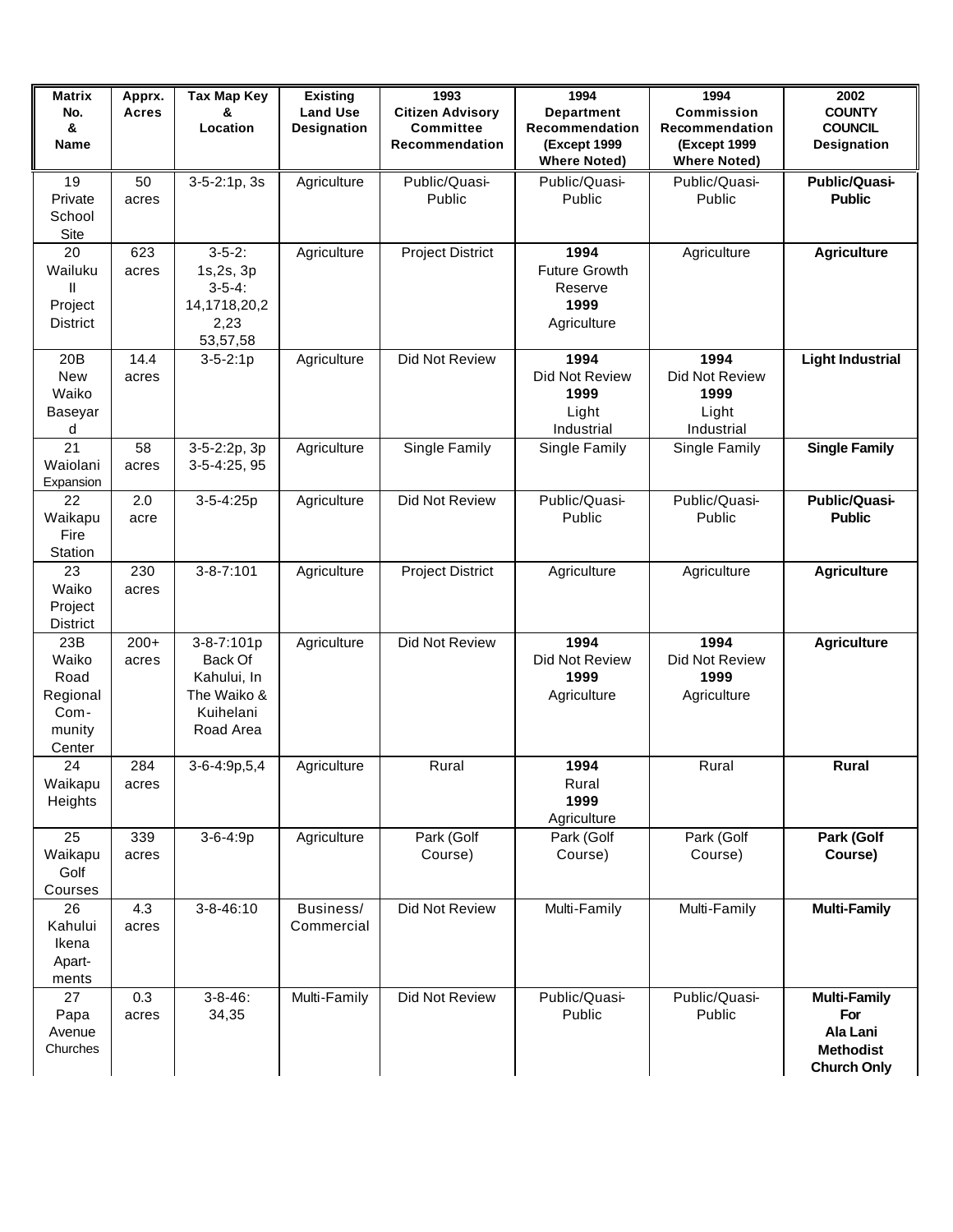| <b>Matrix</b><br>No.<br>&<br>Name                       | Apprx.<br><b>Acres</b>                                      | <b>Tax Map Key</b><br>&<br>Location                                           | <b>Existing</b><br><b>Land Use</b><br>Designation | 1993<br><b>Citizen Advisory</b><br><b>Committee</b><br>Recommendation               | 1994<br><b>Department</b><br>Recommendation<br><b>(Except 1999</b><br><b>Where Noted)</b>    | 1994<br><b>Commission</b><br>Recommendation<br><b>(Except 1999</b><br><b>Where Noted)</b> | 2002<br><b>COUNTY</b><br><b>COUNCIL</b><br><b>Designation</b> |
|---------------------------------------------------------|-------------------------------------------------------------|-------------------------------------------------------------------------------|---------------------------------------------------|-------------------------------------------------------------------------------------|----------------------------------------------------------------------------------------------|-------------------------------------------------------------------------------------------|---------------------------------------------------------------|
| 28<br>Maui<br>Com-<br>munity<br>College                 | 78<br>acres                                                 | $3 - 7 - 2$ :<br>11,22,26<br>$3 - 8 - 7$ :<br>40,43,125,<br>117               | Public/Quasi<br>-Public                           | <b>Project District</b>                                                             | Public/Quasi<br>Public                                                                       | Public/Quasi<br>Public                                                                    | <b>Public/Quasi</b><br><b>Public</b>                          |
| 29<br>Smile's<br>Auto<br>Shop                           | 0.48<br>acres                                               | $3 - 8 - 52:7$                                                                | Light<br>Industrial                               | Heavy Industrial                                                                    | 1994<br>Heavy Industrial<br>1999<br>Light Industrial                                         | Heavy Industrial                                                                          | <b>Light Industrial</b>                                       |
| 30<br>Store<br>Village<br>Resi-<br>dential              | 3.3<br>acres                                                | $3 - 7 - 13$ :<br>$14 - 24,$                                                  | Park                                              | Did Not Review                                                                      | Single Family                                                                                | Single Family                                                                             | <b>Single Family</b>                                          |
| 31<br>Old Fair-<br>grounds                              | 11.5<br>acres                                               | $3 - 7 - 12:1$ ,<br>43-47,53-58<br>,63,64,<br>66-69,71,72<br>,74,75,<br>77-80 | Public/Quasi<br>-Public                           | Did Not Review                                                                      | Light Industrial<br>And<br>Multi-Family                                                      | Light Industrial<br>And<br>Multi-Family                                                   | <b>Light Industrial</b><br>And<br><b>Multi-Family</b>         |
| 32<br>County<br>Retention<br>Basin                      | 2.8<br>acres                                                | $3 - 8 - 7:65$                                                                | Single<br>Family                                  | Did Not Review                                                                      | Open Space                                                                                   | Open Space                                                                                | <b>Open Space</b>                                             |
| 33<br>Dairy<br>Road<br>Light<br>Industrial<br>Expansion | 143<br>acres<br>$\mathsf{L}\mathsf{I}$<br>28<br>acres<br>OS | $3 - 8 - 1:2p$<br>$3 - 8 - 6:4p$                                              | Agriculture                                       | Light Industrial                                                                    | Light Industrial                                                                             | Light Industrial                                                                          | <b>Light Industrial</b><br>and<br><b>Open Space</b>           |
| 34<br>Airport<br>Triangle                               | 77<br>acres                                                 | $3 - 8 - 79:1 - 13$ ,<br>15-17, 20, 22                                        | Agriculture<br>&<br>Light<br>Industrial           | Change<br>Agriculture Area<br>To Light Industrial<br>(As Requested<br>By Landowner) | 1994<br>"Airport Triangle"<br>Area To<br>Business/<br>Industrial<br>1999<br>Light Industrial | "Airport Triangle"<br>Area To<br>Business/<br>Industrial                                  | <b>Light Industrial</b>                                       |
| 35<br>Puunene<br>Mill<br>Expansion                      | 43<br>acres                                                 | $3 - 8 - 6$ :<br>2p, 1p, 4p                                                   | Agriculture                                       | Heavy Industrial                                                                    | Heavy Industrial                                                                             | Heavy Industrial                                                                          | <b>Heavy Industrial</b>                                       |
| 36<br>Puunene<br>Hospital<br>Light<br>Industrial        | 12<br>acres                                                 | $3 - 8 - 1:2p$                                                                | Agriculture                                       | Light Industrial                                                                    | 1994<br>Agriculture<br>1999<br>Light Industrial                                              | Light Industrial                                                                          | <b>Light Industrial</b>                                       |
| 37<br>Kaunoa<br>Elderly<br>Housing                      | 36<br>acres                                                 | $3 - 8 - 1:3p$<br>$3 - 8 - 2:8,$<br>33p, 34, 47                               | Open Space                                        | Multi-Family<br>For<br><b>Elderly Housing</b>                                       | Open Space                                                                                   | Open Space                                                                                | <b>Open Space</b>                                             |
| 38<br>Maui<br>Country<br>Club<br>Expansion              | 212<br>acres                                                | 3-8-1:7p,72p                                                                  | Agriculture                                       | Single Family<br>And<br>Park (Golf<br>Course)                                       | Single Family<br>And<br>Park (Golf<br>Course)                                                | Single Family<br>And<br>Park (Golf<br>Course)                                             | <b>Agriculture</b>                                            |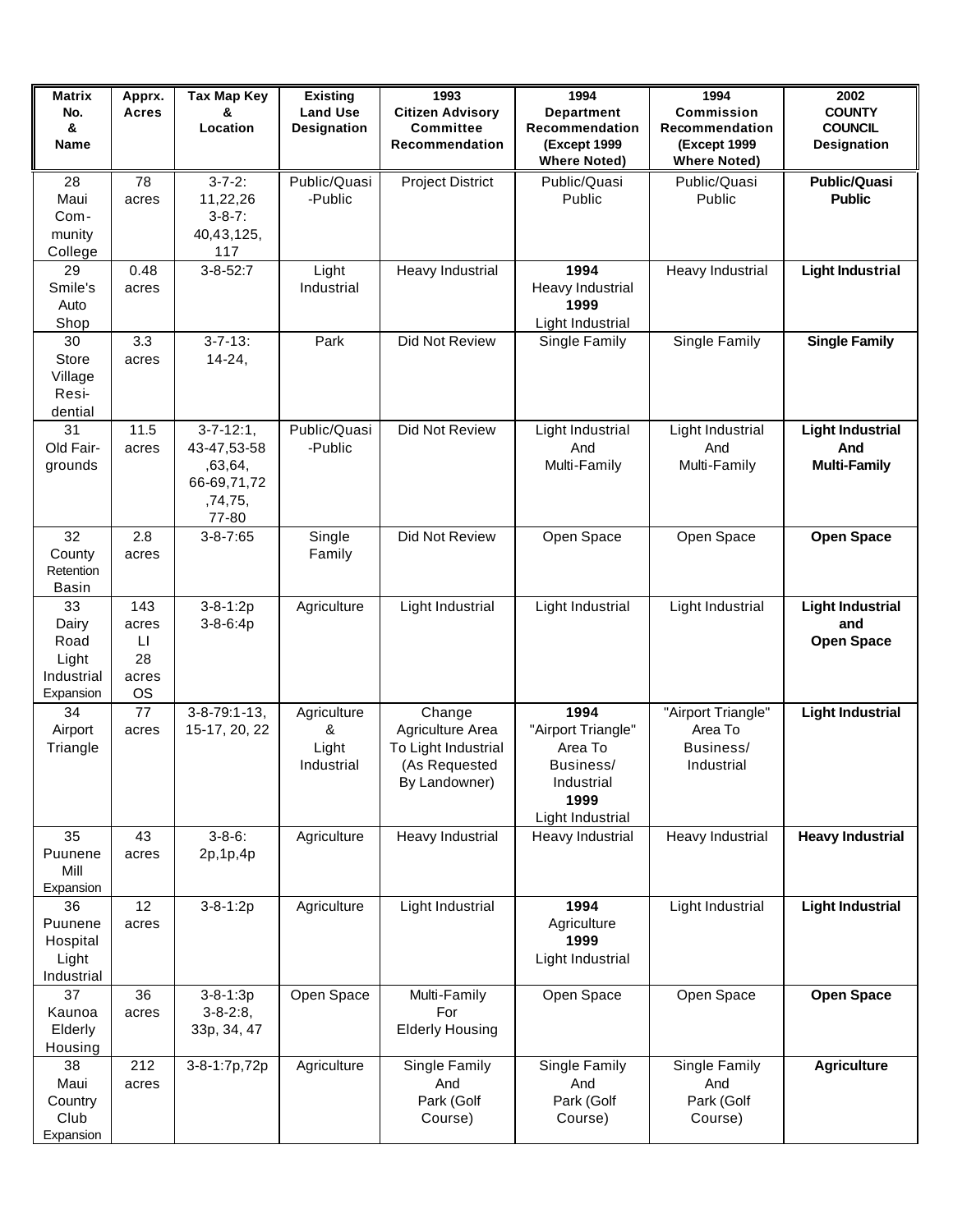| <b>Matrix</b><br>No.<br>&<br>Name                                | Apprx.<br><b>Acres</b> | <b>Tax Map Key</b><br>&<br>Location                                   | <b>Existing</b><br><b>Land Use</b><br><b>Designation</b> | 1993<br><b>Citizen Advisory</b><br><b>Committee</b><br>Recommendation | 1994<br><b>Department</b><br>Recommendation<br><b>(Except 1999)</b><br><b>Where Noted)</b> | 1994<br><b>Commission</b><br>Recommendation<br><b>(Except 1999</b><br><b>Where Noted)</b>                                                          | 2002<br><b>COUNTY</b><br><b>COUNCIL</b><br>Designation                             |
|------------------------------------------------------------------|------------------------|-----------------------------------------------------------------------|----------------------------------------------------------|-----------------------------------------------------------------------|--------------------------------------------------------------------------------------------|----------------------------------------------------------------------------------------------------------------------------------------------------|------------------------------------------------------------------------------------|
| 39<br>Spreckels<br>-ville<br>Beach<br>Single<br>Family           | 18<br>acres            | 3-8-1:72p                                                             | Open Space                                               | Single Family                                                         | Open Space                                                                                 | Open Space                                                                                                                                         | <b>Open Space</b>                                                                  |
| 40<br>Kahului<br>Harbor<br>Expansion                             | 6.7<br>acres           | $\overline{3} - 8 - 7$ :<br>1,2,6,29                                  | Business/<br>Commercial<br>Open Space                    | Did Not Review                                                        | Heavy Industrial                                                                           | Heavy Industrial                                                                                                                                   | <b>Heavy Industrial</b>                                                            |
| 41<br>Airport<br>Special<br>Control<br>District                  | N/A                    | N/A                                                                   | Airport                                                  | Did Not Review                                                        | <b>Special Control</b><br><b>District</b><br><b>Consistent With</b><br>60 Ldn Line         | <b>Special Control</b><br><b>District</b><br><b>Consistent With</b><br>60 Ldn Line                                                                 | <b>Special Control</b><br><b>District</b><br><b>Consistent With</b><br>60 Ldn Line |
| 42<br><b>DHHL</b><br>$\boldsymbol{\alpha}$<br>Act 15<br>Projects | Large<br>Area          | $3 - 2 - 13:9,1$<br>$3 - 8 - 21 : 1 - 41$                             | Single<br>Family<br>Park<br>Agriculture                  | Did Not Review                                                        | 1994<br>Add DHHL<br><b>Boundary</b><br>1999<br>Act 15<br>Housekeeping                      | Add DHHL<br>Boundary                                                                                                                               | <b>Identify DHHL and</b><br><b>Act 15</b><br><b>Projects</b><br>on the map         |
| 43<br>Schenk<br>Property                                         | 3.3<br>acres           | $3 - 4 - 30:11$                                                       | Open Space                                               | Did Not Review                                                        | Did Not Review                                                                             | 1994<br>Did Not Review<br>1999<br>Single Family                                                                                                    | <b>Open Space</b>                                                                  |
| 44<br>R.L. Ball<br>Property                                      | 2.6<br>acres           | 3-2-20:72<br>Waiehu Area<br><b>Below</b><br>Leisure<br><b>Estates</b> | Open Space                                               | Did Not Review                                                        | Did Not Review                                                                             | 1994<br>Did Not Review<br>1999<br>1.0 Acre Cluster<br>Housing Of 6<br>Units. Preserve<br>Wetland.<br>Buffer & No<br>Access at Waiehu<br>Beach Road | <b>Open Space</b>                                                                  |
| 45<br>Maui<br>County<br>Employ-<br>ees<br>Credit<br>Union        | 0.2<br>acres           | 3-4-07:25<br>Former<br>Wailuku<br><b>Credit Union</b><br>Site         | Single<br>Family                                         | Did Not Review                                                        | Did Not Review                                                                             | 1994<br>Did Not Review<br>1999<br>Business/<br>Commercial                                                                                          | <b>Business/</b><br><b>Commercial</b>                                              |
| 46<br>Hospice<br>Maui                                            | 4.0<br>acres           | $3 - 8 - 46:17$<br>Above Maui<br>Memorial<br>Hospital                 | Public/Quasi<br>-Public                                  | Did Not Review                                                        | Did Not Review                                                                             | 1994<br>Did Not Review<br>1999<br>Business/<br>Commercial                                                                                          | <b>Public/Quasi</b><br><b>Public</b>                                               |
| 47<br>Seventh<br>Day<br>Adventist<br>Church                      | 1.7<br>acres           | 3-8-66:80<br>Current<br>Kahului<br><b>Church Site</b>                 | Public/Quasi<br>-Public                                  | Did Not Review                                                        | Did Not Review                                                                             | 1999<br>Public/Quasi<br>Public                                                                                                                     | <b>Public/Quasi</b><br><b>Public</b>                                               |
| 48<br>Pestana<br>Property                                        | 3.8<br>acres           | 3-4-30:09                                                             | Open Space                                               | Did Not Review                                                        | Did Not Review                                                                             | 1999<br>Single Family                                                                                                                              | <b>Single Family</b>                                                               |